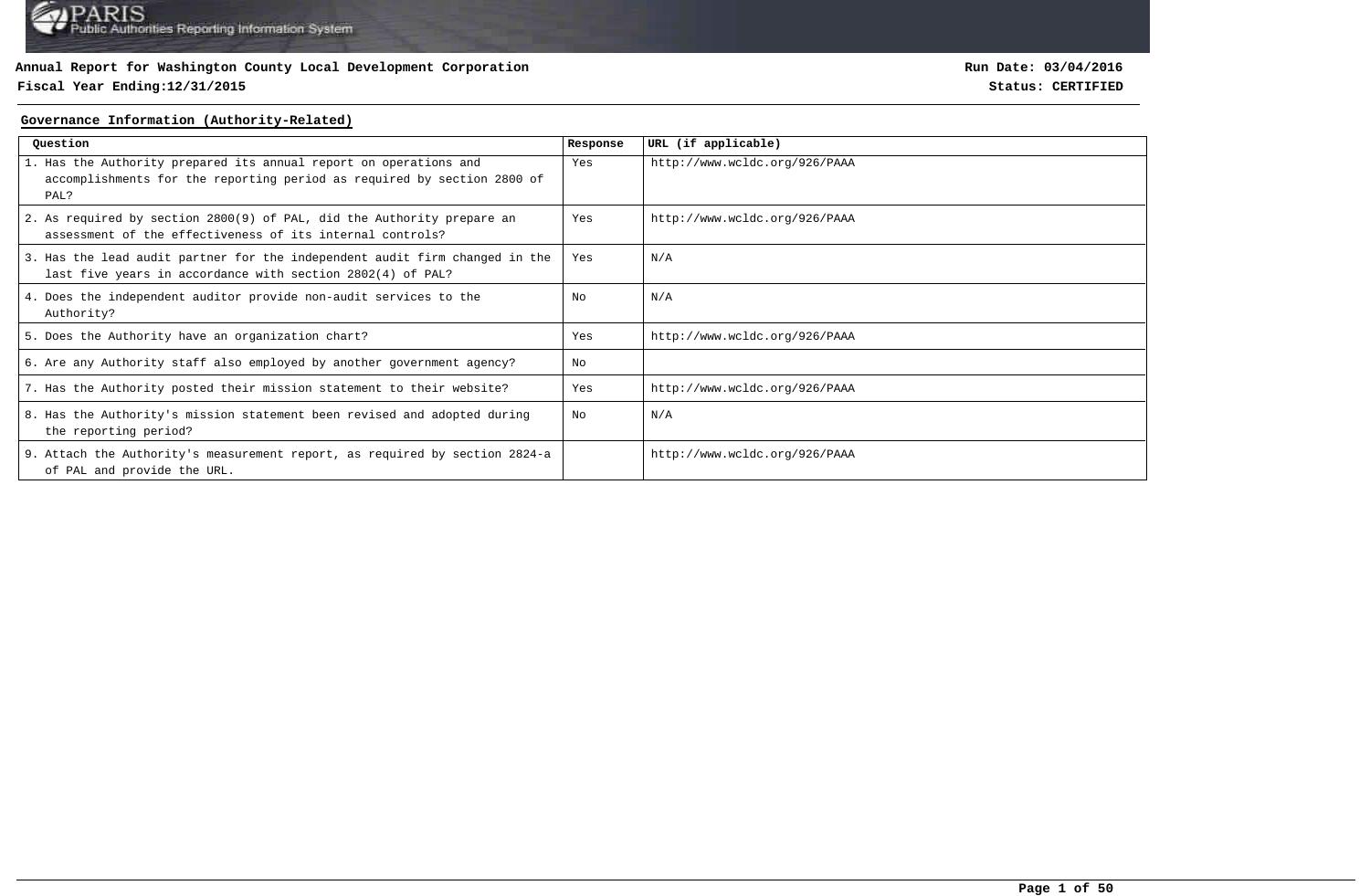## **Fiscal Year Ending:12/31/2015 Status: CERTIFIED**

## **Governance Information (Board-Related)**

| Question                                                                                                                                                   | Response | <b>URL</b>                                     |
|------------------------------------------------------------------------------------------------------------------------------------------------------------|----------|------------------------------------------------|
| 1. Has the Board established a Governance Committee in accordance with Section 2824(7) Yes<br>of PAL?                                                      |          | N/A                                            |
| 2. Has the Board established an Audit Committee in accordance with Section 2824(4) of<br>PAL?                                                              | Yes      | N/A                                            |
| 3. Has the Board established Finance Committee in accordance with Section 2824(8) of<br>PAL?                                                               | Yes      | N/A                                            |
| 4. Provide a URL link where a list of Board committees can be found (including the<br>name of the committee and the date established):                     |          | http://wcldc.org/926/PAAA                      |
| 5. Does the majority of the Board meet the independence requirements of Section<br>2825(2) of PAL?                                                         | Yes      | N/A                                            |
| 6. Provide a URL link to the minutes of the Board and committee meetings held during<br>the covered fiscal year                                            |          | http://www.wcldc.org/948/Agendas-Minutes       |
| 7. Has the Board adopted bylaws and made them available to Board members and staff?                                                                        | Yes      | http://wcldc.org/926/PAAA                      |
| 8. Has the Board adopted a code of ethics for Board members and staff?                                                                                     | Yes      | http://wcldc.org/926/PAAA                      |
| 9. Does the Board review and monitor the Authority's implementation of financial and<br>management controls?                                               | Yes      | N/A                                            |
| 10. Does the Board execute direct oversight of the CEO and management in accordance<br>with Section 2824(1) of PAL?                                        | Yes      | N/A                                            |
| 11. Has the Board adopted policies for the following in accordance with Section 2824(1)<br>of PAL?                                                         |          |                                                |
| Salary and Compensation                                                                                                                                    | Yes      | N/A                                            |
| Time and Attendance                                                                                                                                        | Yes      | N/A                                            |
| Whistleblower Protection                                                                                                                                   | Yes      | N/A                                            |
| Defense and Indemnification of Board Members                                                                                                               | Yes      | N/A                                            |
| 12. Has the Board adopted a policy prohibiting the extension of credit to Board members Yes<br>and staff in accordance with Section 2824(5) of PAL?        |          | N/A                                            |
| 13. Are the Authority's Board members, officers, and staff required to submit financial Yes<br>disclosure forms in accordance with Section 2825(3) of PAL? |          | N/A                                            |
| 14. Was a performance evaluation of the board completed?                                                                                                   | No       | N/A                                            |
| 15. Was compensation paid by the Authority made in accordance with employee or union<br>contracts?                                                         | Yes      | N/A                                            |
| 16. Has the board adopted a conditional/additional compensation policy governing all<br>employees?                                                         | Yes      | http://wcldc.org/DocumentCenter/Home/View/3585 |
|                                                                                                                                                            |          |                                                |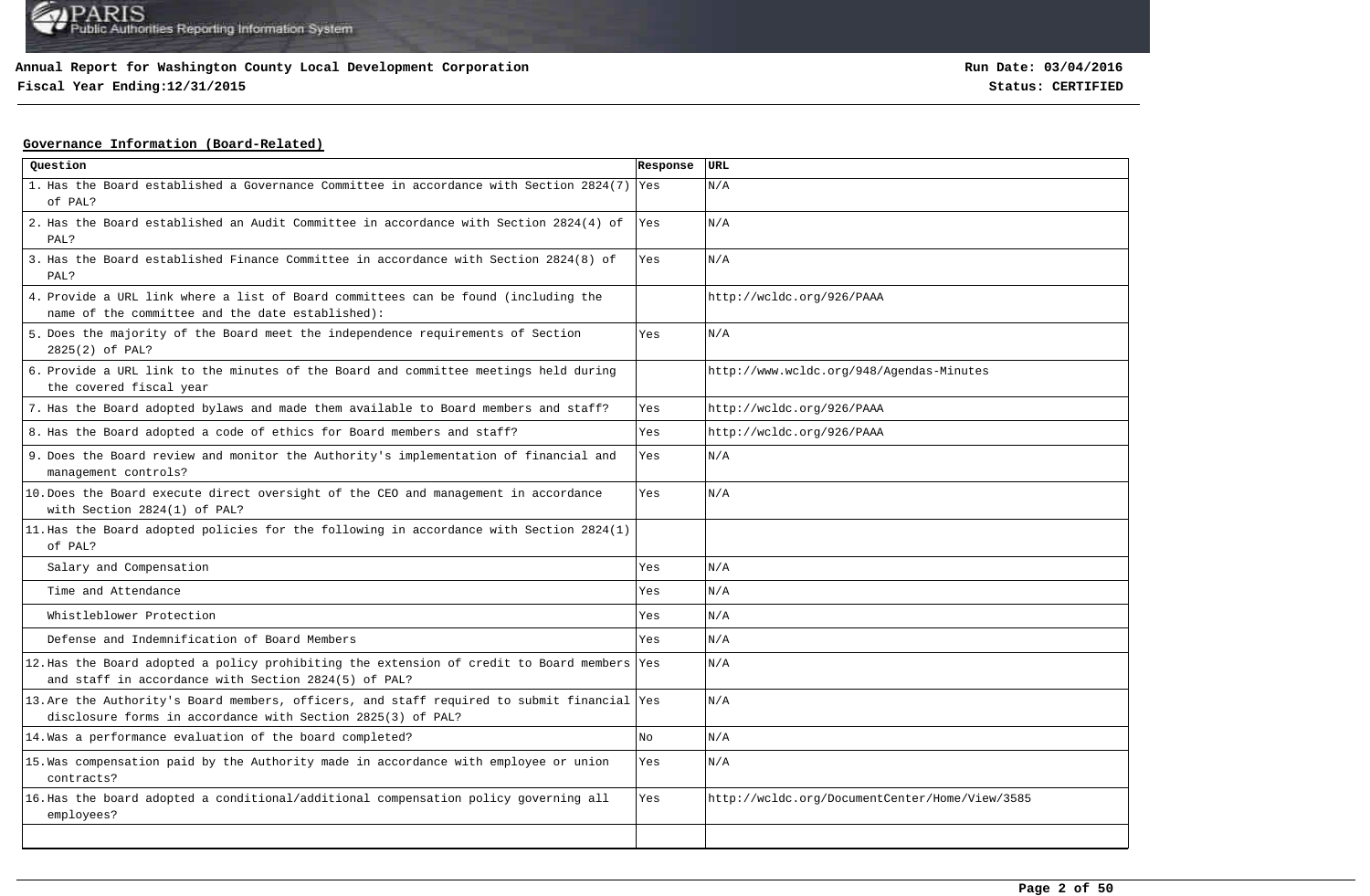## **Annual Report for Washington County Local Development Corporation**

# **Fiscal Year Ending:12/31/2015 Status: CERTIFIED**

| Board of Directors Listing                                                                               |                 |                                                                                                          |                 |
|----------------------------------------------------------------------------------------------------------|-----------------|----------------------------------------------------------------------------------------------------------|-----------------|
| Name                                                                                                     | Hicks, Matt     | Name                                                                                                     | Idleman, Sara   |
| Chair of Board                                                                                           | No              | Chair of Board                                                                                           | No              |
| If yes, Chair designated By.                                                                             |                 | If yes, Chair designated By.                                                                             |                 |
| Term Start Date                                                                                          | 01/01/2014      | Term Start Date                                                                                          | 01/01/2014      |
| Term Expiration Date                                                                                     | Ex-Officio      | Term Expiration Date                                                                                     | Ex-Officio      |
| Title                                                                                                    | Town Supervisor | Title                                                                                                    | Town Supervisor |
| Has the Board member appointed<br>a designee?                                                            | Yes             | Has the Board member appointed<br>a designee?                                                            | Yes             |
| Designee Name                                                                                            | Jay Niles       | Designee Name                                                                                            | Richard Norman  |
| Ex-officio                                                                                               | Yes             | Ex-officio                                                                                               | Yes             |
| Nominated By                                                                                             | Ex-Officio      | Nominated By                                                                                             | Ex-Officio      |
| Appointed By                                                                                             | Ex-Officio      | Appointed By                                                                                             | Ex-Officio      |
| Confirmed by Senate?                                                                                     |                 | Confirmed by Senate?                                                                                     |                 |
| Has the Board member/designee<br>signed the acknowledgement of<br>fiduciary duty?                        | Yes             | Has the Board member/designee<br>signed the acknowledgement of<br>fiduciary duty?                        | Yes             |
| Complied with training<br>requirement of<br>Section 2824?                                                | Yes             | Complied with training<br>requirement of<br>Section 2824?                                                | No              |
| Does the Board<br>member/designee also hold an<br>elected or appointed State gove                        | No              | Does the Board<br>member/designee also hold an<br>elected or appointed State gove                        | No              |
| Does the Board<br>member/designee also hold an<br>elected or appointed municipal<br>government position? | Yes             | Does the Board<br>member/designee also hold an<br>elected or appointed municipal<br>government position? | Yes             |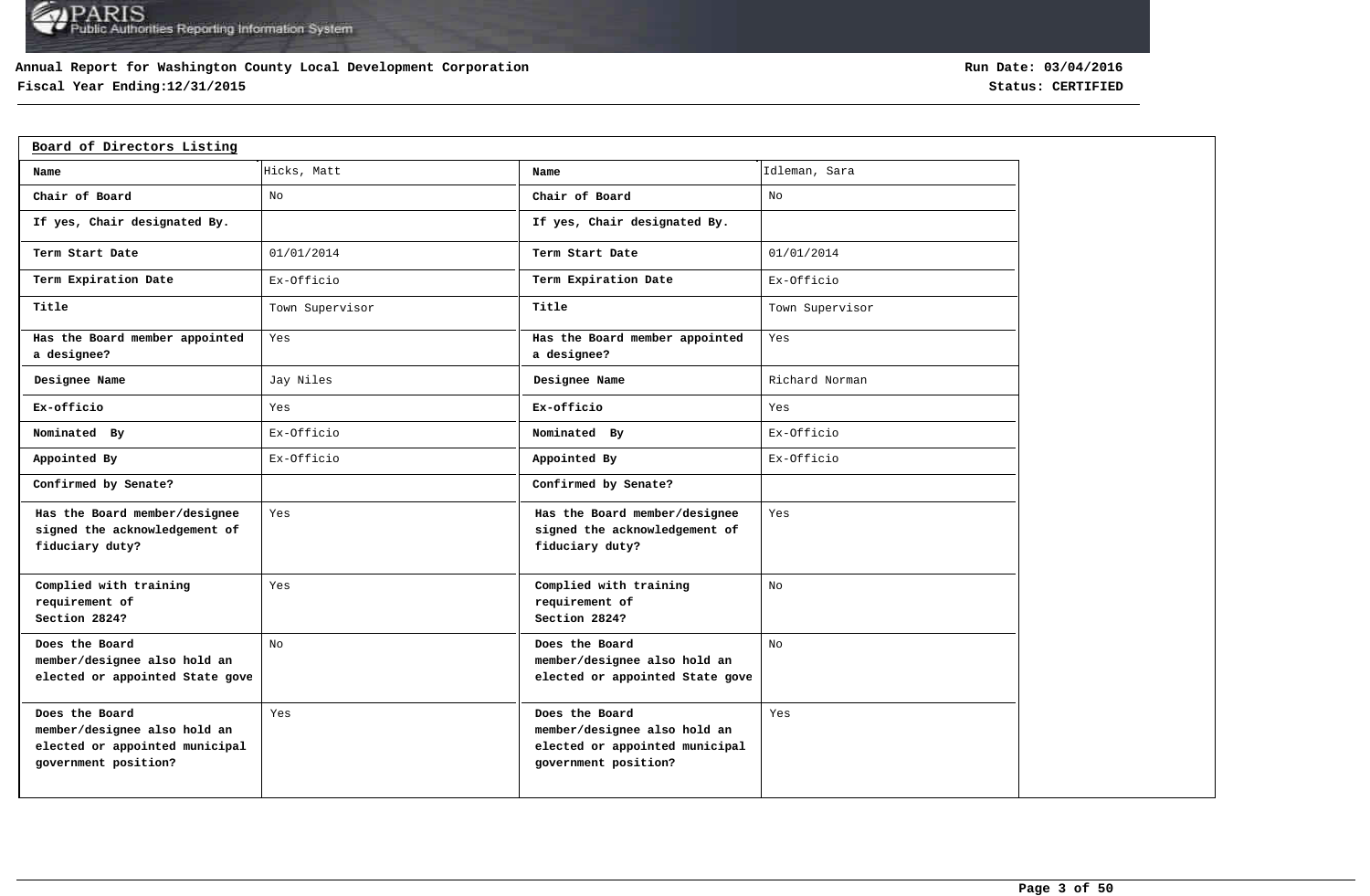## **Annual Report for Washington County Local Development Corporation**

# **Fiscal Year Ending:12/31/2015 Status: CERTIFIED**

| Board of Directors Listing                                                                               |                 |                                                                                                          |                 |
|----------------------------------------------------------------------------------------------------------|-----------------|----------------------------------------------------------------------------------------------------------|-----------------|
| Name                                                                                                     | Shaw, Dan       | Name                                                                                                     | Henke, Robert   |
| Chair of Board                                                                                           | No              | Chair of Board                                                                                           | No              |
| If yes, Chair designated By.                                                                             |                 | If yes, Chair designated By.                                                                             |                 |
| Term Start Date                                                                                          | 01/01/2014      | Term Start Date                                                                                          | 01/01/2014      |
| Term Expiration Date                                                                                     | Ex-Officio      | Term Expiration Date                                                                                     | Ex-Officio      |
| Title                                                                                                    | Town Supervisor | Title                                                                                                    | Town Supervisor |
| Has the Board member appointed<br>a designee?                                                            | Yes             | Has the Board member appointed<br>a designee?                                                            | Yes             |
| Designee Name                                                                                            | Chic Wilson     | Designee Name                                                                                            | Jared Humiston  |
| Ex-officio                                                                                               | Yes             | Ex-officio                                                                                               | Yes             |
| Nominated By                                                                                             | Ex-Officio      | Nominated By                                                                                             | Ex-Officio      |
| Appointed By                                                                                             | Ex-Officio      | Appointed By                                                                                             | Ex-Officio      |
| Confirmed by Senate?                                                                                     |                 | Confirmed by Senate?                                                                                     |                 |
| Has the Board member/designee<br>signed the acknowledgement of<br>fiduciary duty?                        | Yes             | Has the Board member/designee<br>signed the acknowledgement of<br>fiduciary duty?                        | Yes             |
| Complied with training<br>requirement of<br>Section 2824?                                                | Yes             | Complied with training<br>requirement of<br>Section 2824?                                                | No              |
| Does the Board<br>member/designee also hold an<br>elected or appointed State gove                        | No              | Does the Board<br>member/designee also hold an<br>elected or appointed State gove                        | No              |
| Does the Board<br>member/designee also hold an<br>elected or appointed municipal<br>government position? | Yes             | Does the Board<br>member/designee also hold an<br>elected or appointed municipal<br>government position? | Yes             |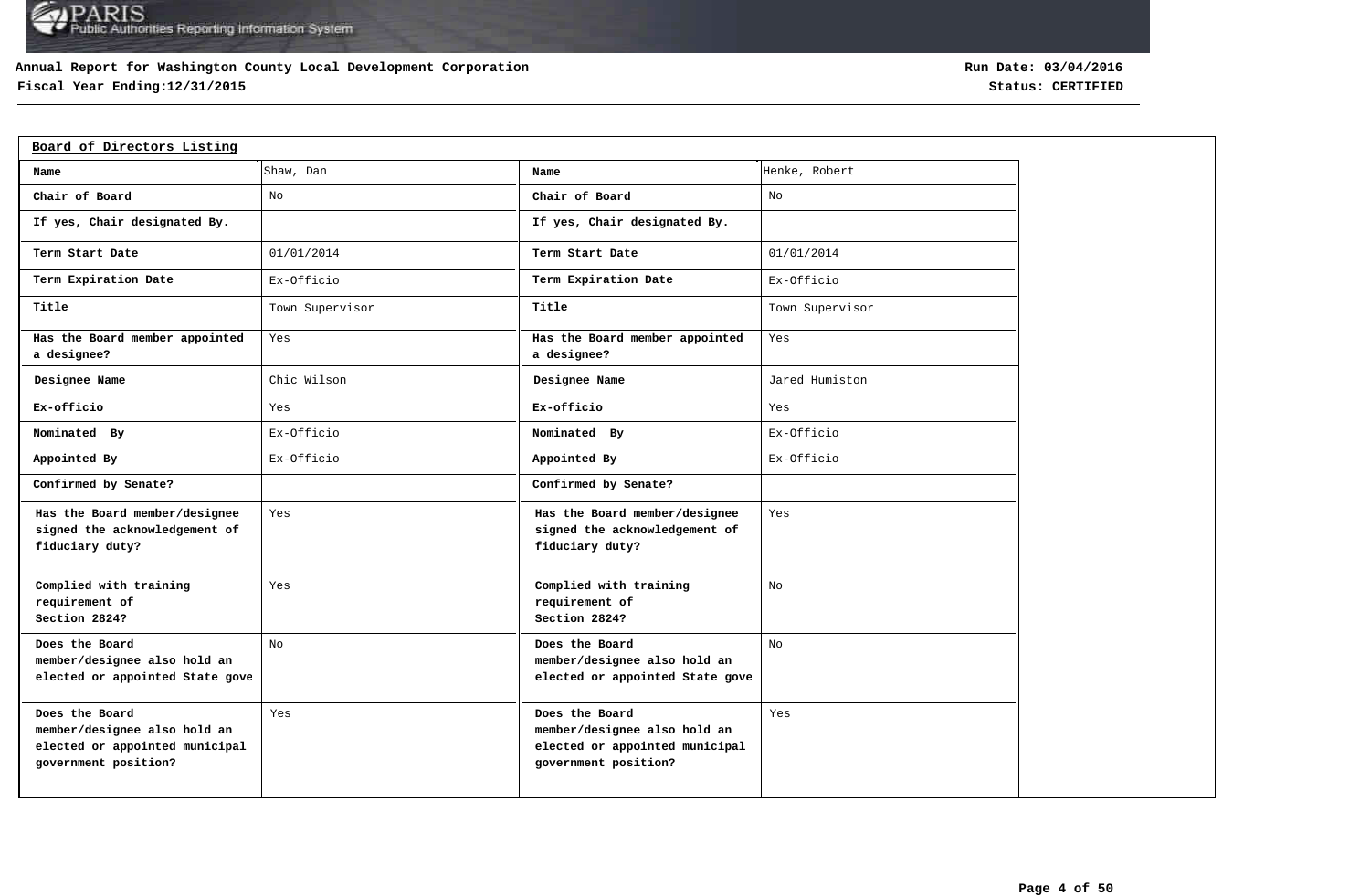## **Annual Report for Washington County Local Development Corporation**

# **Fiscal Year Ending:12/31/2015 Status: CERTIFIED**

| Board of Directors Listing                                                                               |                 |                                                                                                          |                 |
|----------------------------------------------------------------------------------------------------------|-----------------|----------------------------------------------------------------------------------------------------------|-----------------|
| Name                                                                                                     | Dumas, Darlene  | Name                                                                                                     | O'Brien, David  |
| Chair of Board                                                                                           | No              | Chair of Board                                                                                           | No              |
| If yes, Chair designated By.                                                                             |                 | If yes, Chair designated By.                                                                             |                 |
| Term Start Date                                                                                          | 01/01/2014      | Term Start Date                                                                                          | 01/01/2014      |
| Term Expiration Date                                                                                     | Ex-Officio      | Term Expiration Date                                                                                     | Ex-Officio      |
| Title                                                                                                    | Town Supervisor | Title                                                                                                    | Town Supervisor |
| Has the Board member appointed<br>a designee?                                                            | Yes             | Has the Board member appointed<br>a designee?                                                            | No              |
| Designee Name                                                                                            | Dave Dumas      | Designee Name                                                                                            |                 |
| Ex-officio                                                                                               | Yes             | Ex-officio                                                                                               | Yes             |
| Nominated By                                                                                             | Ex-Officio      | Nominated By                                                                                             | Ex-Officio      |
| Appointed By                                                                                             | Ex-Officio      | Appointed By                                                                                             | Ex-Officio      |
| Confirmed by Senate?                                                                                     |                 | Confirmed by Senate?                                                                                     |                 |
| Has the Board member/designee<br>signed the acknowledgement of<br>fiduciary duty?                        | Yes             | Has the Board member/designee<br>signed the acknowledgement of<br>fiduciary duty?                        | Yes             |
| Complied with training<br>requirement of<br>Section 2824?                                                | Yes             | Complied with training<br>requirement of<br>Section 2824?                                                | Yes             |
| Does the Board<br>member/designee also hold an<br>elected or appointed State gove                        | No              | Does the Board<br>member/designee also hold an<br>elected or appointed State gove                        | No              |
| Does the Board<br>member/designee also hold an<br>elected or appointed municipal<br>government position? | Yes             | Does the Board<br>member/designee also hold an<br>elected or appointed municipal<br>government position? | Yes             |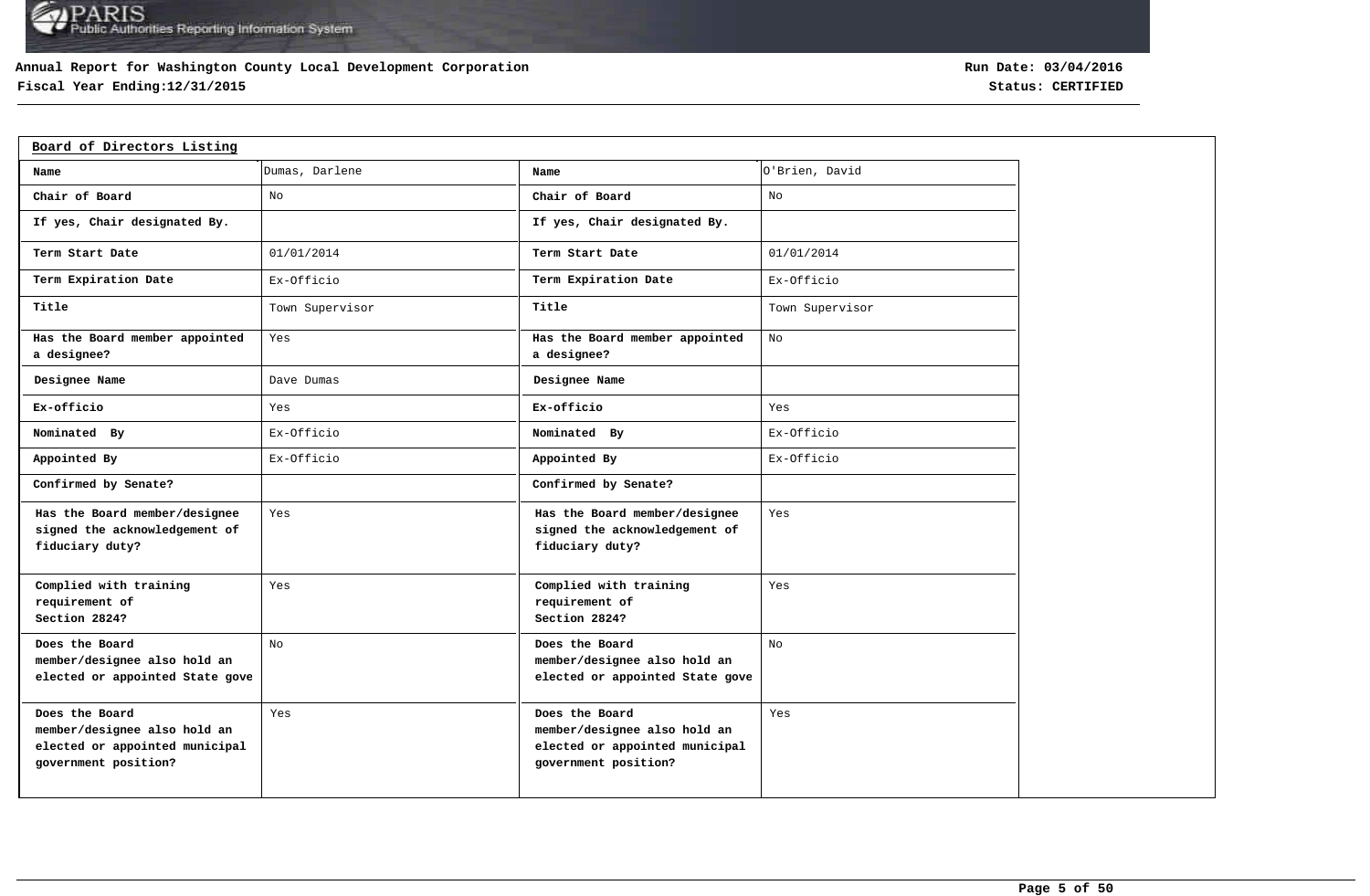## **Annual Report for Washington County Local Development Corporation**

# **Fiscal Year Ending:12/31/2015 Status: CERTIFIED**

| Board of Directors Listing                                                                               |                 |                                                                                                          |                   |  |  |  |  |  |
|----------------------------------------------------------------------------------------------------------|-----------------|----------------------------------------------------------------------------------------------------------|-------------------|--|--|--|--|--|
| Name                                                                                                     | Shay, Robert    | Name                                                                                                     | Armstrong, George |  |  |  |  |  |
| Chair of Board                                                                                           | No              | Chair of Board                                                                                           | No                |  |  |  |  |  |
| If yes, Chair designated By.                                                                             |                 | If yes, Chair designated By.                                                                             |                   |  |  |  |  |  |
| Term Start Date                                                                                          | 01/01/2014      | Term Start Date                                                                                          | 01/01/2014        |  |  |  |  |  |
| Term Expiration Date                                                                                     | Ex-Officio      | Term Expiration Date                                                                                     | Ex-Officio        |  |  |  |  |  |
| Title                                                                                                    | Town Supervisor | Title                                                                                                    | Town Supervisor   |  |  |  |  |  |
| Has the Board member appointed<br>a designee?                                                            | No              | Has the Board member appointed<br>a designee?                                                            | No                |  |  |  |  |  |
| Designee Name                                                                                            |                 | Designee Name                                                                                            |                   |  |  |  |  |  |
| Ex-officio                                                                                               | Yes             | Ex-officio                                                                                               | Yes               |  |  |  |  |  |
| Nominated By                                                                                             | Ex-Officio      | Nominated By                                                                                             | Ex-Officio        |  |  |  |  |  |
| Appointed By                                                                                             | Ex-Officio      | Appointed By                                                                                             | Ex-Officio        |  |  |  |  |  |
| Confirmed by Senate?                                                                                     |                 | Confirmed by Senate?                                                                                     |                   |  |  |  |  |  |
| Has the Board member/designee<br>signed the acknowledgement of<br>fiduciary duty?                        | Yes             | Has the Board member/designee<br>signed the acknowledgement of<br>fiduciary duty?                        | Yes               |  |  |  |  |  |
| Complied with training<br>requirement of<br>Section 2824?                                                | Yes             | Complied with training<br>requirement of<br>Section 2824?                                                | Yes               |  |  |  |  |  |
| Does the Board<br>member/designee also hold an<br>elected or appointed State gove                        | No              | Does the Board<br>member/designee also hold an<br>elected or appointed State gove                        | No                |  |  |  |  |  |
| Does the Board<br>member/designee also hold an<br>elected or appointed municipal<br>government position? | Yes             | Does the Board<br>member/designee also hold an<br>elected or appointed municipal<br>government position? | Yes               |  |  |  |  |  |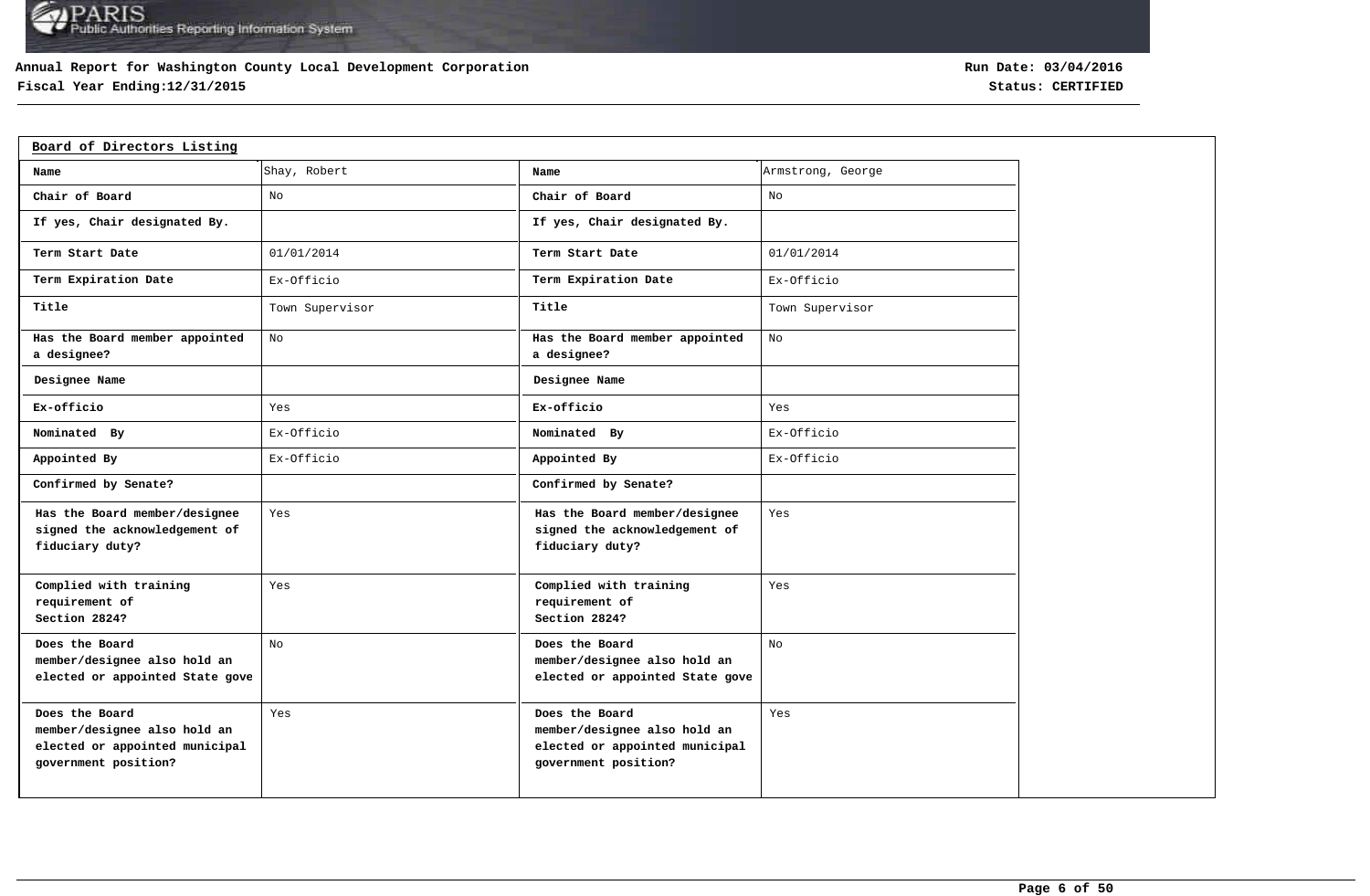## **Annual Report for Washington County Local Development Corporation**

# **Fiscal Year Ending:12/31/2015 Status: CERTIFIED**

| Board of Directors Listing                                                                               |                 |                                                                                                          |                 |
|----------------------------------------------------------------------------------------------------------|-----------------|----------------------------------------------------------------------------------------------------------|-----------------|
| Name                                                                                                     | LaPointe, John  | Name                                                                                                     | Gang, George    |
| Chair of Board                                                                                           | No              | Chair of Board                                                                                           | No              |
| If yes, Chair designated By.                                                                             |                 | If yes, Chair designated By.                                                                             |                 |
| Term Start Date                                                                                          | 01/01/2014      | Term Start Date                                                                                          | 01/01/2014      |
| Term Expiration Date                                                                                     | Ex-Officio      | Term Expiration Date                                                                                     | Ex-Officio      |
| Title                                                                                                    | Town Supervisor | Title                                                                                                    | Town Supervisor |
| Has the Board member appointed<br>a designee?                                                            | No              | Has the Board member appointed<br>a designee?                                                            | No              |
| Designee Name                                                                                            |                 | Designee Name                                                                                            |                 |
| Ex-officio                                                                                               | Yes             | Ex-officio                                                                                               | Yes             |
| Nominated By                                                                                             | Ex-Officio      | Nominated By                                                                                             | Ex-Officio      |
| Appointed By                                                                                             | Ex-Officio      | Appointed By                                                                                             | Ex-Officio      |
| Confirmed by Senate?                                                                                     |                 | Confirmed by Senate?                                                                                     |                 |
| Has the Board member/designee<br>signed the acknowledgement of<br>fiduciary duty?                        | Yes             | Has the Board member/designee<br>signed the acknowledgement of<br>fiduciary duty?                        | Yes             |
| Complied with training<br>requirement of<br>Section 2824?                                                | No              | Complied with training<br>requirement of<br>Section 2824?                                                | No              |
| Does the Board<br>member/designee also hold an<br>elected or appointed State gove                        | No              | Does the Board<br>member/designee also hold an<br>elected or appointed State gove                        | No              |
| Does the Board<br>member/designee also hold an<br>elected or appointed municipal<br>government position? | Yes             | Does the Board<br>member/designee also hold an<br>elected or appointed municipal<br>government position? | Yes             |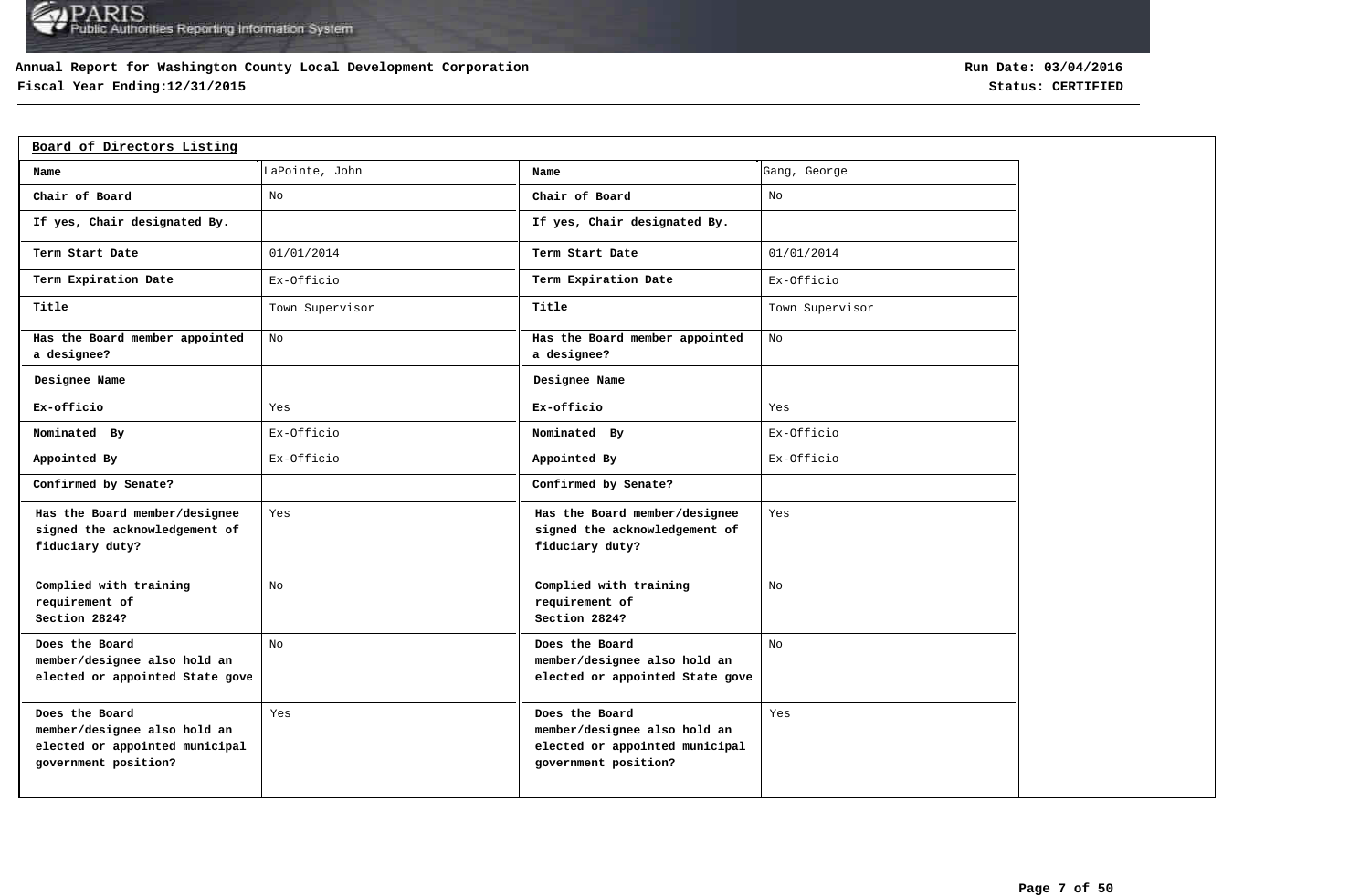## **Annual Report for Washington County Local Development Corporation**

# **Fiscal Year Ending:12/31/2015 Status: CERTIFIED**

| Board of Directors Listing                                                                               |                 |                                                                                                          |                   |
|----------------------------------------------------------------------------------------------------------|-----------------|----------------------------------------------------------------------------------------------------------|-------------------|
| Name                                                                                                     | Campbell, Brian | Name                                                                                                     | Fedler, Catherine |
| Chair of Board                                                                                           | No              | Chair of Board                                                                                           | No                |
| If yes, Chair designated By.                                                                             |                 | If yes, Chair designated By.                                                                             |                   |
| Term Start Date                                                                                          | 01/01/2014      | Term Start Date                                                                                          | 01/01/2014        |
| Term Expiration Date                                                                                     | Ex-Officio      | Term Expiration Date                                                                                     | Ex-Officio        |
| Title                                                                                                    | Town Supervisor | Title                                                                                                    | Town Supervisor   |
| Has the Board member appointed<br>a designee?                                                            | No              | Has the Board member appointed<br>a designee?                                                            | No                |
| Designee Name                                                                                            |                 | Designee Name                                                                                            |                   |
| Ex-officio                                                                                               | Yes             | Ex-officio                                                                                               | Yes               |
| Nominated By                                                                                             | Ex-Officio      | Nominated By                                                                                             | Ex-Officio        |
| Appointed By                                                                                             | Ex-Officio      | Appointed By                                                                                             | Ex-Officio        |
| Confirmed by Senate?                                                                                     |                 | Confirmed by Senate?                                                                                     |                   |
| Has the Board member/designee<br>signed the acknowledgement of<br>fiduciary duty?                        | Yes             | Has the Board member/designee<br>signed the acknowledgement of<br>fiduciary duty?                        | Yes               |
| Complied with training<br>requirement of<br>Section 2824?                                                | Yes             | Complied with training<br>requirement of<br>Section 2824?                                                | Yes               |
| Does the Board<br>member/designee also hold an<br>elected or appointed State gove                        | No              | Does the Board<br>member/designee also hold an<br>elected or appointed State gove                        | No                |
| Does the Board<br>member/designee also hold an<br>elected or appointed municipal<br>government position? | Yes             | Does the Board<br>member/designee also hold an<br>elected or appointed municipal<br>government position? | Yes               |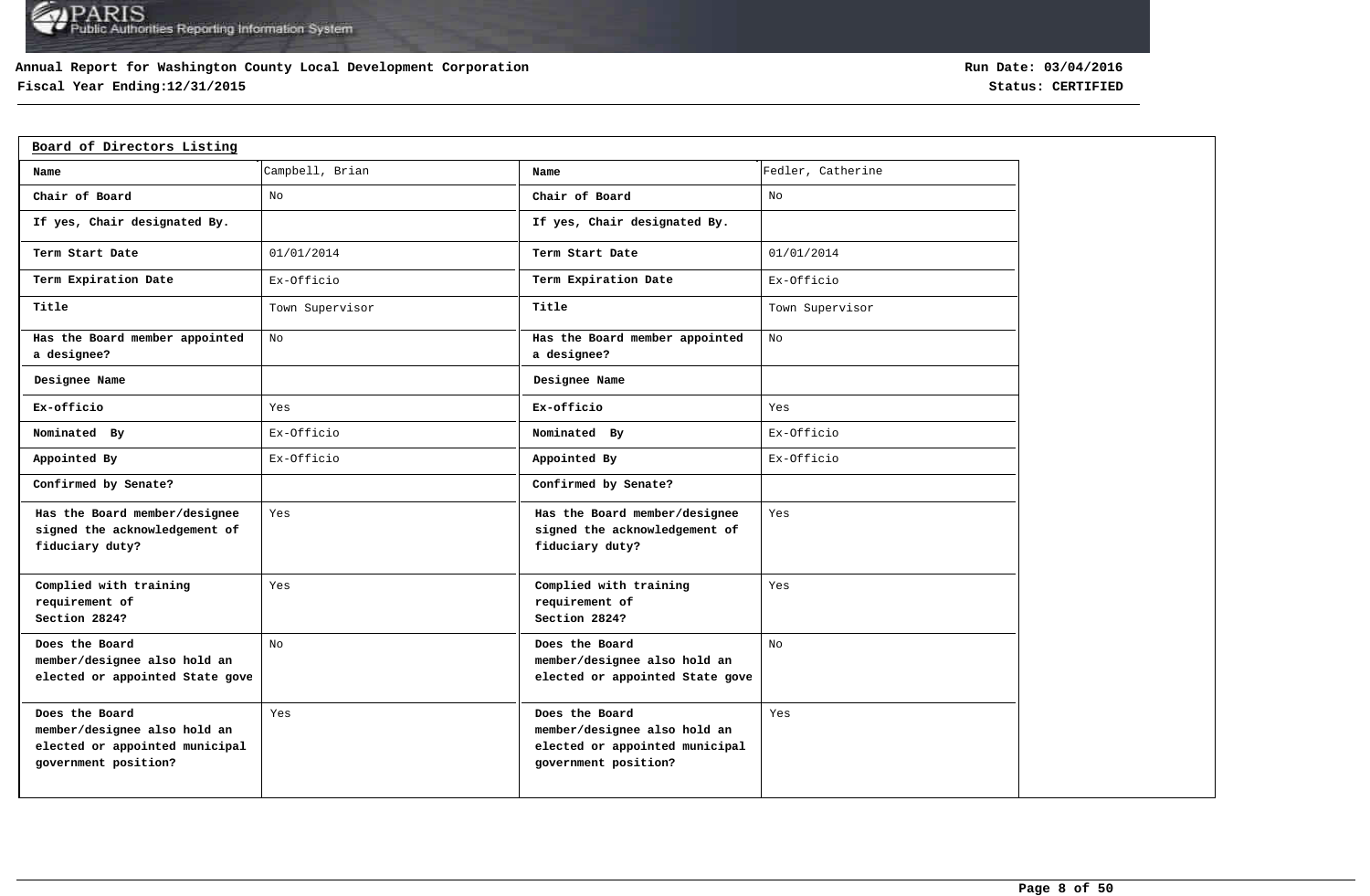## **Annual Report for Washington County Local Development Corporation**

# **Fiscal Year Ending:12/31/2015 Status: CERTIFIED**

| Board of Directors Listing                                                                               |                     |                                                                                                          |                  |
|----------------------------------------------------------------------------------------------------------|---------------------|----------------------------------------------------------------------------------------------------------|------------------|
| Name                                                                                                     | Supernant, Mitchell | Name                                                                                                     | Pitts, Seth      |
| Chair of Board                                                                                           | No                  | Chair of Board                                                                                           | Yes              |
| If yes, Chair designated By.                                                                             |                     | If yes, Chair designated By.                                                                             | Elected by Board |
| Term Start Date                                                                                          | 01/01/2014          | Term Start Date                                                                                          | 01/01/2014       |
| Term Expiration Date                                                                                     | Ex-Officio          | Term Expiration Date                                                                                     | Ex-Officio       |
| Title                                                                                                    | Town Supervisor     | Title                                                                                                    | Town Supervisor  |
| Has the Board member appointed<br>a designee?                                                            | No                  | Has the Board member appointed<br>a designee?                                                            | No.              |
| Designee Name                                                                                            |                     | Designee Name                                                                                            |                  |
| Ex-officio                                                                                               | Yes                 | Ex-officio                                                                                               | Yes              |
| Nominated By                                                                                             | Ex-Officio          | Nominated By                                                                                             | Ex-Officio       |
| Appointed By                                                                                             | Ex-Officio          | Appointed By                                                                                             | Ex-Officio       |
| Confirmed by Senate?                                                                                     |                     | Confirmed by Senate?                                                                                     |                  |
| Has the Board member/designee<br>signed the acknowledgement of<br>fiduciary duty?                        | Yes                 | Has the Board member/designee<br>signed the acknowledgement of<br>fiduciary duty?                        | Yes              |
| Complied with training<br>requirement of<br>Section 2824?                                                | Yes                 | Complied with training<br>requirement of<br>Section 2824?                                                | Yes              |
| Does the Board<br>member/designee also hold an<br>elected or appointed State gove                        | No                  | Does the Board<br>member/designee also hold an<br>elected or appointed State gove                        | No               |
| Does the Board<br>member/designee also hold an<br>elected or appointed municipal<br>government position? | Yes                 | Does the Board<br>member/designee also hold an<br>elected or appointed municipal<br>government position? | Yes              |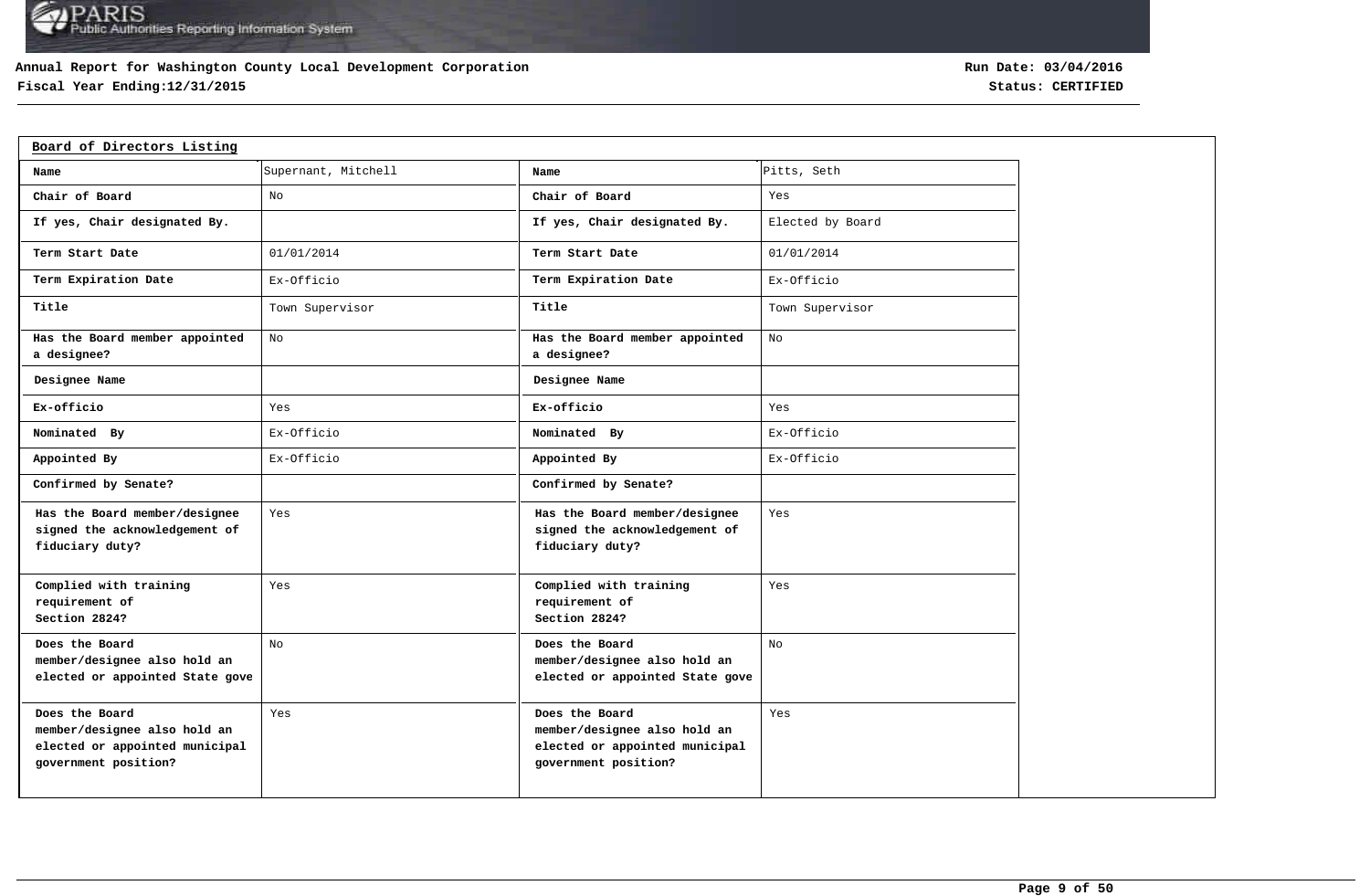## **Annual Report for Washington County Local Development Corporation**

# **Fiscal Year Ending:12/31/2015 Status: CERTIFIED**

| Board of Directors Listing                                                                               |                 |                                                                                                          |                 |
|----------------------------------------------------------------------------------------------------------|-----------------|----------------------------------------------------------------------------------------------------------|-----------------|
| Name                                                                                                     | Brown, Alan     | Name                                                                                                     | Haff, Dana      |
| Chair of Board                                                                                           | No              | Chair of Board                                                                                           | No              |
| If yes, Chair designated By.                                                                             |                 | If yes, Chair designated By.                                                                             |                 |
| Term Start Date                                                                                          | 01/01/2014      | Term Start Date                                                                                          | 01/01/2014      |
| Term Expiration Date                                                                                     | Ex-Officio      | Term Expiration Date                                                                                     | Ex-Officio      |
| Title                                                                                                    | Town Supervisor | Title                                                                                                    | Town Supervisor |
| Has the Board member appointed<br>a designee?                                                            | No              | Has the Board member appointed<br>a designee?                                                            | No              |
| Designee Name                                                                                            |                 | Designee Name                                                                                            |                 |
| Ex-officio                                                                                               | Yes             | Ex-officio                                                                                               | Yes             |
| Nominated By                                                                                             | Ex-Officio      | Nominated By                                                                                             | Ex-Officio      |
| Appointed By                                                                                             | Ex-Officio      | Appointed By                                                                                             | Ex-Officio      |
| Confirmed by Senate?                                                                                     |                 | Confirmed by Senate?                                                                                     |                 |
| Has the Board member/designee<br>signed the acknowledgement of<br>fiduciary duty?                        | Yes             | Has the Board member/designee<br>signed the acknowledgement of<br>fiduciary duty?                        | Yes             |
| Complied with training<br>requirement of<br>Section 2824?                                                | No              | Complied with training<br>requirement of<br>Section 2824?                                                | Yes             |
| Does the Board<br>member/designee also hold an<br>elected or appointed State gove                        | No              | Does the Board<br>member/designee also hold an<br>elected or appointed State gove                        | No              |
| Does the Board<br>member/designee also hold an<br>elected or appointed municipal<br>government position? | Yes             | Does the Board<br>member/designee also hold an<br>elected or appointed municipal<br>government position? | Yes             |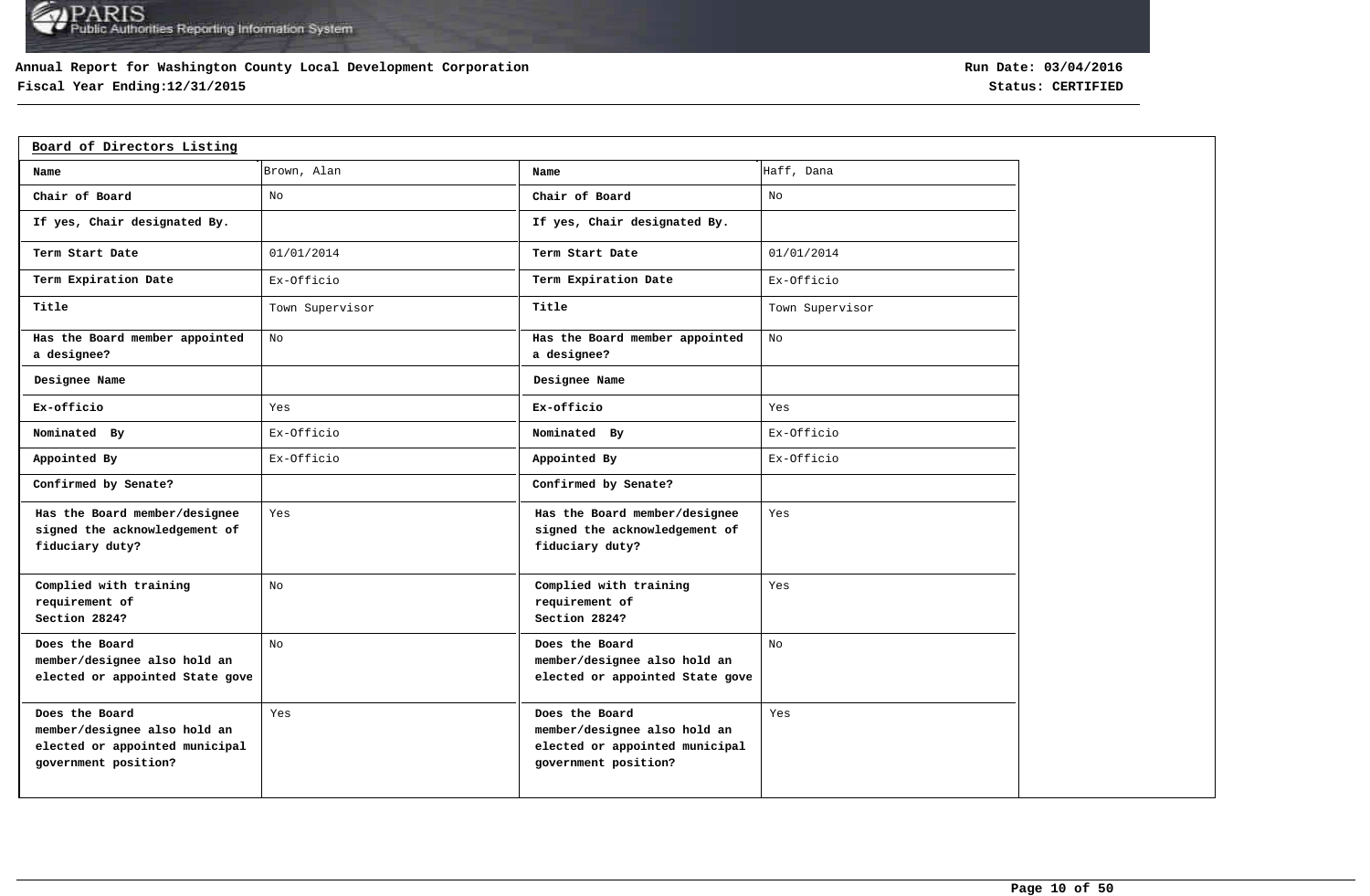## **Annual Report for Washington County Local Development Corporation**

# **Fiscal Year Ending:12/31/2015 Status: CERTIFIED**

| Board of Directors Listing                                                                               |                 |
|----------------------------------------------------------------------------------------------------------|-----------------|
| Name                                                                                                     | Lindsay, James  |
| Chair of Board                                                                                           | No.             |
| If yes, Chair designated By.                                                                             |                 |
| Term Start Date                                                                                          | 01/01/2014      |
| Term Expiration Date                                                                                     | Ex-Officio      |
| Title                                                                                                    | Town Supervisor |
| Has the Board member appointed<br>a designee?                                                            | No              |
| Designee Name                                                                                            |                 |
| Ex-officio                                                                                               | Yes             |
| Nominated By                                                                                             | Ex-Officio      |
| Appointed By                                                                                             | Ex-Officio      |
| Confirmed by Senate?                                                                                     |                 |
| Has the Board member/designee<br>signed the acknowledgement of<br>fiduciary duty?                        | Yes             |
| Complied with training<br>requirement of<br>Section 2824?                                                | No              |
| Does the Board<br>member/designee also hold an<br>elected or appointed State gove                        | No              |
| Does the Board<br>member/designee also hold an<br>elected or appointed municipal<br>government position? | Yes             |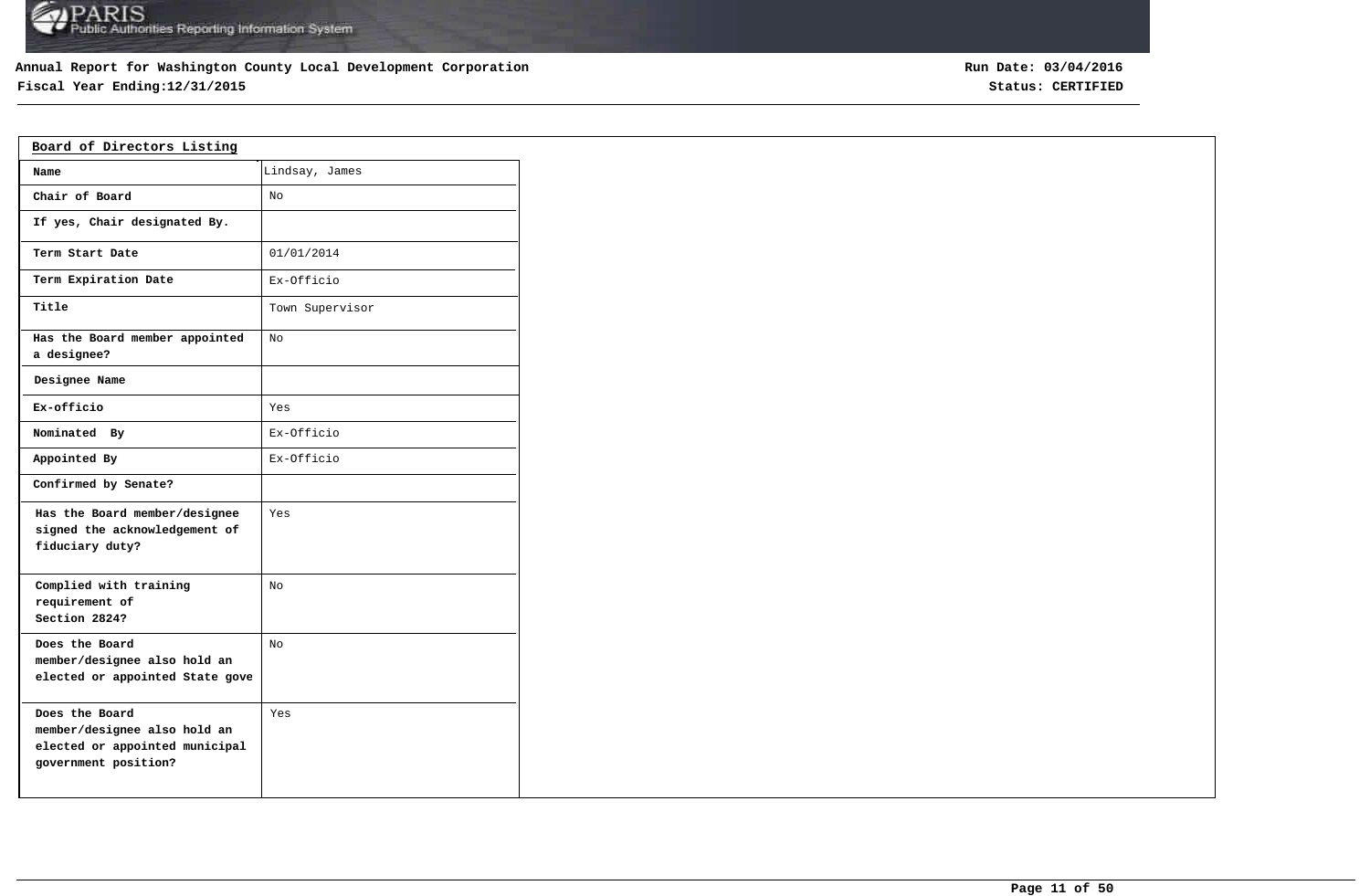**Fiscal Year Ending:12/31/2015 Status: CERTIFIED**

## **Staff Listing**

| Name     | Title     | Group     | Department | Union | Barga- | $ $ Full    | Exempt Base      |            | Actual    | Over      | Performance Extra Pay | Other     | Total   | Individual               | If yes, Is |
|----------|-----------|-----------|------------|-------|--------|-------------|------------------|------------|-----------|-----------|-----------------------|-----------|---------|--------------------------|------------|
|          |           |           |            | Name  | ining  | Time/       |                  | Annualized | salary    | time      | Bonus                 | Compensa  | Compens | also paid by the payment |            |
|          |           |           | Subsidiary |       | Unit   | Part        |                  | Salary     | paid to   | paid by   |                       | tion/Allo | -ation  | another                  | made by a  |
|          |           |           |            |       |        | <b>Time</b> |                  |            | the       | Authority |                       | wances/Ad |         | entity to                | State or   |
|          |           |           |            |       |        |             |                  |            | Individua |           |                       | justments |         | perform the              | local      |
|          |           |           |            |       |        |             |                  |            |           |           |                       |           |         | work of the              | government |
|          |           |           |            |       |        |             |                  |            |           |           |                       |           |         | Authority                |            |
| Derway,  | President | Executive |            |       |        | FT          | <sup>l</sup> Yes | 45,900.00  | 47,893    |           | 0                     |           | 47,893  | No                       |            |
| Deanna L |           |           |            |       |        |             |                  |            |           |           |                       |           |         |                          |            |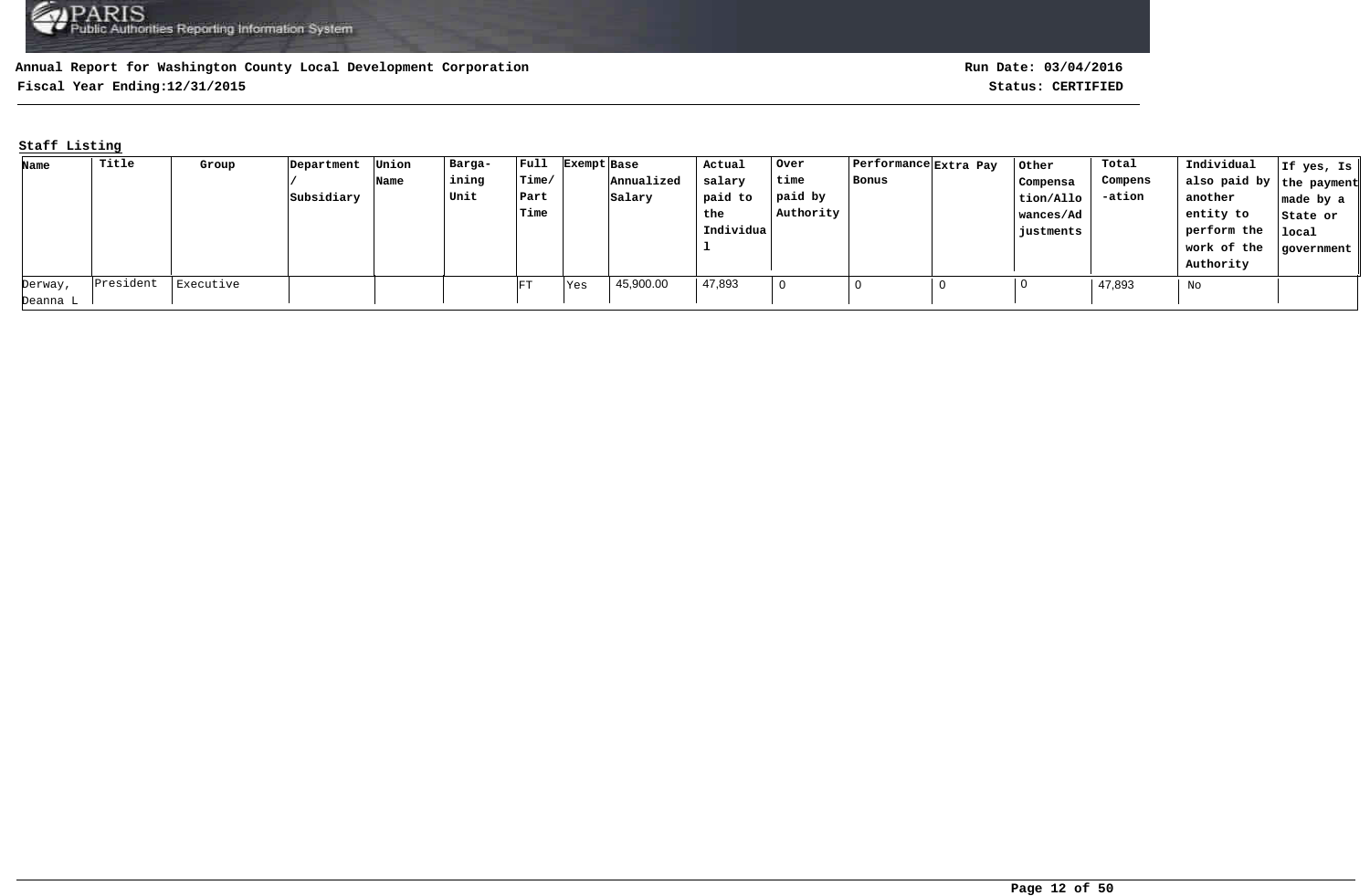**Fiscal Year Ending:12/31/2015 Status: CERTIFIED**

## **Benefit Information**

During the fiscal year, did the Authority continue to pay for any of the above mentioned benefits for

## **Board Members**

| Name                | Title     | Severance | $ $ Payment | Club    | Use of    | Personal Auto Transpo- |         | Housing | Spousal / | Tuition Multi- |         | None         | Other |
|---------------------|-----------|-----------|-------------|---------|-----------|------------------------|---------|---------|-----------|----------------|---------|--------------|-------|
|                     |           | Package   | for         | Member- | Corporate | Loans                  | rtation | Allow-  | Dependent | Assist-        | Year    | of           |       |
|                     |           |           | Unused      | ships   | Credit    |                        |         | ance    | Life      | ance           | Employ- | These        |       |
|                     |           |           | Leave       |         | Cards     |                        |         |         | Insurance |                | ment    | Benefits     |       |
| Lindsay,            | Board of  |           |             |         |           |                        |         |         |           |                |         | $\mathbf{X}$ |       |
| James               | Directors |           |             |         |           |                        |         |         |           |                |         |              |       |
| Henke,              | Board of  |           |             |         |           |                        |         |         |           |                |         | $\mathbf X$  |       |
| Robert              | Directors |           |             |         |           |                        |         |         |           |                |         |              |       |
| Supernant,          | Board of  |           |             |         |           |                        |         |         |           |                |         | Χ            |       |
| Mitchell            | Directors |           |             |         |           |                        |         |         |           |                |         |              |       |
| Campbell,           | Board of  |           |             |         |           |                        |         |         |           |                |         | $\mathbf X$  |       |
| Brian               | Directors |           |             |         |           |                        |         |         |           |                |         |              |       |
| O'Brien,            | Board of  |           |             |         |           |                        |         |         |           |                |         | $\mathbf X$  |       |
| David               | Directors |           |             |         |           |                        |         |         |           |                |         |              |       |
| Haff, Dana Board of |           |           |             |         |           |                        |         |         |           |                |         | $\mathbf X$  |       |
|                     | Directors |           |             |         |           |                        |         |         |           |                |         |              |       |
| Idleman,            | Board of  |           |             |         |           |                        |         |         |           |                |         | Χ            |       |
| Sara                | Directors |           |             |         |           |                        |         |         |           |                |         |              |       |
| Armstrong, Board of |           |           |             |         |           |                        |         |         |           |                |         | X            |       |
| George              | Directors |           |             |         |           |                        |         |         |           |                |         |              |       |
| Shaw, Dan           | Board of  |           |             |         |           |                        |         |         |           |                |         | $\mathbf X$  |       |
|                     | Directors |           |             |         |           |                        |         |         |           |                |         |              |       |
| Niles, Jay Board of |           |           |             |         |           |                        |         |         |           |                |         | $\mathbf X$  |       |
|                     | Directors |           |             |         |           |                        |         |         |           |                |         |              |       |
| Norman,             | Board of  |           |             |         |           |                        |         |         |           |                |         | $\mathbf X$  |       |
| Richard             | Directors |           |             |         |           |                        |         |         |           |                |         |              |       |
| Wilson,             | Board of  |           |             |         |           |                        |         |         |           |                |         | $\mathbf X$  |       |
| Chic                | Directors |           |             |         |           |                        |         |         |           |                |         |              |       |
| Fedler,             | Board of  |           |             |         |           |                        |         |         |           |                |         | $\mathbf X$  |       |
| Catherine           | Directors |           |             |         |           |                        |         |         |           |                |         |              |       |
| Shay,               | Board of  |           |             |         |           |                        |         |         |           |                |         | $\mathbf X$  |       |
| Robert              | Directors |           |             |         |           |                        |         |         |           |                |         |              |       |
| Pitts,              | Board of  |           |             |         |           |                        |         |         |           |                |         | $\mathbf X$  |       |
| Seth                | Directors |           |             |         |           |                        |         |         |           |                |         |              |       |
| Brown,              | Board of  |           |             |         |           |                        |         |         |           |                |         | $\mathbf X$  |       |
| Alan                | Directors |           |             |         |           |                        |         |         |           |                |         |              |       |
| Gang,               | Board of  |           |             |         |           |                        |         |         |           |                |         | $\mathbf X$  |       |
| George              | Directors |           |             |         |           |                        |         |         |           |                |         |              |       |
| Dumas,              | Board of  |           |             |         |           |                        |         |         |           |                |         | $\mathbf X$  |       |
| Darlene             | Directors |           |             |         |           |                        |         |         |           |                |         |              |       |

No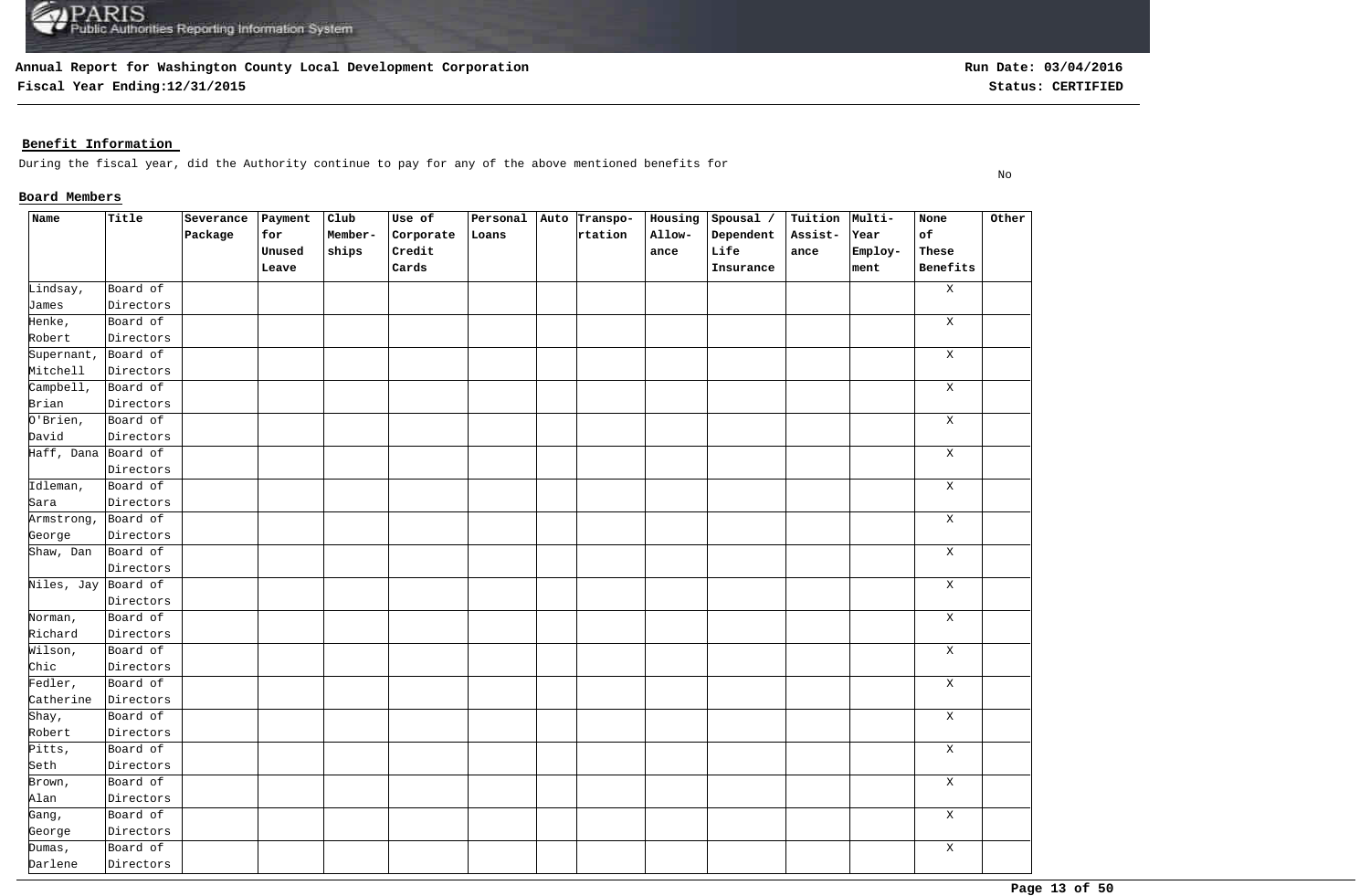**Fiscal Year Ending:12/31/2015 Status: CERTIFIED**

| Name      | Title     | Severance<br>Package | Payment<br>for | Club<br>Member- | Use of<br>Corporate | Personal<br>Loans | Auto Transpo-<br>rtation | Housing<br>Allow- | $ $ Spousal /<br>Dependent | Tuition  Multi-<br>Assist- | Year    | None<br>оf | Other |
|-----------|-----------|----------------------|----------------|-----------------|---------------------|-------------------|--------------------------|-------------------|----------------------------|----------------------------|---------|------------|-------|
|           |           |                      | Unused         | ships           | Credit              |                   |                          | ance              | Life                       | ance                       | Employ- | These      |       |
|           |           |                      | Leave          |                 | Cards               |                   |                          |                   | Insurance                  |                            | ment    | Benefits   |       |
| Hicks,    | Board of  |                      |                |                 |                     |                   |                          |                   |                            |                            |         | X          |       |
| Matt      | Directors |                      |                |                 |                     |                   |                          |                   |                            |                            |         |            |       |
| LaPointe, | Board of  |                      |                |                 |                     |                   |                          |                   |                            |                            |         | X          |       |
| John      | Directors |                      |                |                 |                     |                   |                          |                   |                            |                            |         |            |       |
| Humiston, | Board of  |                      |                |                 |                     |                   |                          |                   |                            |                            |         | X          |       |
| Jared     | Directors |                      |                |                 |                     |                   |                          |                   |                            |                            |         |            |       |
| Dumas,    | Board of  |                      |                |                 |                     |                   |                          |                   |                            |                            |         | X          |       |
| Dave      | Directors |                      |                |                 |                     |                   |                          |                   |                            |                            |         |            |       |

#### **Staff**

| Name | <b>Title</b> | Severance | Payment  | Club    | Use of    | Personal | Auto Transpo- | Housing  | Spousal   | Tuition Multi- |         | None     | Other |
|------|--------------|-----------|----------|---------|-----------|----------|---------------|----------|-----------|----------------|---------|----------|-------|
|      |              | Package   | for      | Member- | Corporate | Loans    | rtation       | $AIlow-$ | Dependent | Assist-        | Year    | ot.      |       |
|      |              |           | ' Unuseo | ships   | Credit    |          |               | ance     | Life      | ance           | Employ- | These    |       |
|      |              |           | Leave    |         | Cards     |          |               |          | Insurance |                | ment    | Benefits |       |

**No Data has been entered by the Authority for this section in PARIS**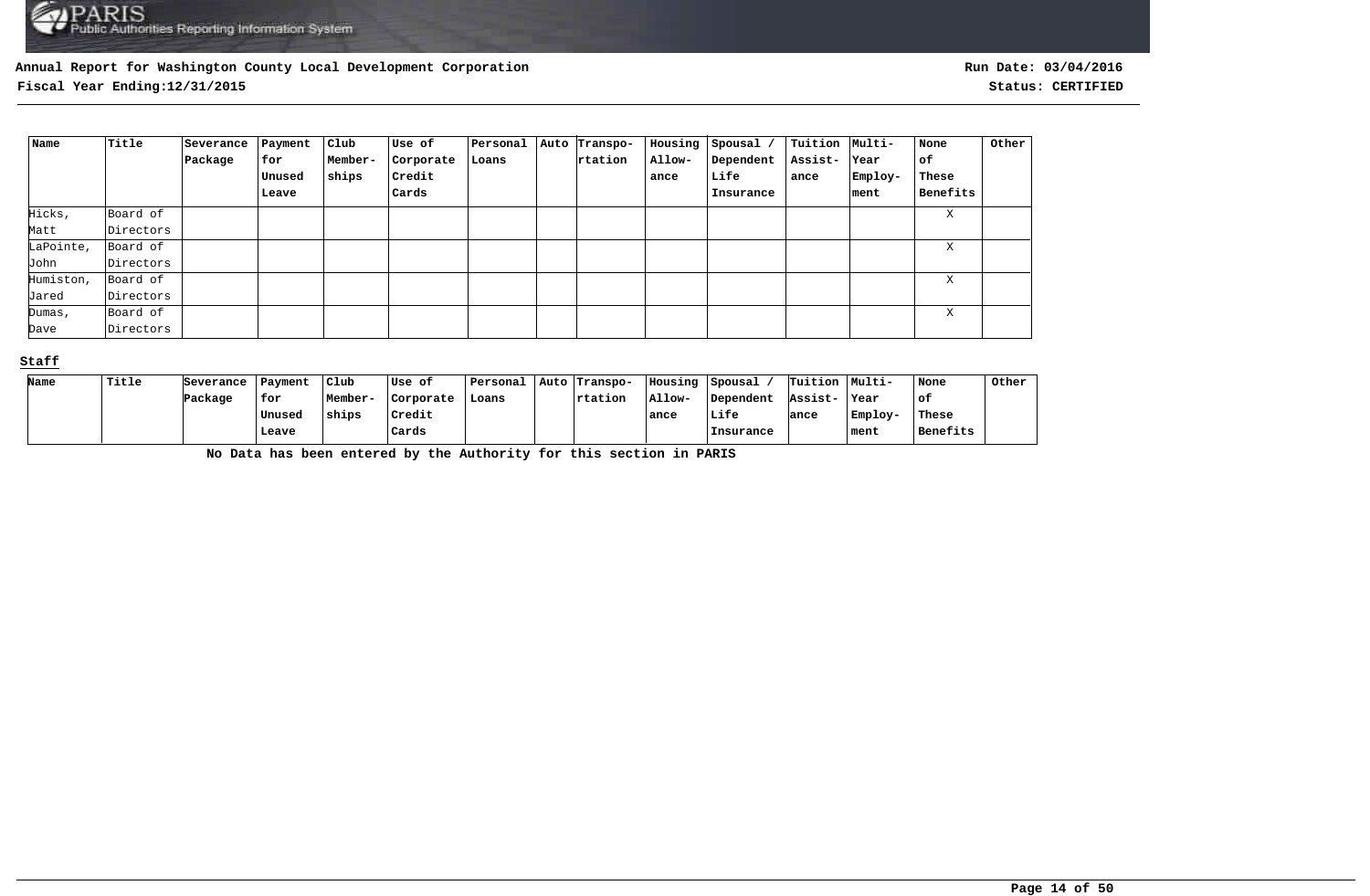#### **Annual Report for Washington County Local Development Corporation**

#### **Fiscal Year Ending:12/31/2015 Status: CERTIFIED**

#### **Subsidiary/Component Unit Verification**

Is the list of subsidiaries, as assembled by the Office of the State Comptroller, correct? Yes Are there other subsidiaries or component units of the Authority that are active, not included in the PARIS reports submitted by this Aut No

 **Name of Subsidiary/Component Unit Status Requested Changes** 

#### **Subsidiary/Component Unit Creation**

| Name of Subsidiary/Component Unit     |                  | Establishment      | Entity Purpose |                      |
|---------------------------------------|------------------|--------------------|----------------|----------------------|
|                                       |                  | Date               |                |                      |
| Subsidiary/Component Unit Termination |                  |                    |                |                      |
| Name of Subsidiary/Component Unit     | Termination Date | Termination Reason |                | Proof of Termination |

**No Data has been entered by the Authority for this section in PARIS**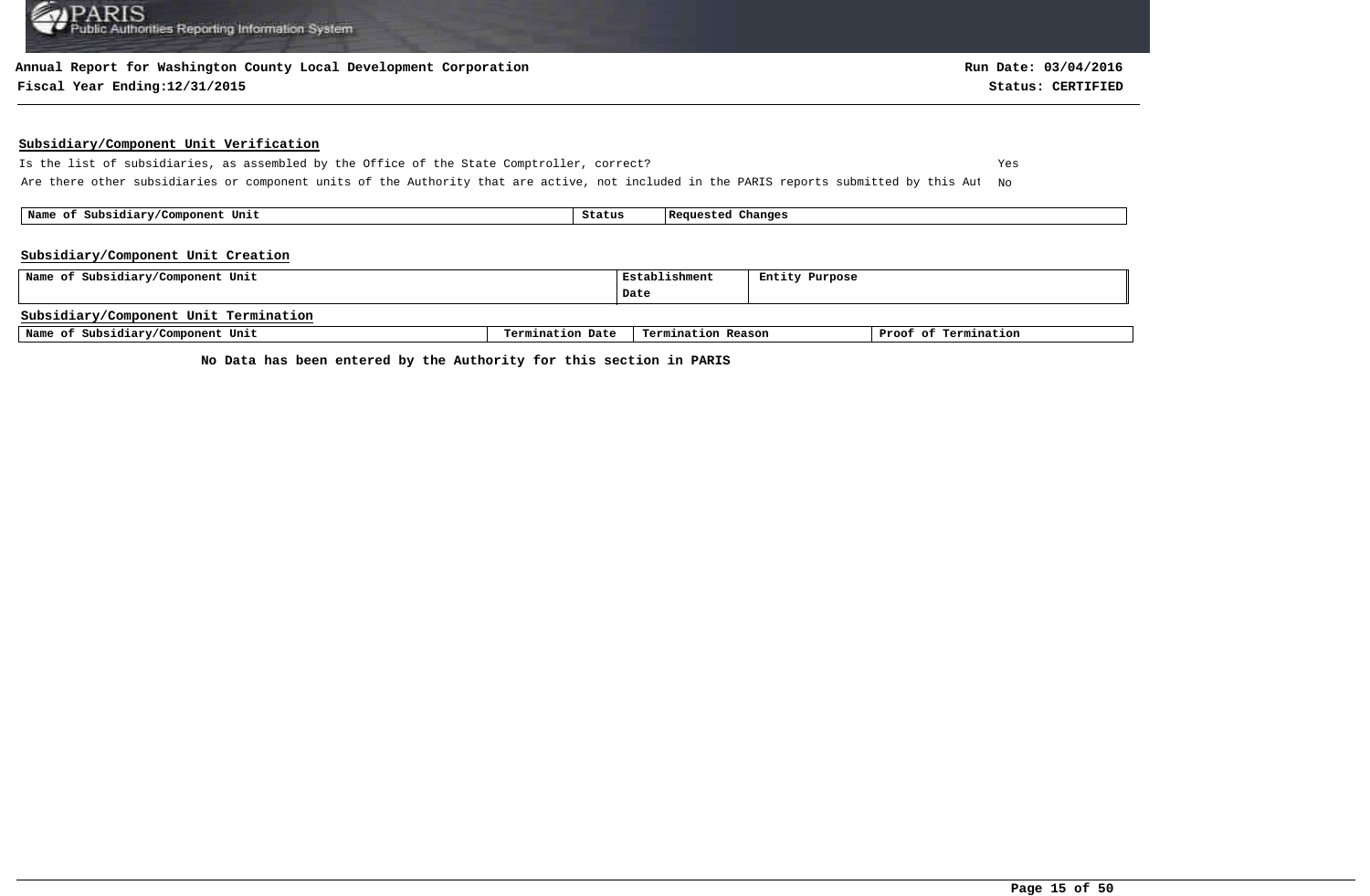**Fiscal Year Ending:12/31/2015 Status: CERTIFIED**

## **Summary Financial Information**

#### **SUMMARY STATEMENT OF NET ASSETS**

| Current Assets                         |             |
|----------------------------------------|-------------|
|                                        |             |
| Cash and cash equivalents              | \$813,668   |
| Investments                            | \$702,335   |
| Receivables, net                       | \$451,199   |
| Other assets                           | \$0         |
| Total Current Assets                   | \$1,967,202 |
| Noncurrent Assets                      |             |
| Restricted cash and investments        | \$365,566   |
| Long-term receivables, net             | \$2,080,144 |
| Other assets                           | \$0         |
| Capital Assets                         |             |
| Land and other nondepreciable property | \$0         |
| Buildings and equipment                | \$0         |
| Infrastructure                         | \$0         |
| Accumulated depreciation               | \$0         |
| Net Capital Assets                     | \$0         |
| Total Noncurrent Assets                | \$2,445,710 |
| Total Assets                           | \$4,412,912 |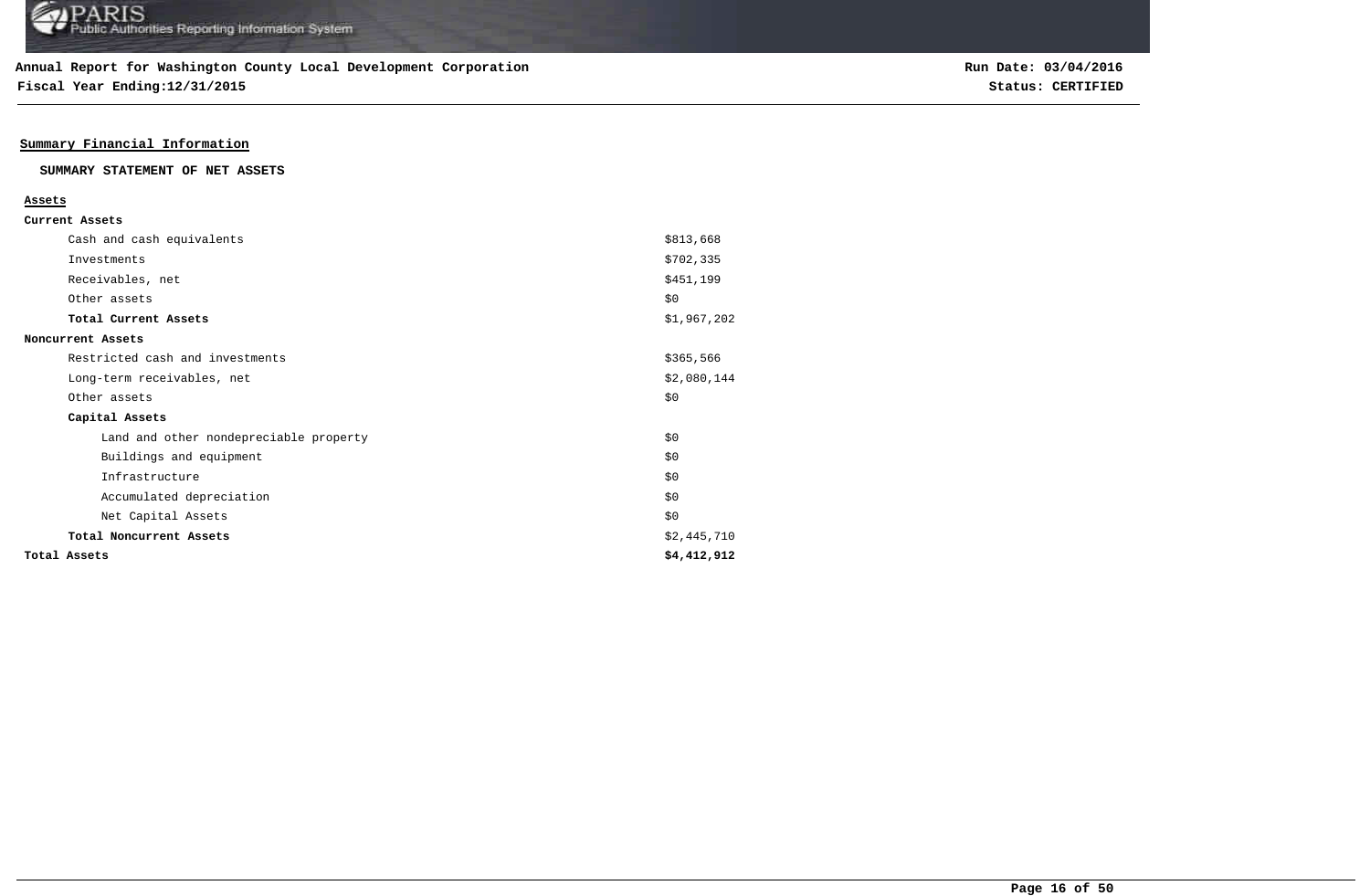**Fiscal Year Ending:12/31/2015 Status: CERTIFIED**

## **Summary Financial Information**

#### **SUMMARY STATEMENT OF NET ASSETS**

| Liabilities                                     |             |
|-------------------------------------------------|-------------|
| Current Liabilities                             |             |
| Accounts payable                                | \$101       |
| Pension contribution payable                    | \$0         |
| Other post-employment benefits                  | \$0         |
| Accrued liabilities                             | \$0         |
| Deferred revenues                               | \$0         |
| Bonds and notes payable                         | \$10,842    |
| Other long-term obligations due within one year | \$0         |
| Total Current Liabilities                       | \$10,943    |
| Noncurrent Liabilities                          |             |
| Pension contribution payable                    | \$0         |
| Other post-employment benefits                  | \$0         |
| Bonds and notes payable                         | \$138,392   |
| Long Term Leases                                | \$0         |
| Other long-term obligations                     | \$0         |
| Total Noncurrent Liabilities                    | \$138,392   |
| Total Liabilities                               | \$149,335   |
| Net Asset (Deficit)                             |             |
| Net Asset                                       |             |
| Invested in capital assets, net of related debt | \$0         |
| Restricted                                      | \$415,824   |
| Unrestricted                                    | \$3,847,753 |
| Total Net Assets                                | \$4,263,577 |
|                                                 |             |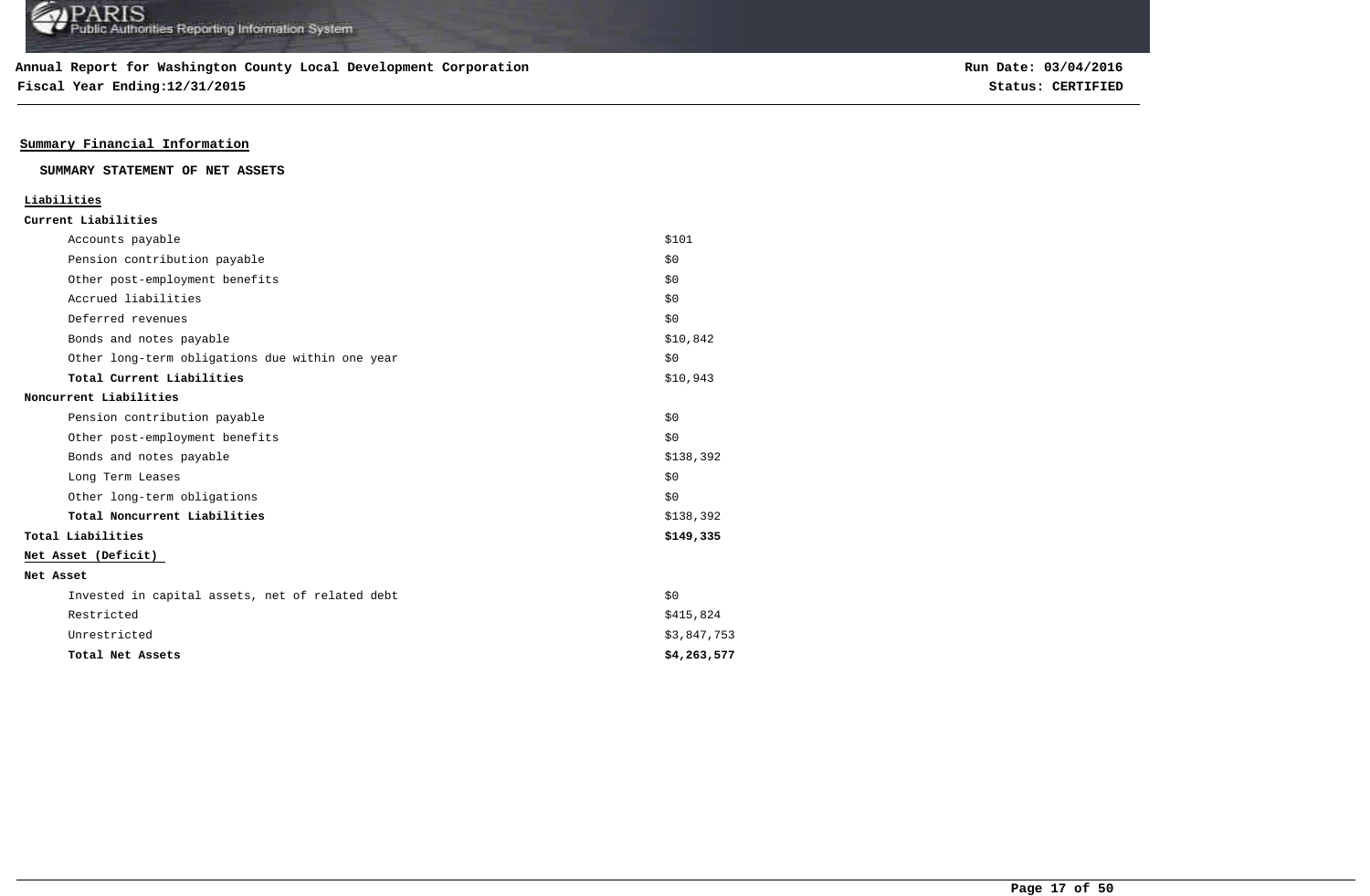**Fiscal Year Ending:12/31/2015 Status: CERTIFIED**

## **Summary Financial Information**

| SUMMARY STATEMENT OF REVENUE, EXPENSES AND CHANGE IN NET ASSETS |  |  |  |  |  |  |  |  |
|-----------------------------------------------------------------|--|--|--|--|--|--|--|--|
|-----------------------------------------------------------------|--|--|--|--|--|--|--|--|

| Operating Revenues              |              |
|---------------------------------|--------------|
| Charges for services            | \$27,726     |
| Rental & financing income       | \$118,303    |
| Other operating revenues        | \$8,864      |
| Total Operating Revenue         | \$154,893    |
| Operating Expenses              |              |
| Salaries and wages              | \$49,050     |
| Other employee benefits         | \$20,097     |
| Professional services contracts | \$35,203     |
| Supplies and materials          | \$3,225      |
| Depreciation & amortization     | ( \$10, 265) |
| Other operating expenses        | \$3,076      |
| Total Operating Expenses        | \$100,386    |
| Operating Income (Loss)         | \$54,507     |
| Nonoperating Revenues           |              |
| Investment earnings             | \$1,730      |
| State subsidies/grants          | \$0          |
| Federal subsidies/grants        | \$0          |
| Municipal subsidies/grants      | \$80,000     |
| Public authority subsidies      | \$0          |
| Other nonoperating revenues     | \$126,308    |
| Total Nonoperating Revenue      | \$208,038    |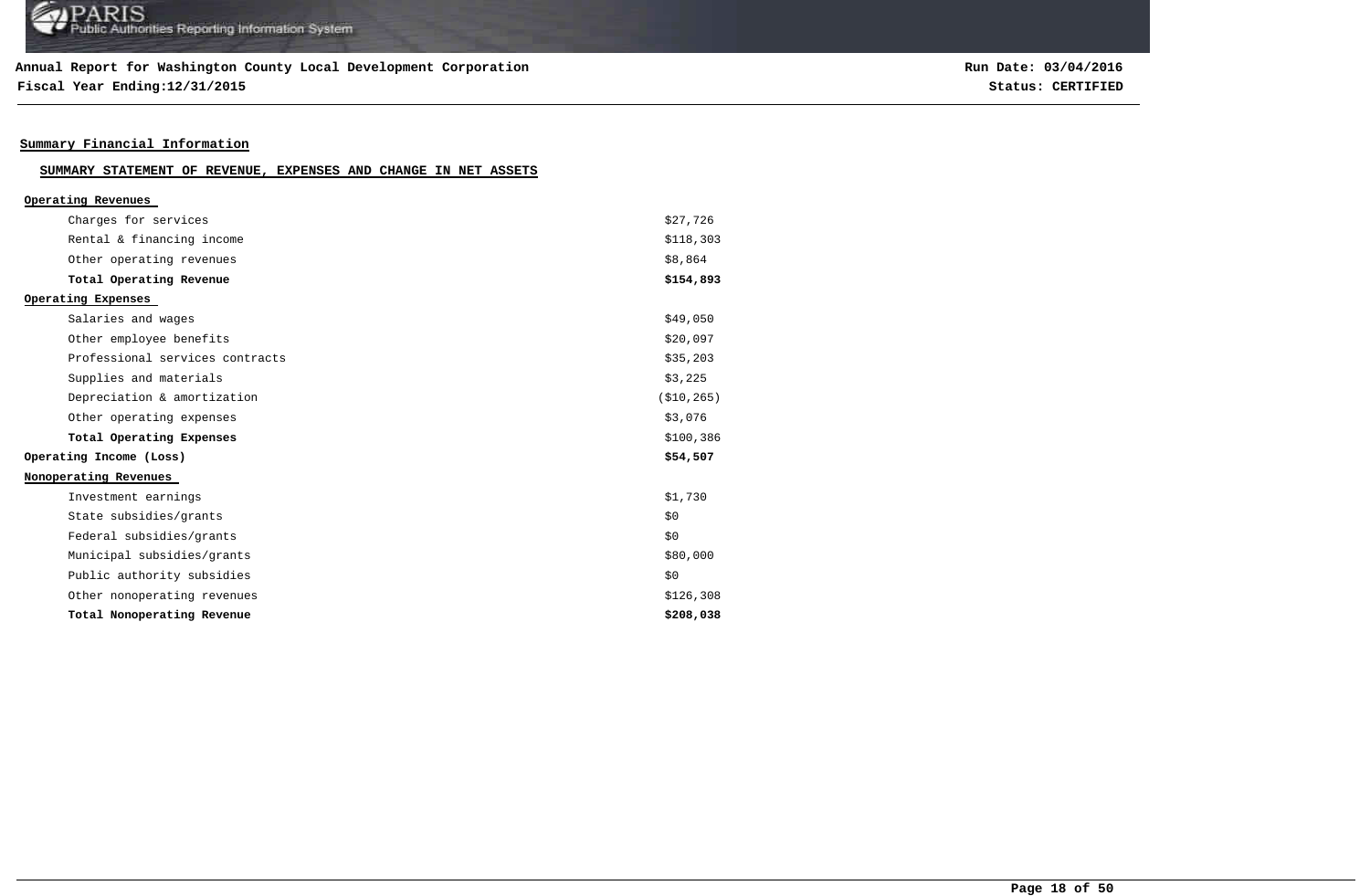**Fiscal Year Ending:12/31/2015 Status: CERTIFIED**

## **Summary Financial Information**

#### **SUMMARY STATEMENT OF REVENUE, EXPENSES AND CHANGE IN NET ASSETS**

| Nonoperating Expenses                  |             |
|----------------------------------------|-------------|
| Interest and other financing charges   | \$1,483     |
| Subsidies to other public authorities  | \$0         |
| Grants and donations                   | \$90,220    |
| Other nonoperating expenses            | \$199       |
| Total Nonoperating Expenses            | \$91,902    |
| Income (Loss) Before Contributions     | \$170,643   |
| Capital Contributions                  | \$0         |
| Change in net assets                   | \$170,643   |
| Net assets (deficit) beginning of year | \$4,092,934 |
| Other net assets changes               | \$0         |
| Net assets (deficit) at end of year    | \$4,263,577 |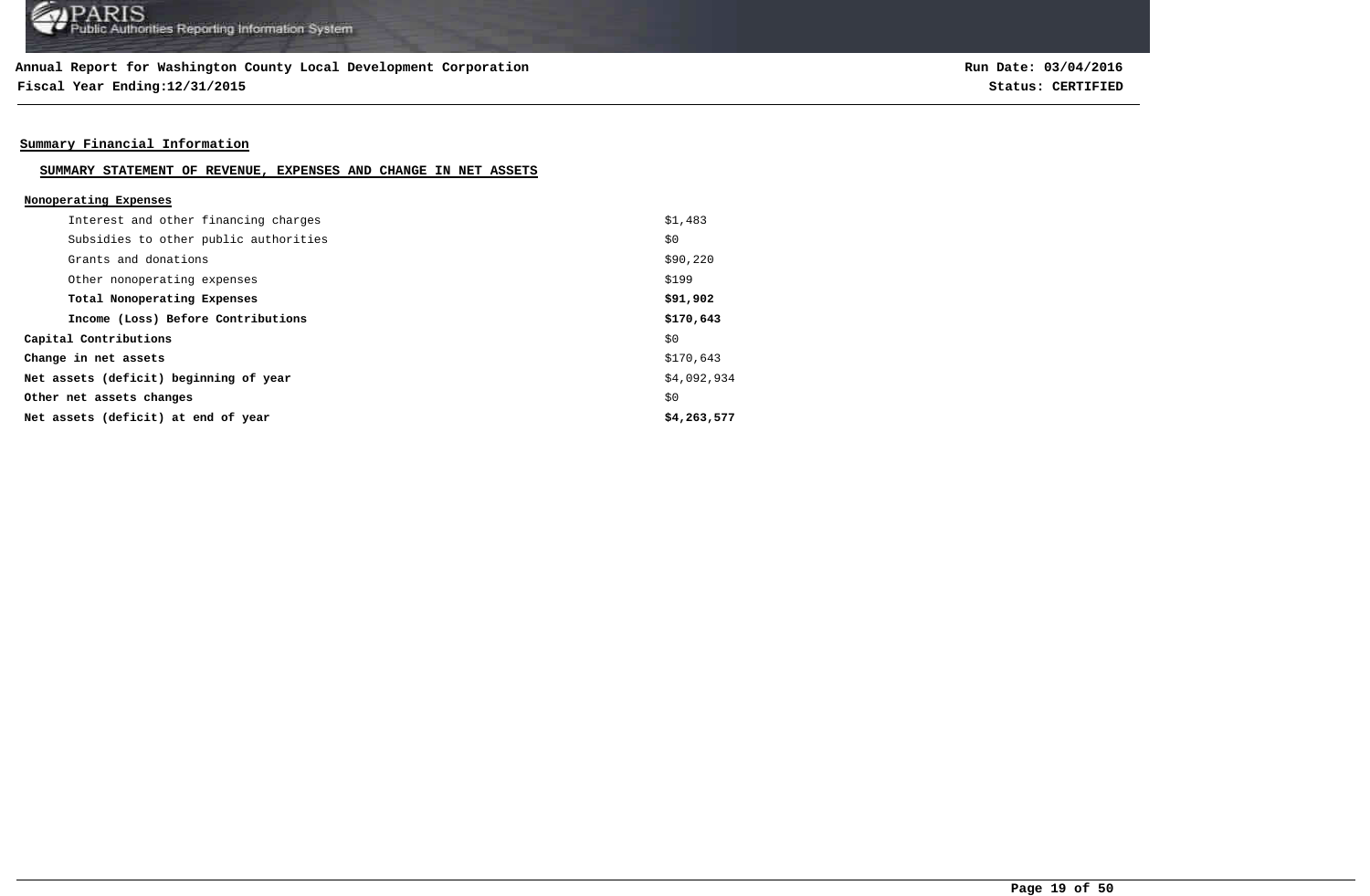## **Fiscal Year Ending:12/31/2015 Status: CERTIFIED**

#### **Current Debt**

| Question                                                                                                          | Response |
|-------------------------------------------------------------------------------------------------------------------|----------|
| 1. Did the Authority have any outstanding debt, including conduit debt, at any point during the reporting period? | Yes      |
| 2. If yes, has the Authority issued any debt during the reporting period?                                         | No       |

#### **New Debt Issuances List by Type of Debt and Program**

**No Data has been entered by the Authority for this section in PARIS**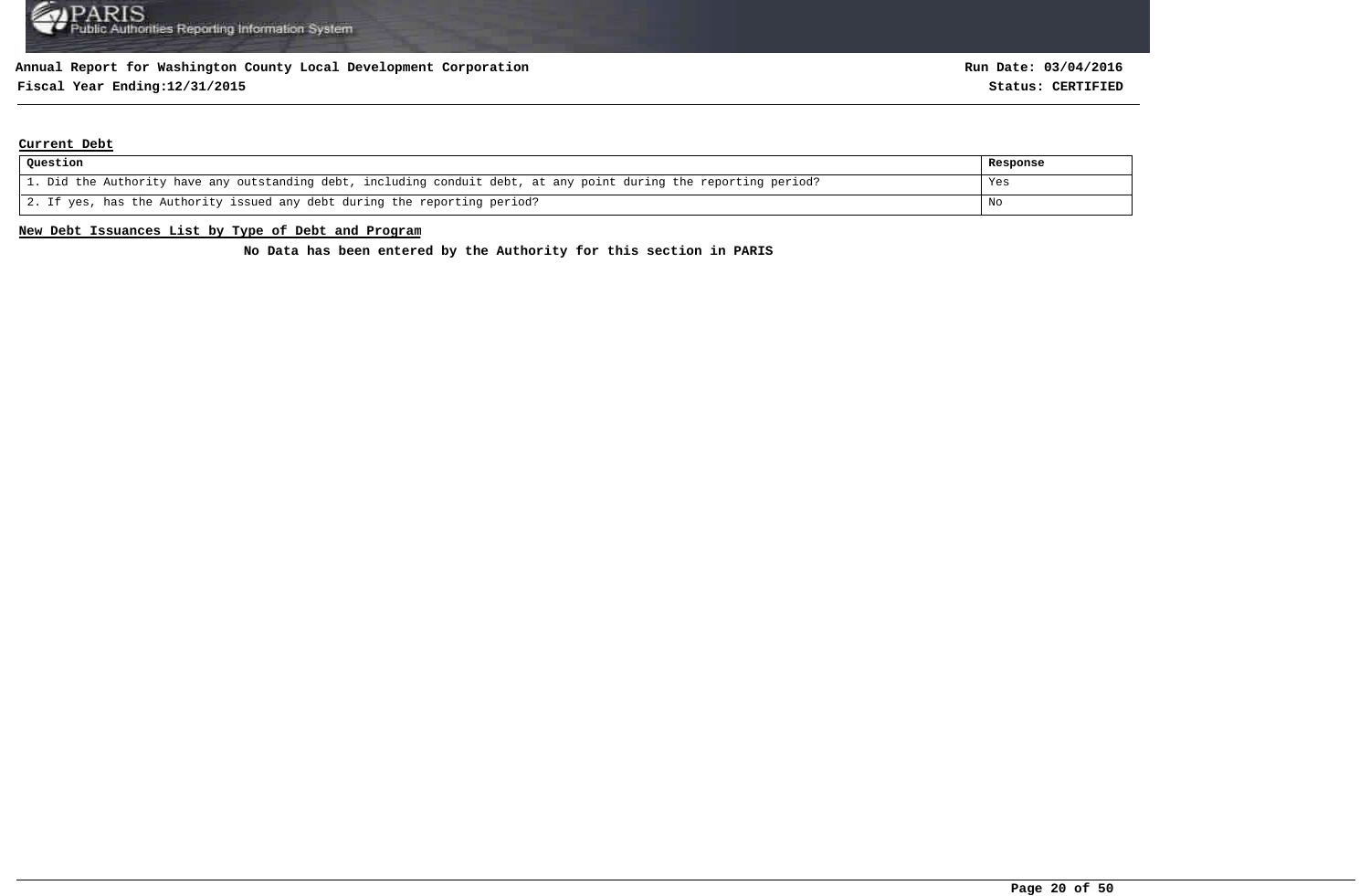

## **Fiscal Year Ending:12/31/2015 Status: CERTIFIED**

## **Schedule of Authority Debt**

| Type of Debt                             | Statutory                   | Outstanding Start | New Debt             | Debt Retired         | Outstanding      |
|------------------------------------------|-----------------------------|-------------------|----------------------|----------------------|------------------|
|                                          | Authorization               | of Fiscal Year    | Issuances            | $(\hat{\mathbf{s}})$ | End of           |
|                                          | $(\boldsymbol{\mathsf{s}})$ | (\$)              | $(\boldsymbol{\xi})$ |                      | Fiscal Year (\$) |
|                                          |                             |                   |                      |                      |                  |
| State Obligation                         |                             |                   |                      |                      |                  |
| State Guaranteed                         |                             |                   |                      |                      |                  |
|                                          |                             |                   |                      |                      |                  |
| State Supported                          |                             |                   |                      |                      |                  |
|                                          |                             |                   |                      |                      |                  |
| State Contingent Obligation              |                             |                   |                      |                      |                  |
|                                          |                             |                   |                      |                      |                  |
| State Moral Obligation                   |                             |                   |                      |                      |                  |
|                                          |                             |                   |                      |                      |                  |
| Other State Funded                       |                             |                   |                      |                      |                  |
|                                          |                             |                   |                      |                      |                  |
| Authority Obligation                     |                             |                   |                      |                      |                  |
| General Obligation                       |                             |                   |                      |                      |                  |
|                                          |                             |                   |                      |                      |                  |
| Revenue                                  |                             |                   |                      |                      |                  |
|                                          |                             |                   |                      |                      |                  |
| Other Non-State Funded                   | 0.00                        | 160,090.35        | 0.00                 | 0.00                 | 160,090.35       |
| Conduit                                  |                             |                   |                      |                      |                  |
|                                          |                             |                   |                      |                      |                  |
| Conduit Debt                             |                             |                   |                      |                      |                  |
|                                          |                             |                   |                      |                      |                  |
| Conduit Debt - Pilot Increment Financing |                             |                   |                      |                      |                  |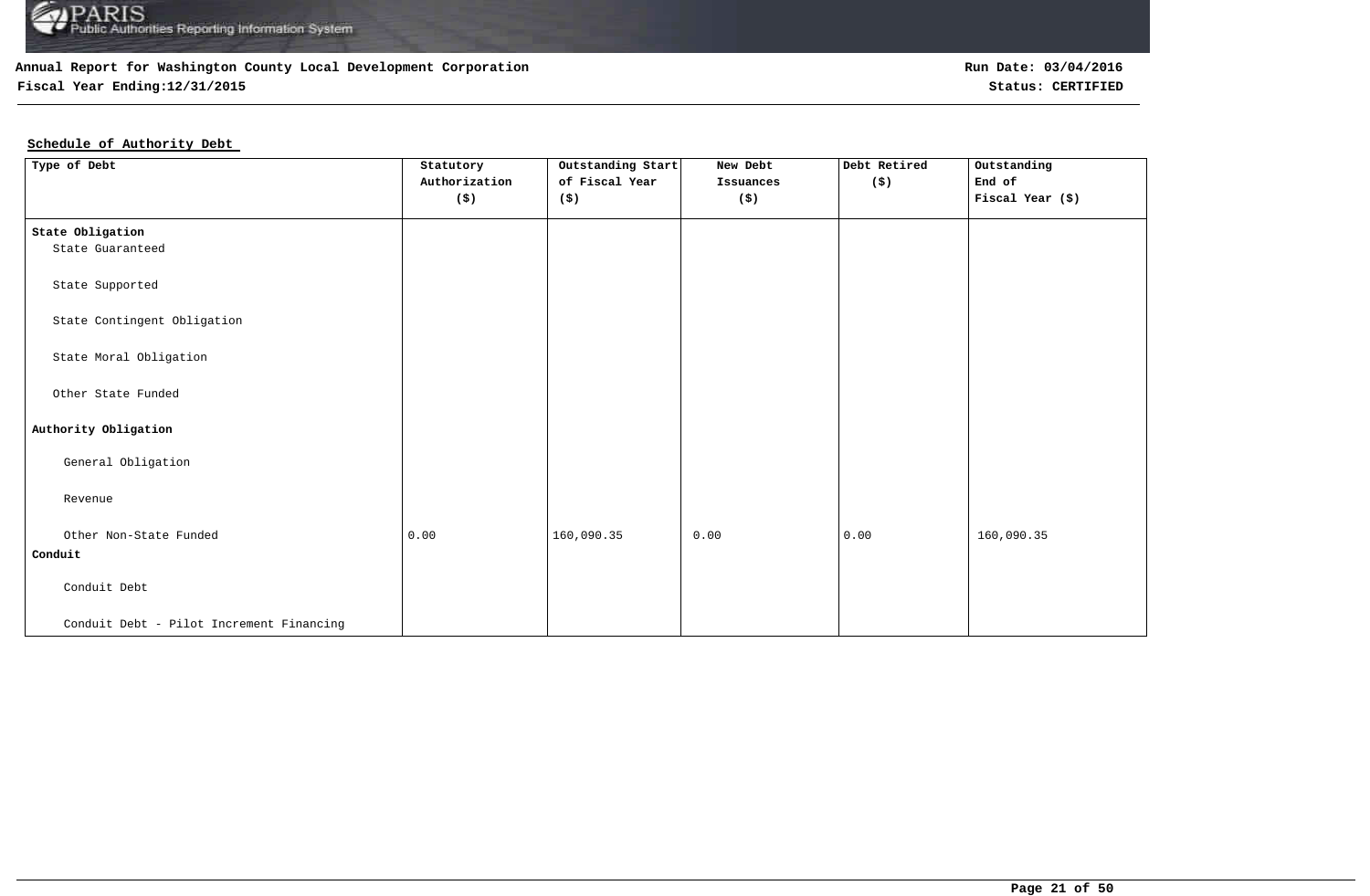

**Annual Report for Washington County Local Development Corporation Fiscal Year Ending:12/31/2015 Status: CERTIFIED**

**Run Date: 03/04/2016**

**Real Property Acquisition/Disposal List** 

**This Authority has indicated that it had no real property acquisitions or disposals during the reporting period.**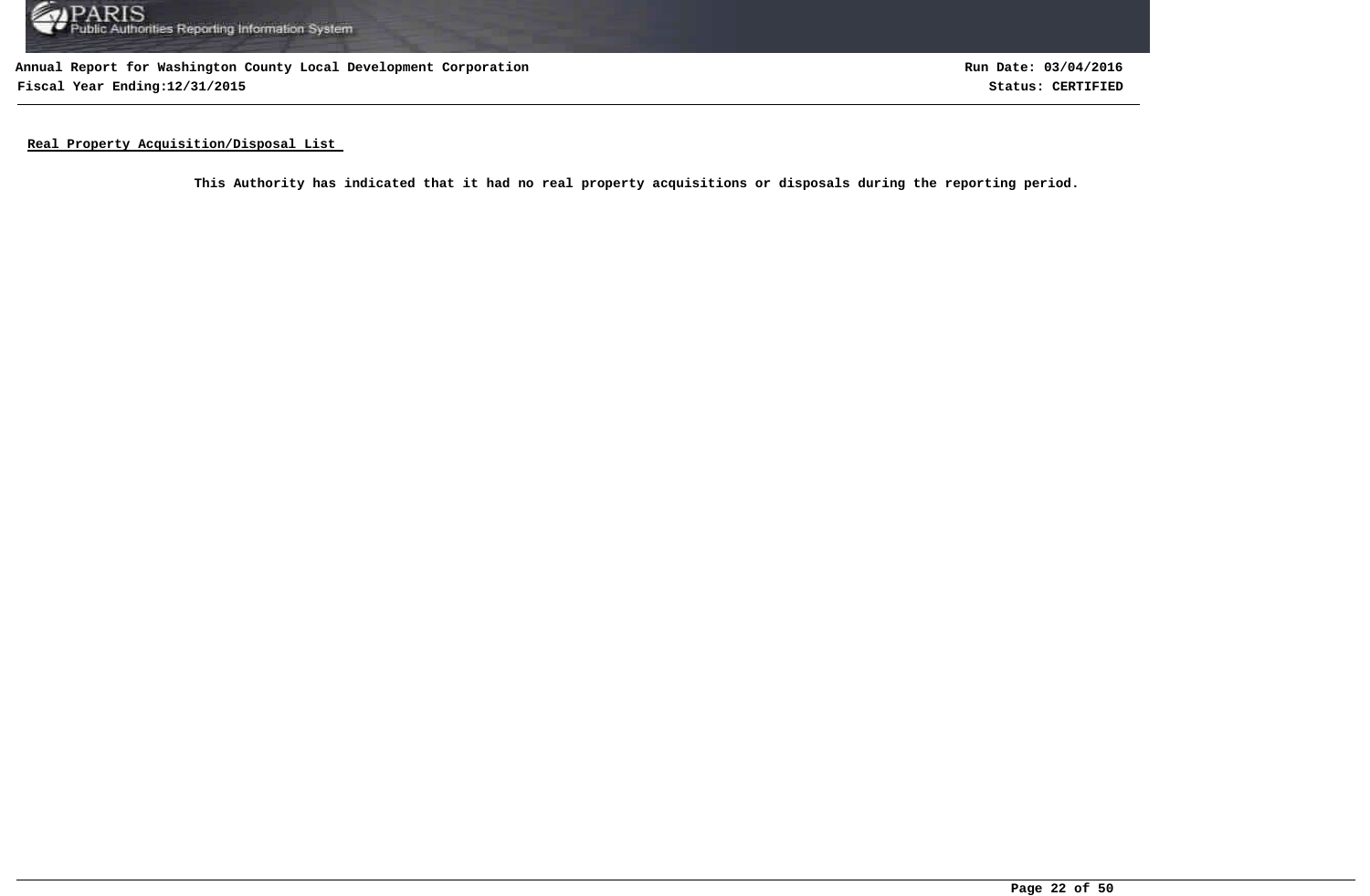

**Fiscal Year Ending:12/31/2015 Status: CERTIFIED Run Date: 03/04/2016**

**Personal Property** 

This Authority has indicated that it had no personal property disposals during the reporting period.<br>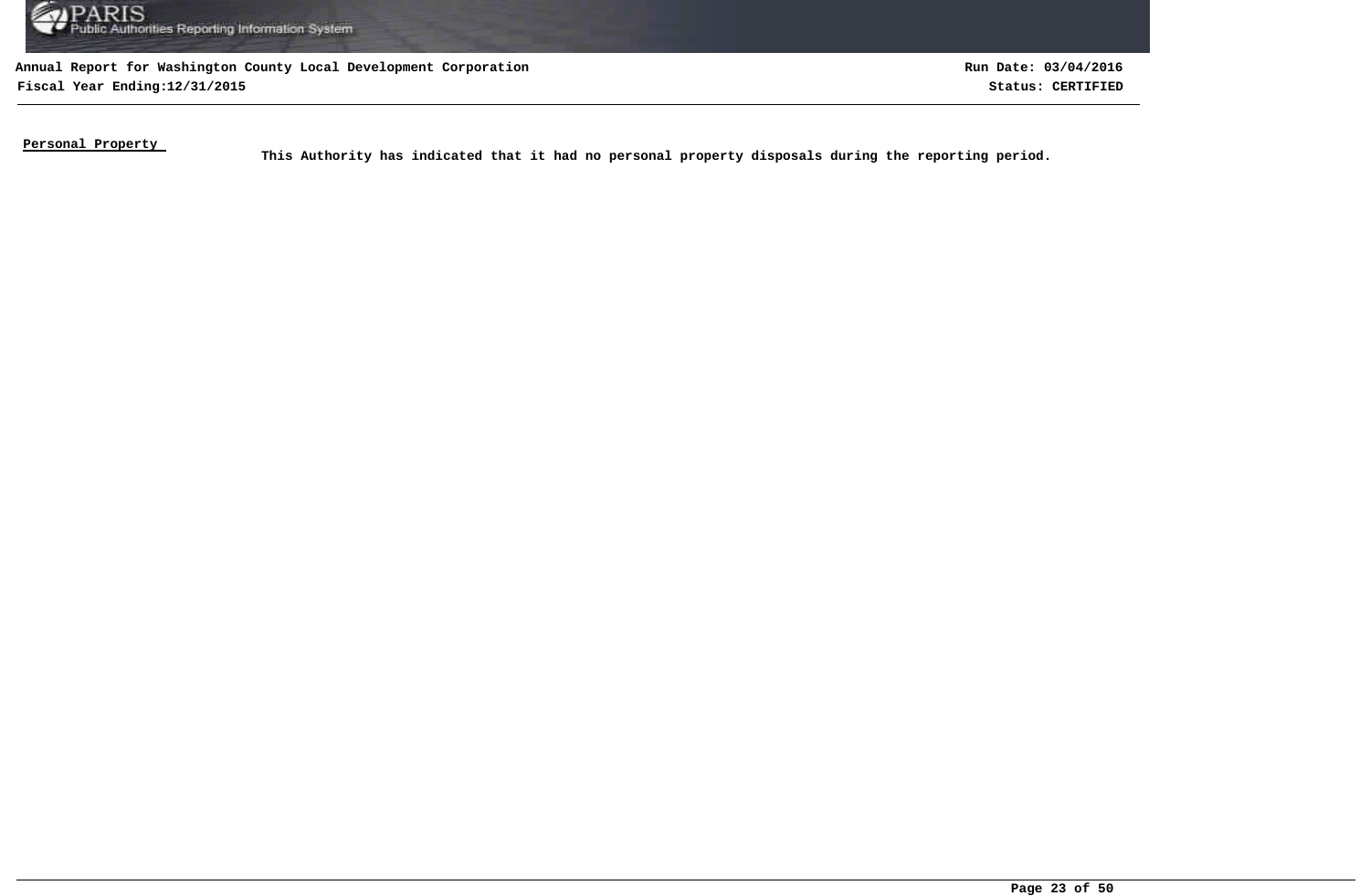# **Fiscal Year Ending:12/31/2015 Status: CERTIFIED**

#### **Property Documents**

| Question                                                                             | Response | URL (if applicable)       |
|--------------------------------------------------------------------------------------|----------|---------------------------|
| 1. In accordance with Section 2896(3) of PAL, the Authority is required to prepare a | No       |                           |
| report at least annually of all real property of the Authority. Has this report been |          |                           |
| prepared?                                                                            |          |                           |
| 2. Has the Authority prepared policies, procedures, or guidelines regarding the use, | Yes      | http://wcldc.org/926/PAAA |
| awarding, monitoring, and reporting of contracts for the acquisition and disposal of |          |                           |
| property?                                                                            |          |                           |
| 3. In accordance with Section 2896(1) of PAL, has the Authority named a contracting  | Yes      |                           |
| officer who shall be responsible for the Authority's compliance with and enforcement |          |                           |
| of such quidelines?                                                                  |          |                           |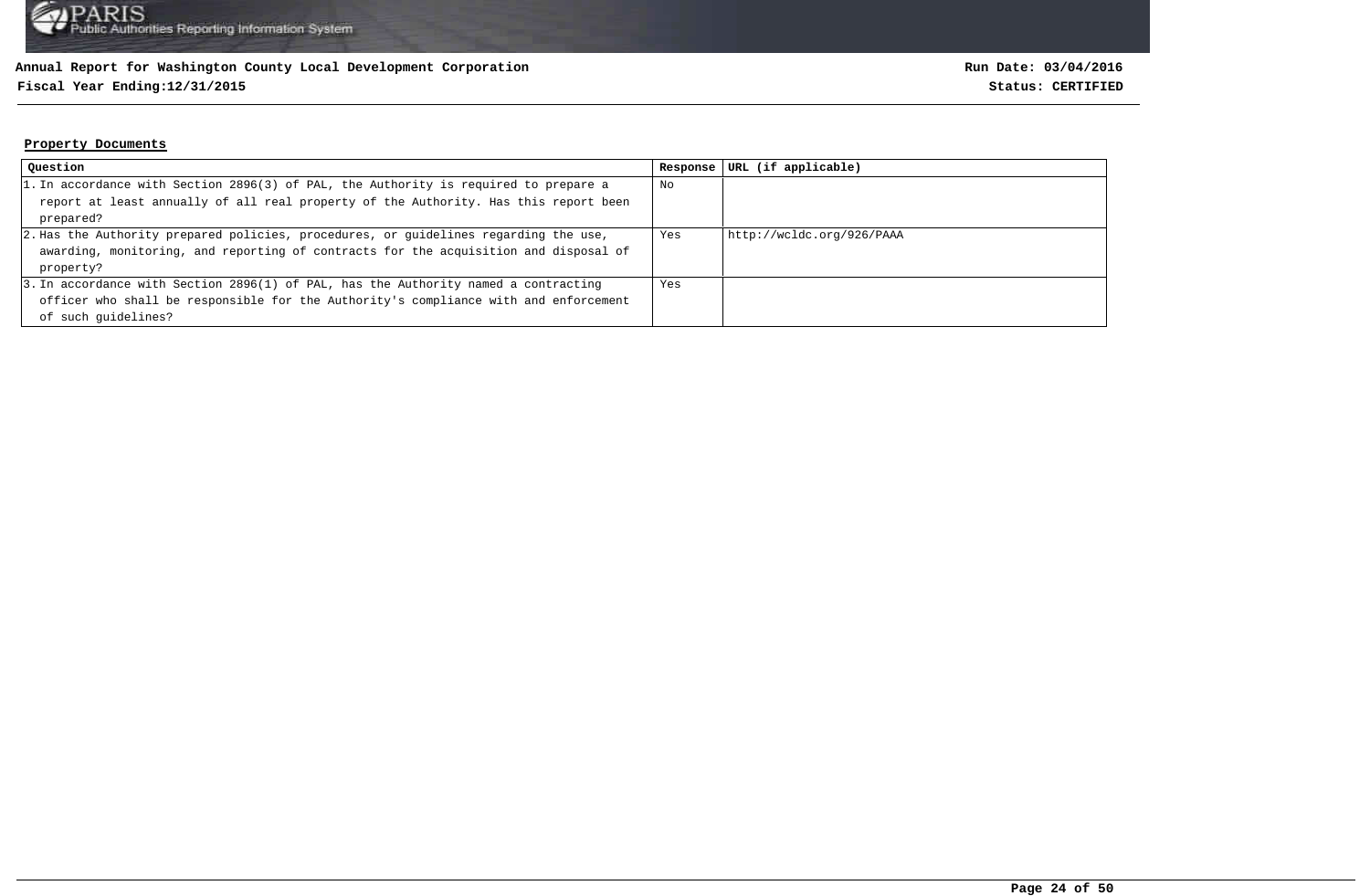

**Fiscal Year Ending:12/31/2015 Status: CERTIFIED**

**Run Date: 03/04/2016**

**Grant Information**

**This Authority has indicated that it did not award any grants during the reporting period.**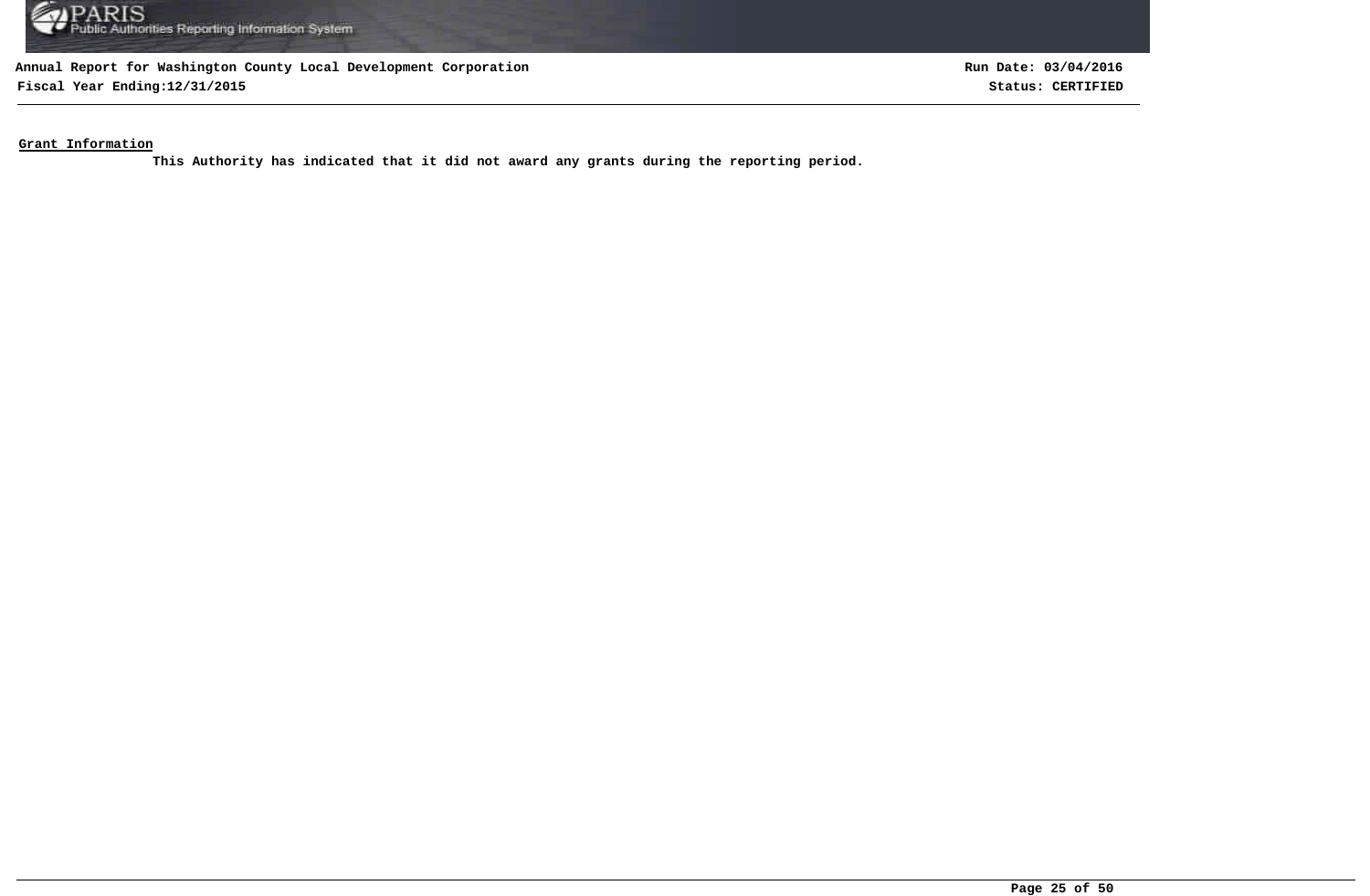## **Annual Report for Washington County Local Development Corporation**

**Fiscal Year Ending:12/31/2015 Status: CERTIFIED**

# **Run Date: 03/04/2016**

#### **Loan Information**

1. Source of Loan Funds: Not for Profit  $\qquad \qquad$  2. Source of Loan Funds: Not for Profit Address Line2: Address Line2: Province/Region: Province/Region: Original Amount of Loan: \$150,000 Original Amount of Loan: \$25,000 Date Loan Awarded: 04/28/2015 Date Loan Awarded: 06/04/2015 Interest Rate(%): 7 Interest Rate(%): 6 Length of Loan(# of years to repay): Amount of Loan Prinicipal Repaid to Date: \$1,708.65 Purpose of Loan: Business Expansion/Startup

If yes, how many jobs have been created to date? Was the Loan expected to result in new jobs being created? Yes If yes, how many jobs were planned to be created? 3 Have the terms of the loan been completed?

Name of Loan Recipient: 209 Broadway Whitehall LLC Name of Loan Recipient: A B&B On The Green Address Line1: 68 Morgans Lane Address Line1: 68 County Route 41 City: COMSTOCK City: HUDSON FALLS State: NY State: NY Zip - Plus4: Zip - Plus4: 3813 12821 12839 Country: USA Country: USA  $\sim$  3  $\sim$  2  $\sim$  2  $\sim$  2  $\sim$  2  $\sim$  2  $\sim$  2  $\sim$  2  $\sim$  2  $\sim$  2  $\sim$  2  $\sim$  2  $\sim$  2  $\sim$  2  $\sim$  2  $\sim$  2  $\sim$  2  $\sim$  2  $\sim$  2  $\sim$  2  $\sim$  2  $\sim$  2  $\sim$  2  $\sim$  2  $\sim$  2  $\sim$  2  $\sim$  2  $\sim$  2  $\sim$  2  $\sim$  2  $\sim$  2  $\sim$ If yes, how many jobs have been  $\sim$  3  $\sim$  2012  $\sim$  2013  $\sim$  2013  $\sim$  2013  $\sim$  2014  $\sim$  2014  $\sim$  2014  $\sim$  2014  $\sim$  2014  $\sim$  2014  $\sim$  2014  $\sim$  2014  $\sim$  2014  $\sim$  2014  $\sim$  2014  $\sim$  2014  $\sim$  2014  $\sim$  2014  $\sim$  2014  $\sim$  2014  $\sim$  2014  $\sim$ Was the Loan expected to result in new jobs being created? Yes Yes If yes, how many jobs were planned 10 to repay): 7 Length of Loan(# of years \$1,708.65 \$1,446.89 to Date: Amount of Loan Prinicipal Repaid Purpose of Loan: Commercial Property Construction/Acquisition/Revitalization/I mprovement No No completed? Have the terms of the loan been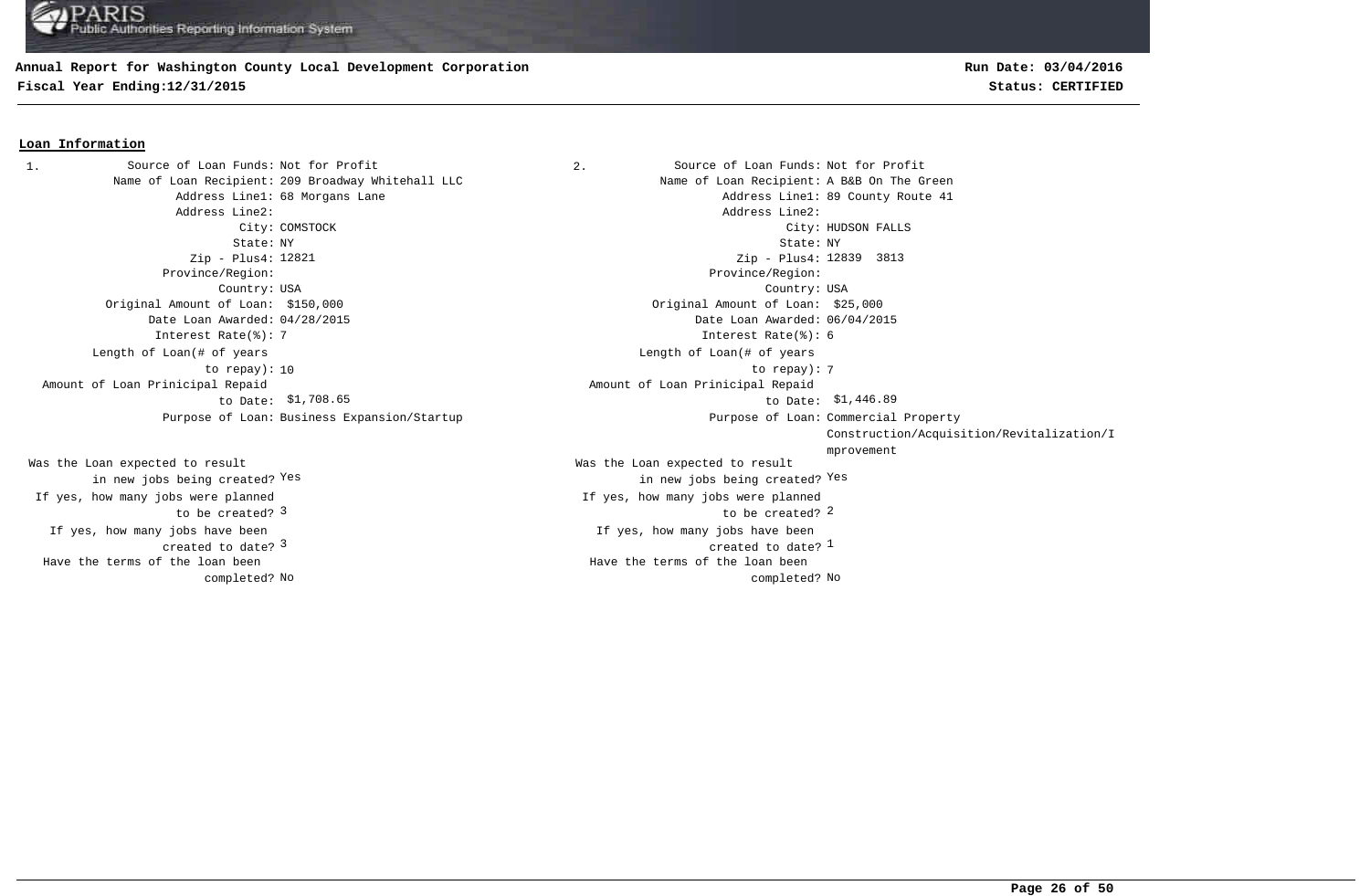#### **Annual Report for Washington County Local Development Corporation**

**Fiscal Year Ending:12/31/2015 Status: CERTIFIED**

### **Loan Information**

3. Source of Loan Funds: Not for Profit  $\begin{array}{ccc} 3. & 4. &$  Source of Loan Funds: Not for Profit Name of Loan Recipient: Adirondack Plastics and Recycling, Inc. Name of Loan Recipient: Argyle Cheese Factory Address Line1: 453 County Route 45 Address Line1: 990 Coach Rd. Address Line2: Address Line2: City: ARGYLE City: ARGYLE State: NY State: NY Zip - Plus4: 12809 Province/Region: Province/Region: Country: USA Country: USA Original Amount of Loan: \$150,000 Original Amount of Loan: \$100,000 Date Loan Awarded: 05/28/2009 Date Loan Awarded: 10/26/2012 Interest Rate(%): 4 Interest Rate(%): 5.5 6 7 to repay): Length of Loan(# of years to repay): \$150,000.00 \$35,891.21 to Date: Amount of Loan Prinicipal Repaid to Date:

If yes, how many jobs have been created to date? Was the Loan expected to result in new jobs being created? No If yes, how many jobs were planned to be created? Have the terms of the loan been completed? **Run Date: 03/04/2016**

Zip - Plus4: 12809 Length of Loan(# of years Amount of Loan Prinicipal Repaid Purpose of Loan: Equipment and Fixed Asset Acquisition Purpose of Loan: Equipment and Fixed Asset Acquisition

> 4 created to date? If yes, how many jobs have been to be created? 5 Was the Loan expected to result new jobs being created? <sup>Yes</sup> in new jobs being created? <sup>Yes</sup> If yes, how many jobs were planned Yes and the completed? No completed? No Have the terms of the loan been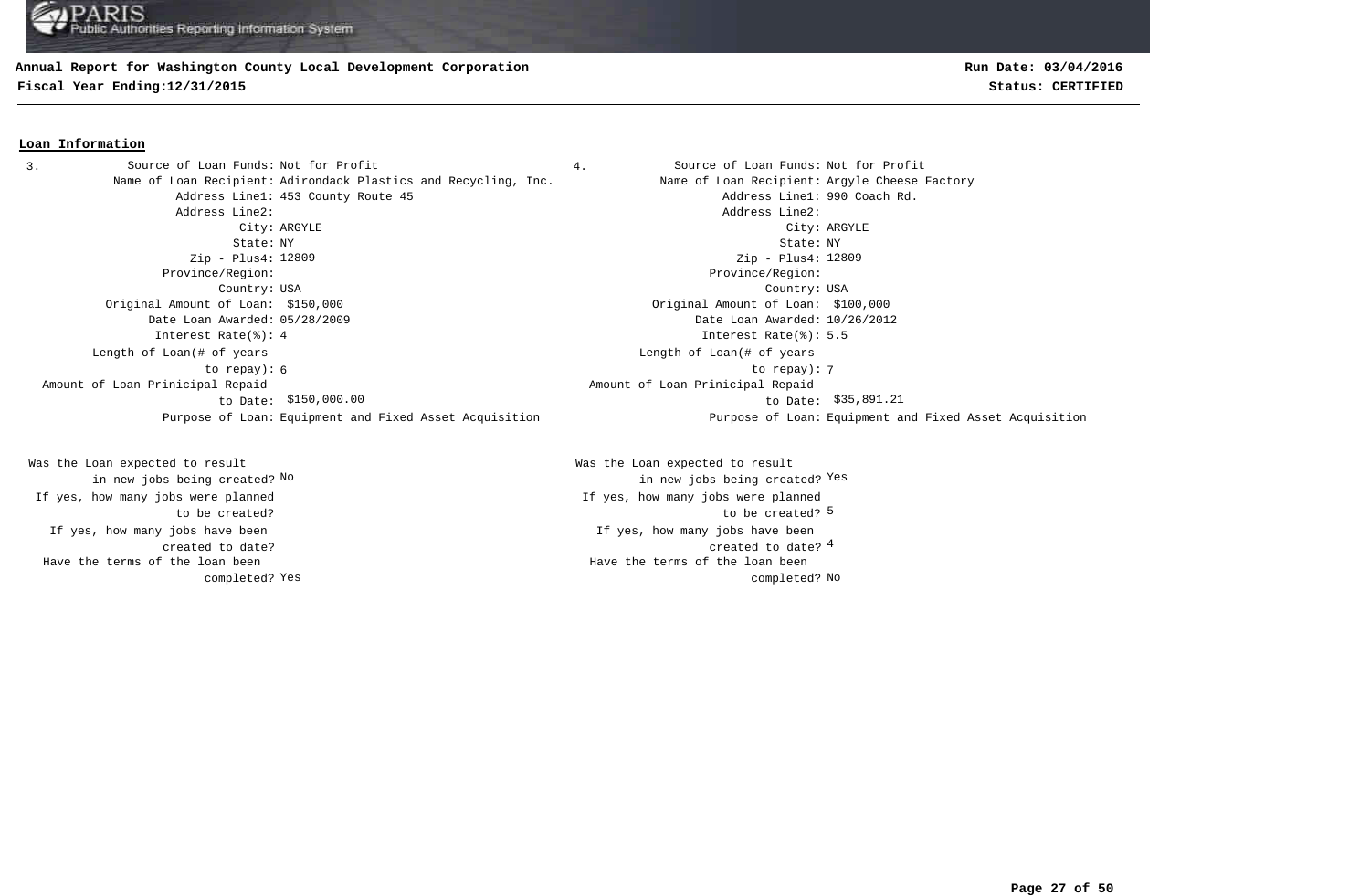### **Annual Report for Washington County Local Development Corporation**

**Fiscal Year Ending:12/31/2015 Status: CERTIFIED**

# **Run Date: 03/04/2016**

#### **Loan Information**

5. Source of Loan Funds: Not for Profit  $\begin{array}{ccc} 6. & \hspace{1.5cm} & \hspace{1.5cm} & \hspace{1.5cm} & \hspace{1.5cm} & \hspace{1.5cm} & \hspace{1.5cm} & \hspace{1.5cm} & \hspace{1.5cm} & \hspace{1.5cm} & \hspace{1.5cm} & \hspace{1.5cm} & \hspace{1.5cm} & \hspace{1.5cm} & \hspace{1.5cm} & \hspace{1.5cm} & \hspace{1.5cm} & \hspace{1.5cm} &$ Name of Loan Recipient: Argyle Cheese Factory LLC Name of Loan Recipient: Battenkill Valley Fibers Address Line1: 990 Coach Road and Address Line1: 2532 State Route 40 Address Line2: Address Line2: City: ARGYLE City: GREENWICH State: NY State: NY Zip - Plus4: 12809 Province/Region: Province/Region: Country: USA Country: USA If yes, how many jobs have been created to date? If yes, how many jobs have been created to date? Original Amount of Loan: \$30,000 Original Amount of Loan: \$180,000 Date Loan Awarded: 11/29/2011 Date Loan Awarded: 08/05/2010 Was the Loan expected to result in new jobs being created? No Was the Loan expected to result in new jobs being created? No No Zip - Plus4: 12834 Interest Rate(%): 5.5 Interest Rate(%): 5 If yes, how many jobs were planned to be created? If yes, how many jobs were planned to be created? 5 7 to repay): Length of Loan(# of years to repay): Length of Loan(# of years \$24,527.27 \$64,879.69 to Date: Amount of Loan Prinicipal Repaid to Date: Amount of Loan Prinicipal Repaid Purpose of Loan: Commercial Property Construction/Acquisition/Revitalization/I mprovement Purpose of Loan: Business Expansion/Startup No No completed? Have the terms of the loan been completed? Have the terms of the loan been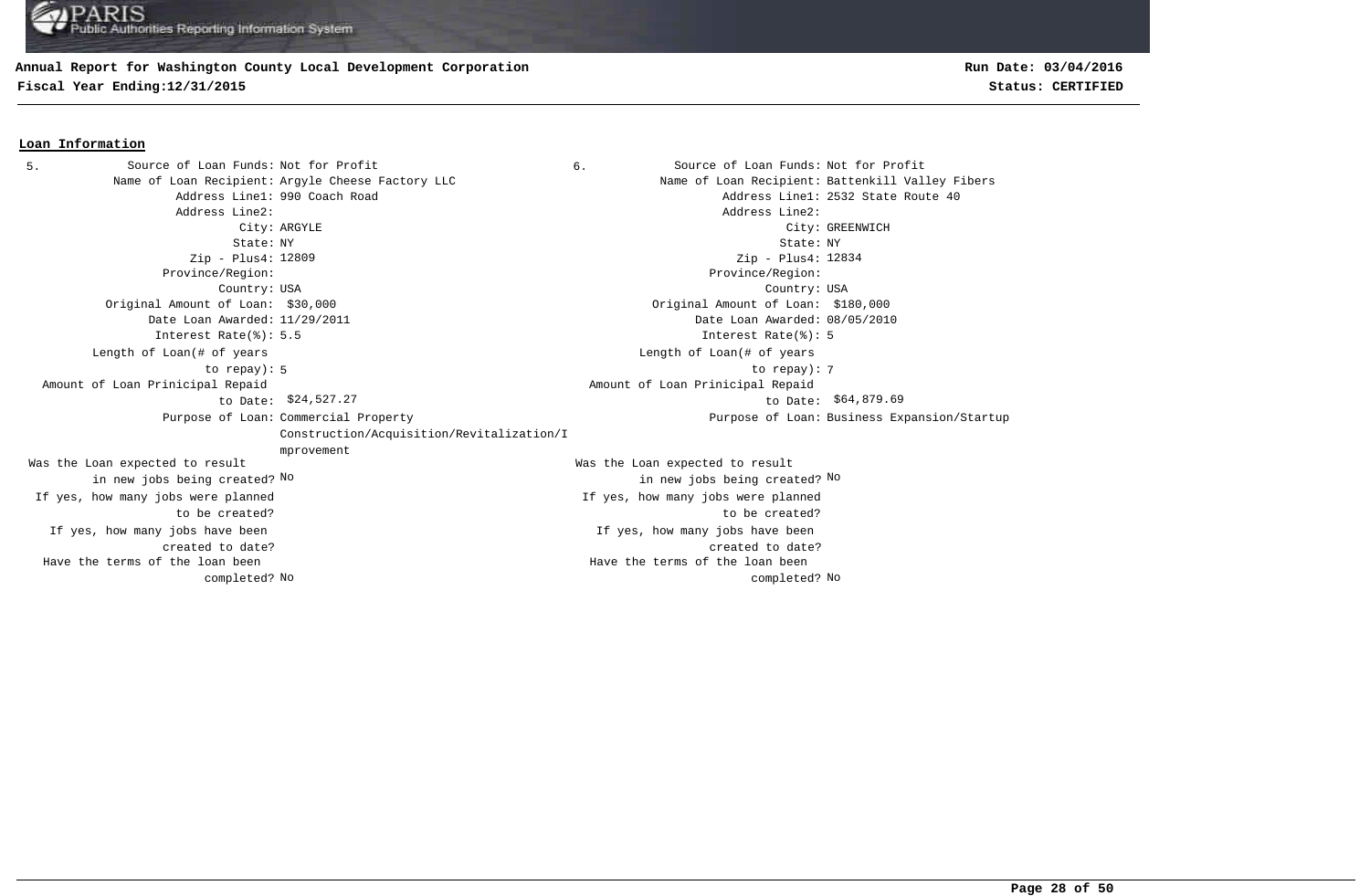## **Annual Report for Washington County Local Development Corporation**

**Fiscal Year Ending:12/31/2015 Status: CERTIFIED**

### **Loan Information**

7. Source of Loan Funds: Not for Profit  $\begin{array}{ccc} 8. & \hspace{1.5cm} & \hspace{1.5cm} & \hspace{1.5cm} & \hspace{1.5cm} & \hspace{1.5cm} & \hspace{1.5cm} & \hspace{1.5cm} & \hspace{1.5cm} & \hspace{1.5cm} & \hspace{1.5cm} & \hspace{1.5cm} & \hspace{1.5cm} & \hspace{1.5cm} & \hspace{1.5cm} & \hspace{1.5cm} & \hspace{1.5cm} & \hspace{1.5cm} &$ Address Line1: PO Box 36 Address Line1: 99 % East St. Address Line2: Address Line2: State: NY State: NY Zip - Plus4: 12827 Province/Region: Province/Region: Country: USA Country: USA Original Amount of Loan: \$150,000 Original Amount of Loan: \$150,000 Date Loan Awarded: 02/11/2015 Date Loan Awarded: 11/11/2009 Interest Rate(%): 6 Interest Rate(%): 4 Length of Loan(# of years to repay): Amount of Loan Prinicipal Repaid to Date: \$5,757.76

created to date? <sup>3</sup> If yes, how many jobs have been to be created? 2 Was the Loan expected to result in new jobs being created? Yes If yes, how many jobs were planned Have the terms of the loan been completed?

**Run Date: 03/04/2016**

Name of Loan Recipient: Battle Hill Brewing Company LLC Name of Loan Recipient: Binley Real Estate Holdings, LLC City: FORT ANN City: FORT EDWARD Zip - Plus4: 12828 The contract of the contract of the contract of the contract of the contract of the contract of the contract of the contract of the contract of the contract of the contract of the contract of the contract of the contract o Length of Loan(# of years \$5,757.76 \$50,131.58 to Date: Amount of Loan Prinicipal Repaid Purpose of Loan: Business Expansion/Startup Purpose of Loan: Business Expansion/Startup

> If yes, how many jobs have been created to date? Was the Loan expected to result Yes the contract of the contract of the contract of the contract of the contract of  $\mathbb{N}^{\mathsf{O}}$ If yes, how many jobs were planned to be created? No No completed? Have the terms of the loan been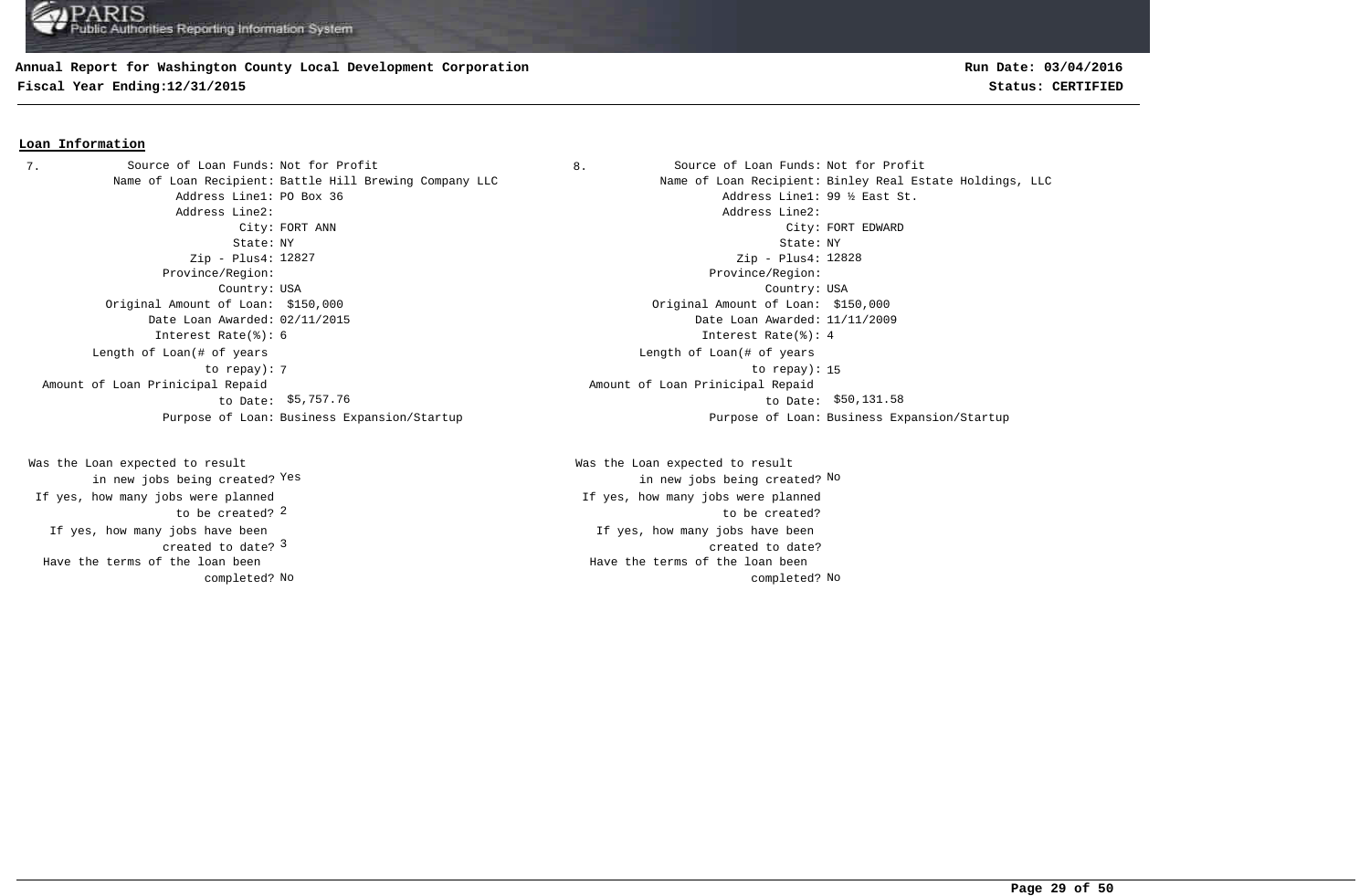# **Annual Report for Washington County Local Development Corporation**

**Fiscal Year Ending:12/31/2015 Status: CERTIFIED**

# **Run Date: 03/04/2016**

#### **Loan Information**

Name of Loan Recipient: CV Land Holdings, LLC Name of Loan Recipient: Can Industries, Inc. Address Line2: Address Line2: State: NY State: NY Zip - Plus4: 12827 Province/Region: Province/Region: Country: USA Country: USA Original Amount of Loan: \$20,000 Original Amount of Loan: \$150,000 Date Loan Awarded: 11/18/2010 Date Loan Awarded: 12/01/2006 Interest Rate(%): 5.5 Interest Rate(%): 5.19 Length of Loan(# of years to repay): Amount of Loan Prinicipal Repaid to Date: \$20,000.00 9. Source of Loan Funds: Not for Profit

If yes, how many jobs have been created to date? Was the Loan expected to result in new jobs being created? No If yes, how many jobs were planned to be created? Have the terms of the loan been completed?

10. Source of Loan Funds: Not for Profit Address Line1: 2098 State Route 149 East Address Line1: 60 Engineers Lane City: FORT ANN City: FARMINGDALE Zip - Plus4: 11735 5 to repay): 15 Length of Loan(# of years  $$20,000.00$   $$60,125.35$  Amount of Loan Prinicipal Repaid Purpose of Loan: Business Expansion/Startup Purpose of Loan: Business Expansion/Startup

> If yes, how many jobs have been created to date? Was the Loan expected to result in new jobs being created? No No If yes, how many jobs were planned to be created? Yes and the completed? No completed? No Have the terms of the loan been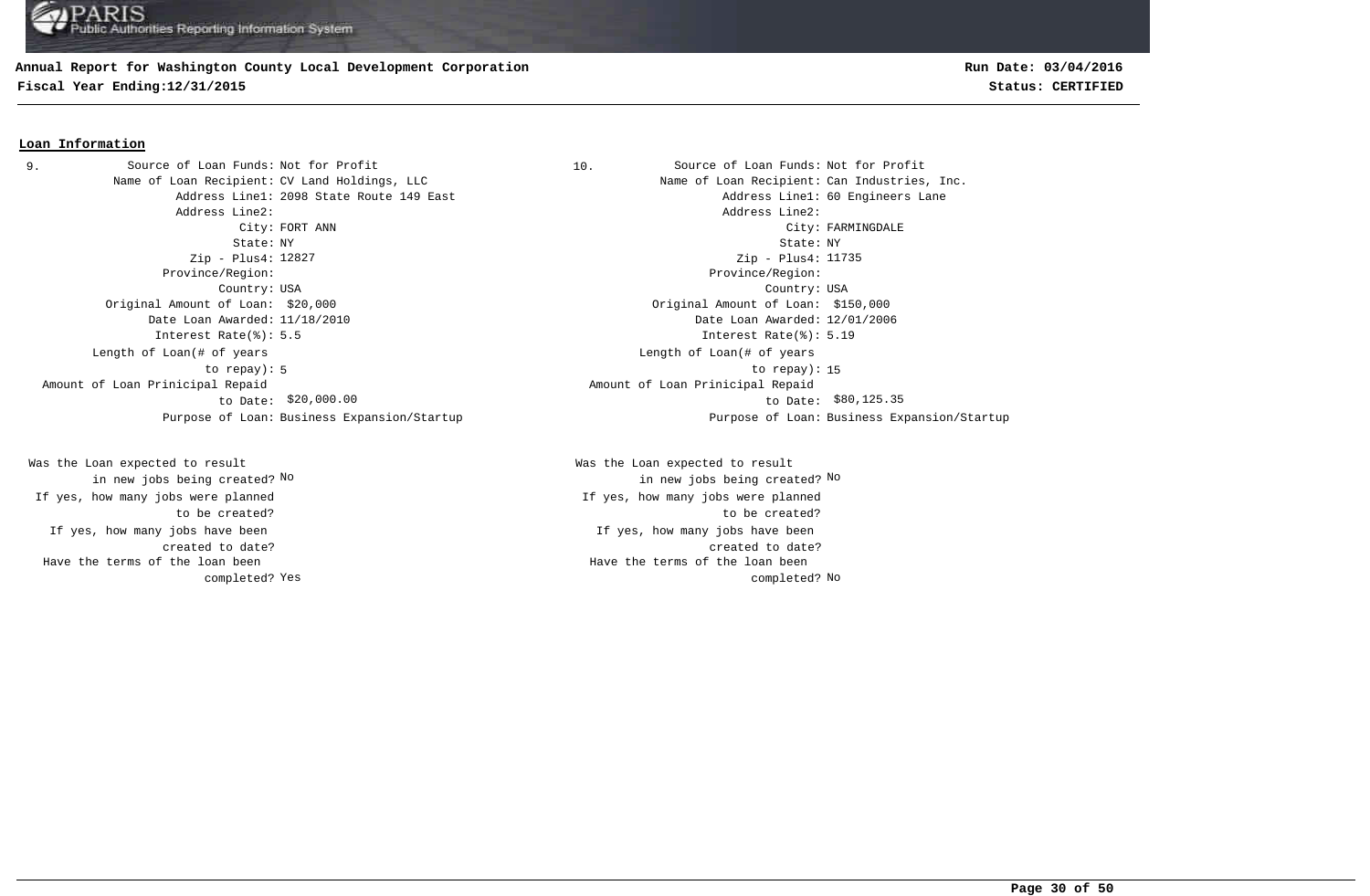#### **Annual Report for Washington County Local Development Corporation**

**Fiscal Year Ending:12/31/2015 Status: CERTIFIED**

#### **Loan Information**

Address Line1: 139 Center Road and Address Line1: 139 Center Road Address Line2: Address Line2: City: EAGLE BRIDGE City: EAGLE BRIDGE State: NY State: NY Zip - Plus4: 12057 Province/Region: Province/Region: Country: USA Country: USA Original Amount of Loan: \$100,000 Original Amount of Loan: \$140,000 Date Loan Awarded: 12/03/2009 Date Loan Awarded: 10/27/2011 Interest Rate(%): 5 Interest Rate(%): 5.5 15 to repay): 7 Length of Loan(# of years to repay): Amount of Loan Prinicipal Repaid to Date: \$26,842.34 11. Source of Loan Funds: Not for Profit

If yes, how many jobs have been created to date? Was the Loan expected to result in new jobs being created? No If yes, how many jobs were planned to be created? Have the terms of the loan been completed?

12. Source of Loan Funds: Not for Profit Name of Loan Recipient: Center Road Enterprises, LLC Name of Loan Recipient: Center Road Enterprises, LLC DBA Eagle Bri Zip - Plus4: 12057 Length of Loan(# of years \$26,842.34 \$28,000.82 to Date: Amount of Loan Prinicipal Repaid Purpose of Loan: Equipment and Fixed Asset Acquisition Purpose of Loan: Business Expansion/Startup

> If yes, how many jobs have been created to date? Was the Loan expected to result in new jobs being created? No No If yes, how many jobs were planned to be created? No No completed? Have the terms of the loan been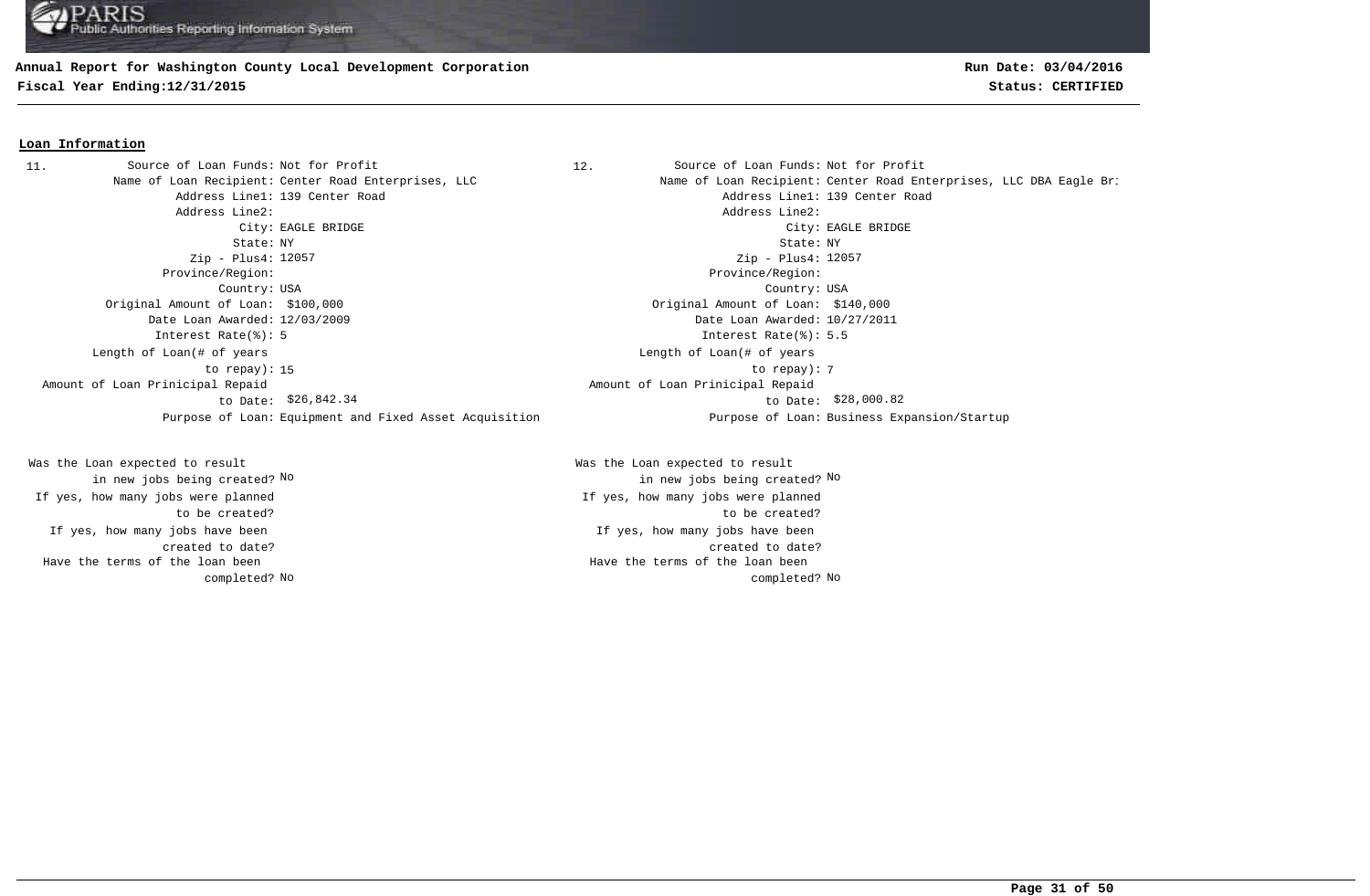### **Annual Report for Washington County Local Development Corporation**

**Fiscal Year Ending:12/31/2015 Status: CERTIFIED**

#### **Loan Information**

13. Source of Loan Funds: Not for Profit **Source of Loan Funds: Not for Profit** Name of Loan Recipient: David Wetherell Name of Loan Recipient: Dry Town Hops LLC Address Line1: 81 Stoddard Rd. Address Line1: PO Box 21 Address Line2: Address Line2: City: HAMPTON City: ARGYLE State: NY State: NY Zip - Plus4: 12837 Province/Region: Province/Region: Country: USA Country: USA Original Amount of Loan: \$25,000 Original Amount of Loan: \$80,000 Date Loan Awarded: 11/14/1995 Date Loan Awarded: 06/30/2015 Zip - Plus4: 12809 Interest Rate(%): 7.25 Interest Rate(%): 6 The contract of the contract of the contract of the contract of the contract of the contract of the contract of the contract of the contract of the contract of the contract of the contract of the contract of the contract o Length of Loan(# of years to repay): Length of Loan(# of years \$22,288.43 \$539.18 to Date: Amount of Loan Prinicipal Repaid to Date: \$22,288.43 Amount of Loan Prinicipal Repaid Purpose of Loan: Equipment and Fixed Asset Acquisition Purpose of Loan: Equipment and Fixed Asset Acquisition

If yes, how many jobs have been created to date? Was the Loan expected to result in new jobs being created? No If yes, how many jobs were planned to be created? Have the terms of the loan been completed?

created to date? 3 If yes, how many jobs have been to be created? 3 Was the Loan expected to result new jobs being created? <sup>Yes</sup> in new jobs being created? <sup>Yes</sup> If yes, how many jobs were planned No No completed? Have the terms of the loan been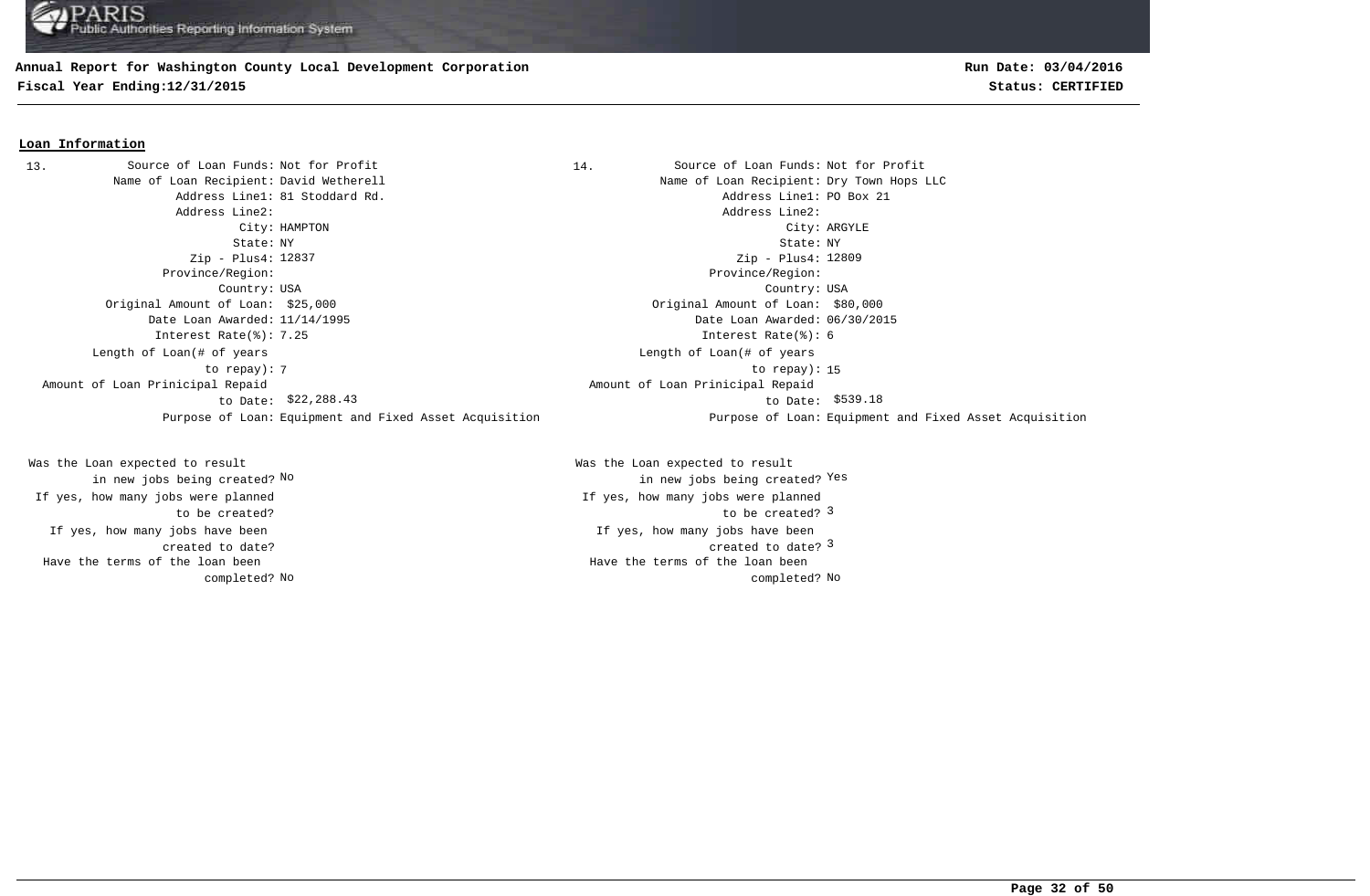## **Annual Report for Washington County Local Development Corporation**

**Fiscal Year Ending:12/31/2015 Status: CERTIFIED**

# **Run Date: 03/04/2016**

#### **Loan Information**

15. Source of Loan Funds: Not for Profit 16. Source of Loan Funds: Not for Profit Address Line2: Address Line2: Zip - Plus4: Zip - Plus4: Province/Region: Province/Region: Original Amount of Loan: \$85,000 Original Amount of Loan: \$350,000 Date Loan Awarded: 04/08/2010 Date Loan Awarded: 06/30/2003 Interest Rate(%): 5 Interest Rate(%): 4 Length of Loan(# of years to repay): Amount of Loan Prinicipal Repaid to Date: \$61,240.00

If yes, how many jobs have been created to date? Was the Loan expected to result in new jobs being created? No If yes, how many jobs were planned to be created? Have the terms of the loan been completed?

Name of Loan Recipient: Dupuis Landscape Name of Loan Recipient: Eastern Castings Company Address Line1: 242 County Route 52 and the set of the county Route 52 and the county Route 52 and the county Route 52 City: GREENWICH City: CAMBRIDGE State: NY State: NY Country: USA Country: USA Zip - Plus4: 12816 5 to repay): 12 Length of Loan(# of years \$61,240.00 to Date: \$119,237.29 Amount of Loan Prinicipal Repaid Purpose of Loan: Business Expansion/Startup Purpose of Loan: Equipment and Fixed Asset Acquisition

> If yes, how many jobs have been created to date? Was the Loan expected to result in new jobs being created? No No If yes, how many jobs were planned to be created? No No completed? Have the terms of the loan been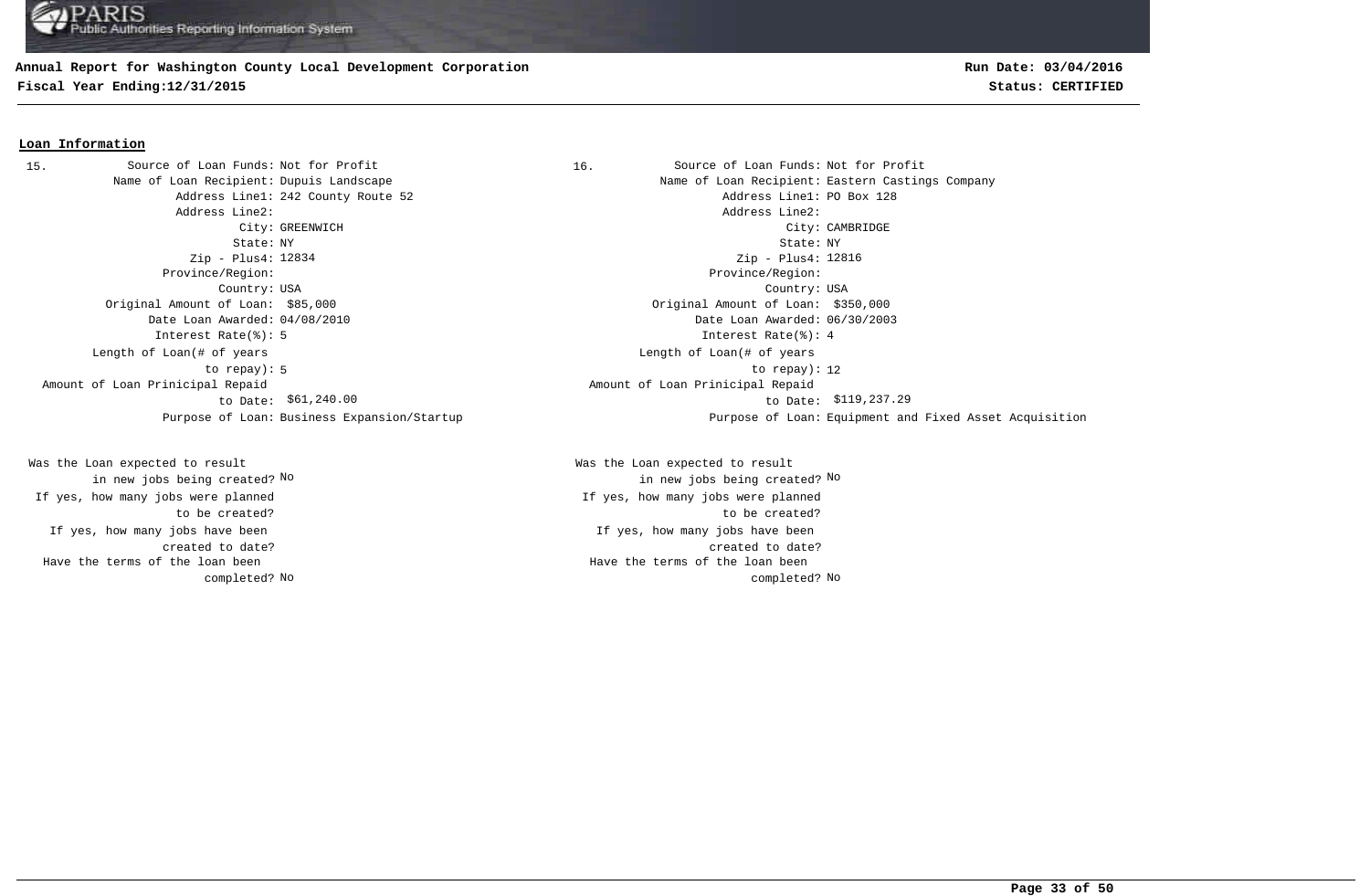### **Annual Report for Washington County Local Development Corporation**

**Fiscal Year Ending:12/31/2015 Status: CERTIFIED**

# **Run Date: 03/04/2016**

#### **Loan Information**

Name of Loan Recipient: Edward Y. and Lisa A. Havens Name States Name of Loan Recipient: Edwards Market, LLC Address Line2: Address Line2: State: NY State: NY Zip - Plus4: 12839 Province/Region: Province/Region: Country: USA Country: USA Original Amount of Loan: \$35,000 Original Amount of Loan: \$37,500 Date Loan Awarded: 08/20/2004 Date Loan Awarded: 12/20/2013 Interest Rate(%): 4 Interest Rate(%): 5.5 Length of Loan(# of years to repay): Amount of Loan Prinicipal Repaid to Date: \$27,525.03 17. Source of Loan Funds: Not for Profit

If yes, how many jobs have been created to date? Was the Loan expected to result in new jobs being created? No If yes, how many jobs were planned to be created? Have the terms of the loan been completed?

18. Source of Loan Funds: Not for Profit Address Line1: 273 County Route 36 Address Line1: 11 West Main Street, Suite 2 City: HUDSON FALLS City: GRANVILLE Zip - Plus4: 12832 10 to repay): 5 Length of Loan(# of years \$27,525.03 \$10,220.13 to Date: Amount of Loan Prinicipal Repaid Purpose of Loan: Business Expansion/Startup Purpose of Loan: Business Expansion/Startup

> created to date? <sup>9</sup> If yes, how many jobs have been to be created? 7 Was the Loan expected to result new jobs being created? <sup>Yes</sup> in new jobs being created? <sup>Yes</sup> If yes, how many jobs were planned No No completed? Have the terms of the loan been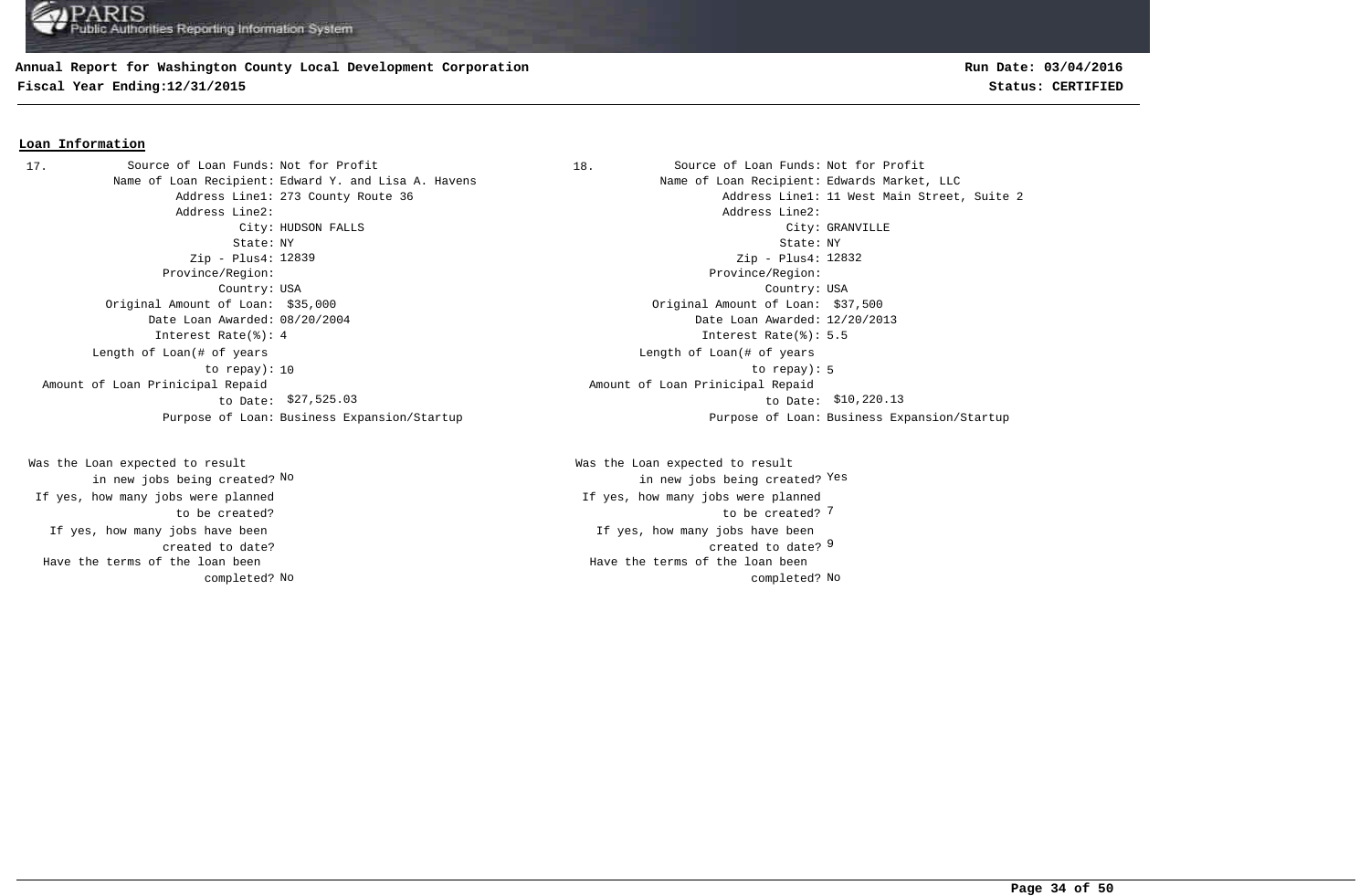#### **Annual Report for Washington County Local Development Corporation**

**Fiscal Year Ending:12/31/2015 Status: CERTIFIED**

# **Run Date: 03/04/2016**

#### **Loan Information**

Address Line1: 368 Broadway Address Line1: 393 Vaughn Road Address Line2: Address Line2: City: FORT EDWARD City: HUDSON FALLS State: NY State: NY Zip - Plus4: 12828 Province/Region: Province/Region: Country: USA Country: USA Original Amount of Loan: \$10,000 Original Amount of Loan: \$65,000 Date Loan Awarded: 08/23/2013 Date Loan Awarded: 07/02/2009 Interest Rate(%): 6 Interest Rate(%): 4 5 10 to repay): 10 Length of Loan(# of years to repay): Amount of Loan Prinicipal Repaid to Date: Purpose of Loan: Equipment and Fixed Asset Acquisition Purpose of Loan: Business Expansion/Startup 19. Source of Loan Funds: Not for Profit

created to date? <sup>0</sup> If yes, how many jobs have been to be created? 5 Was the Loan expected to result in new jobs being created? Yes If yes, how many jobs were planned Have the terms of the loan been completed?

20. Source of Loan Funds: Not for Profit Name of Loan Recipient: Esther Davis dba/Abuelos Cafe Name Name of Loan Recipient: Green Thumb Nursery & Country Store, Inc. Zip - Plus4: 12839 Length of Loan(# of years \$1,084.51 \$39,857.13 to Date: Amount of Loan Prinicipal Repaid

> If yes, how many jobs have been created to date? Was the Loan expected to result Yes the contraction of the contraction of the contraction of the contraction of  $\mathbb{N}^{\infty}$  and  $\mathbb{N}^{\infty}$ If yes, how many jobs were planned to be created? No No completed? Have the terms of the loan been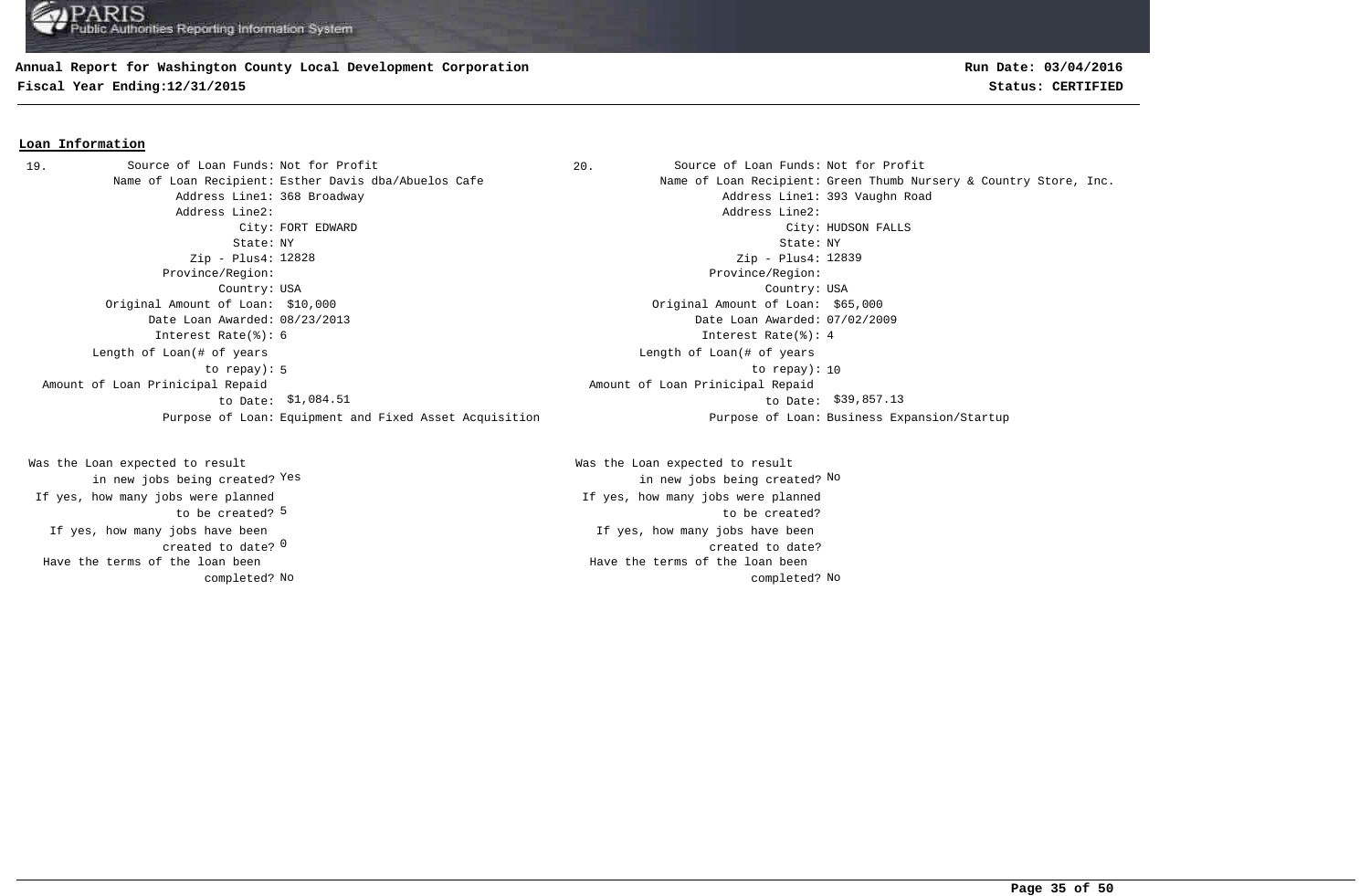#### **Annual Report for Washington County Local Development Corporation**

**Fiscal Year Ending:12/31/2015 Status: CERTIFIED**

#### **Loan Information**

22. Source of Loan Funds: Not for Profit Name of Loan Recipient: Harrington's Care A Lot Inc. Name of Loan Recipient: J. Donnelly Transport LLC Address Line1: 523 Lower Oak St. Address Line1: 171 Vaughn Rd. Address Line2: Address Line2: City: HUDSON FALLS City: HUDSON FALLS State: NY State: NY Zip - Plus4: 12839 3813 Province/Region: Province/Region: Country: USA Country: USA  $\sim$  0  $^{\circ}$  created to date?  $^{\circ}$ If yes, how many jobs have been created to date? 0 If yes, how many jobs have been Original Amount of Loan: \$125,000 Original Amount of Loan: \$45,000 Date Loan Awarded: 09/23/2015 Date Loan Awarded: 02/10/2014  $2$  to be created?  $\frac{1}{2}$ Was the Loan expected to result in new jobs being created? Yes Was the Loan expected to result in new jobs being created? Yes Yes Zip - Plus4: 12839 Interest Rate(%): 6 Interest Rate(%): 6.5 If yes, how many jobs were planned to be created? If yes, how many jobs were planned 10 to repay): 5 Length of Loan(# of years to repay): Length of Loan(# of years  $$0.00$   $$10,878.34$  Amount of Loan Prinicipal Repaid to Date: Amount of Loan Prinicipal Repaid Purpose of Loan: Commercial Property Construction/Acquisition/Revitalization/I mprovement Purpose of Loan: Equipment and Fixed Asset Acquisition No No completed? Have the terms of the loan been completed? Have the terms of the loan been 21. Source of Loan Funds: Not for Profit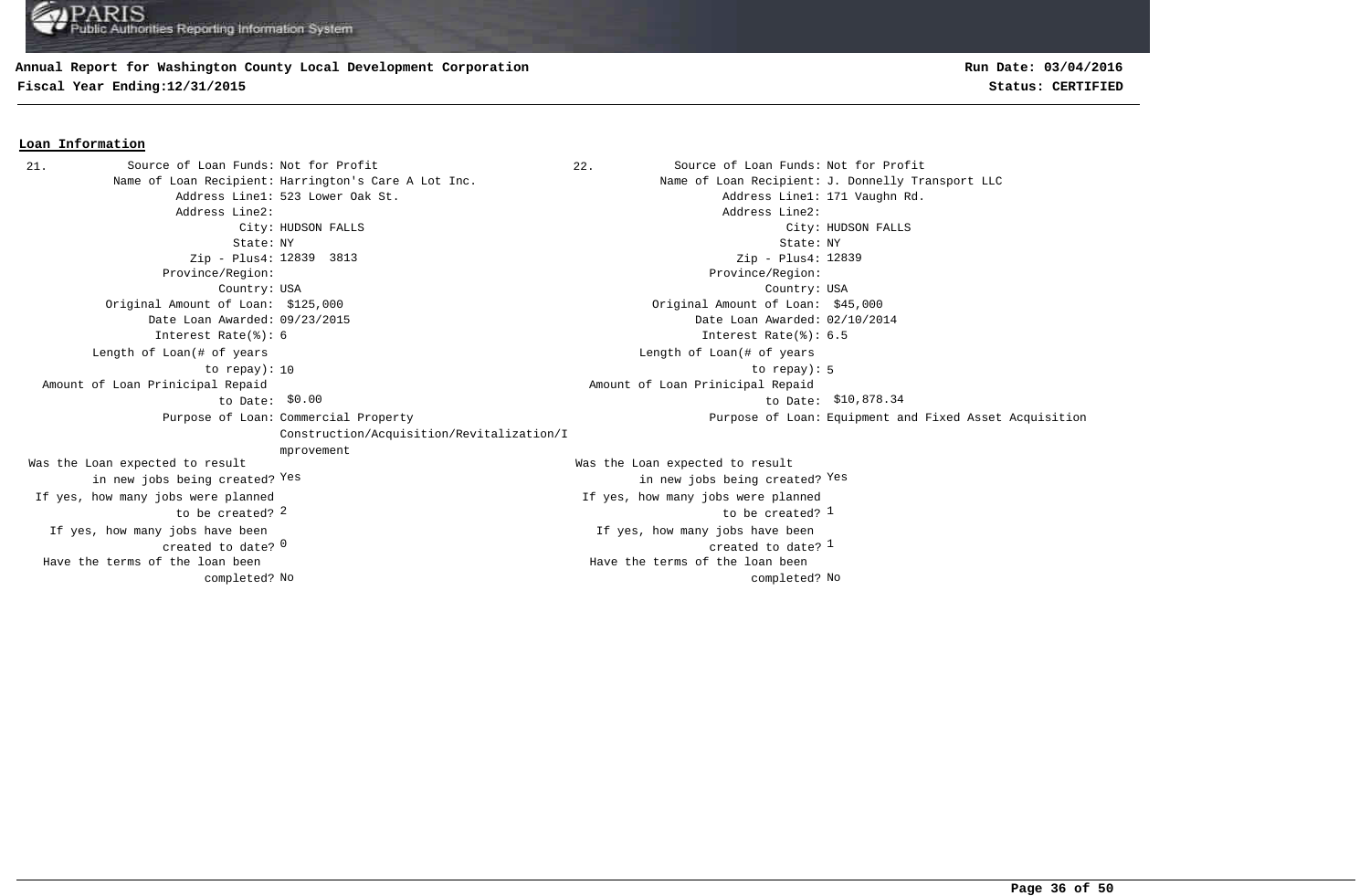#### **Annual Report for Washington County Local Development Corporation**

**Fiscal Year Ending:12/31/2015 Status: CERTIFIED**

#### **Loan Information**

23. Source of Loan Funds: Not for Profit  $24.$  Source of Loan Funds: Not for Profit Address Line1: 1110 Dix Avenue Address Line1: 17 County Route 41 Address Line2: Address Line2: City: HUDSON FALLS City: HUDSON FALLS State: NY State: NY Zip - Plus4: 12839 Province/Region: Province/Region: Country: USA Country: USA Original Amount of Loan: \$145,000 Original Amount of Loan: \$15,000 Date Loan Awarded: 08/03/2011 Date Loan Awarded: 03/18/2014 Interest Rate(%): 5.5 Interest Rate(%): 5.5 15 to repay): 5 Length of Loan(# of years to repay): Amount of Loan Prinicipal Repaid to Date: \$31,516.83 Purpose of Loan: Equipment and Fixed Asset Acquisition Purpose of Loan: Business Expansion/Startup

If yes, how many jobs have been created to date? Was the Loan expected to result in new jobs being created? No If yes, how many jobs were planned to be created? Have the terms of the loan been completed?

Name of Loan Recipient: J.C.¿s Corner Deli And Market Inc. Name of Loan Recipient: James Quinlan d/b/a Dinner and Flowers.com Zip - Plus4: 12839 Length of Loan(# of years \$31,516.83 \$15,000.00 to Date: Amount of Loan Prinicipal Repaid

> created to date?  $^{\rm 1}$ If yes, how many jobs have been to be created? 1 Was the Loan expected to result new jobs being created? <sup>Yes</sup> in new jobs being created? <sup>Yes</sup> If yes, how many jobs were planned No completed? Yes a set of the completed? Yes Have the terms of the loan been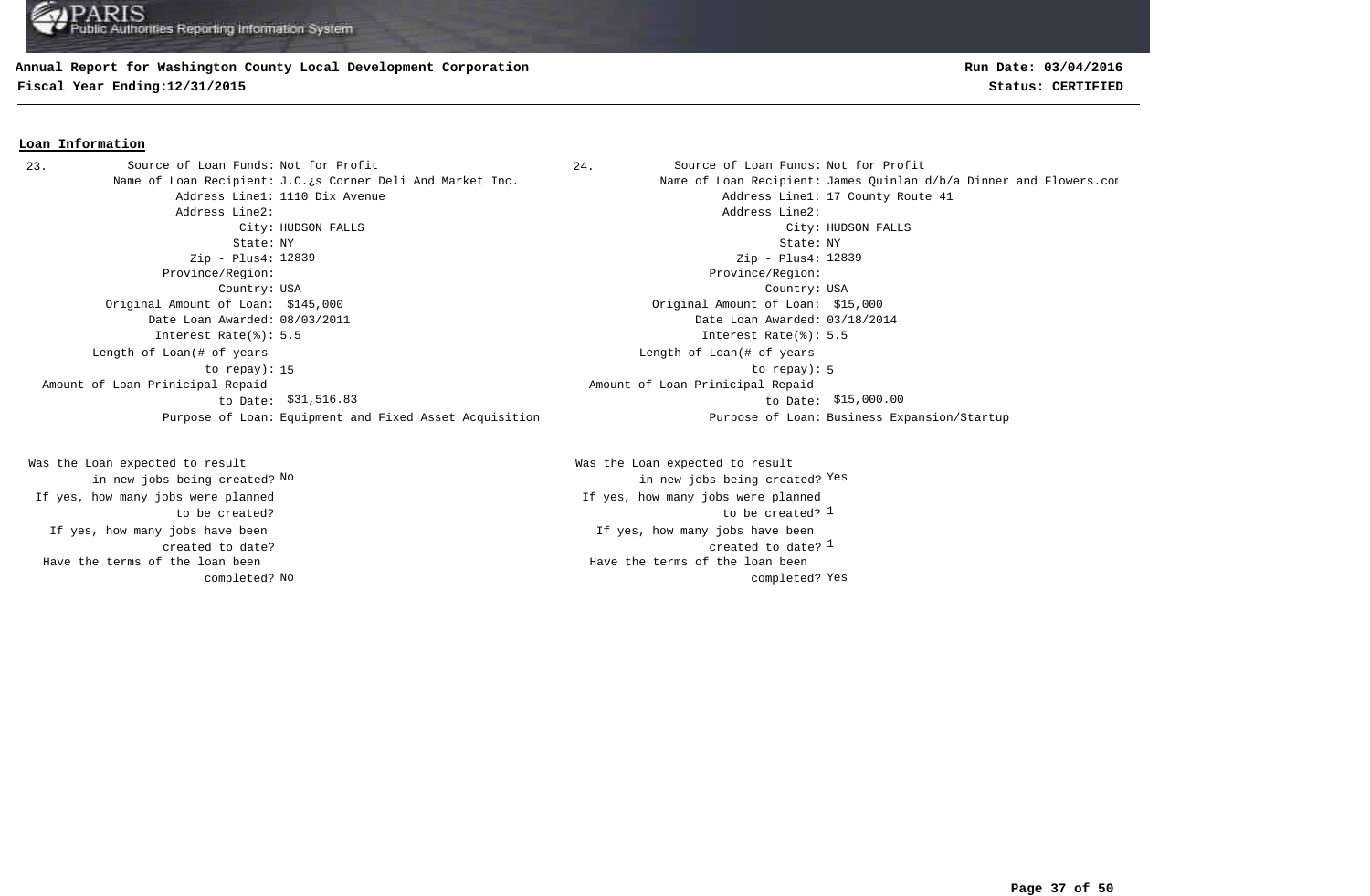## **Annual Report for Washington County Local Development Corporation**

**Fiscal Year Ending:12/31/2015 Status: CERTIFIED**

# **Run Date: 03/04/2016**

#### **Loan Information**

25. Source of Loan Funds: Not for Profit and Source of Loan Funds: Not for Profit Address Line2: Address Line2: Zip - Plus4: 12832 Province/Region: Province/Region: Original Amount of Loan: \$145,000 Original Amount of Loan: \$40,000 Date Loan Awarded: 09/21/2011 Date Loan Awarded: 05/06/2014 Interest Rate(%): 5 Interest Rate(%): 5.5 Length of Loan(# of years to repay): Amount of Loan Prinicipal Repaid to Date: \$81,828.88

If yes, how many jobs have been created to date? Was the Loan expected to result in new jobs being created? No If yes, how many jobs were planned to be created? Have the terms of the loan been completed?

Name of Loan Recipient: Manchester Wood, Inc. Name of Loan Recipient: Maxwell's Main Street Pub, LLC Address Line1: 1159 County Route 24 Address Line1: 198 Main St. City: GRANVILLE City: HUDSON FALLS State: NY State: NY Country: USA Country: USA Zip - Plus4: 12839 7 7 to repay): Length of Loan(# of years \$81,828.88 \$5,729.27 to Date: Amount of Loan Prinicipal Repaid Purpose of Loan: Business Expansion/Startup Purpose of Loan: Business Expansion/Startup

> created to date?  $^{\rm 1}$ If yes, how many jobs have been to be created? 2 Was the Loan expected to result new jobs being created? <sup>Yes</sup> in new jobs being created? <sup>Yes</sup> If yes, how many jobs were planned No No completed? Have the terms of the loan been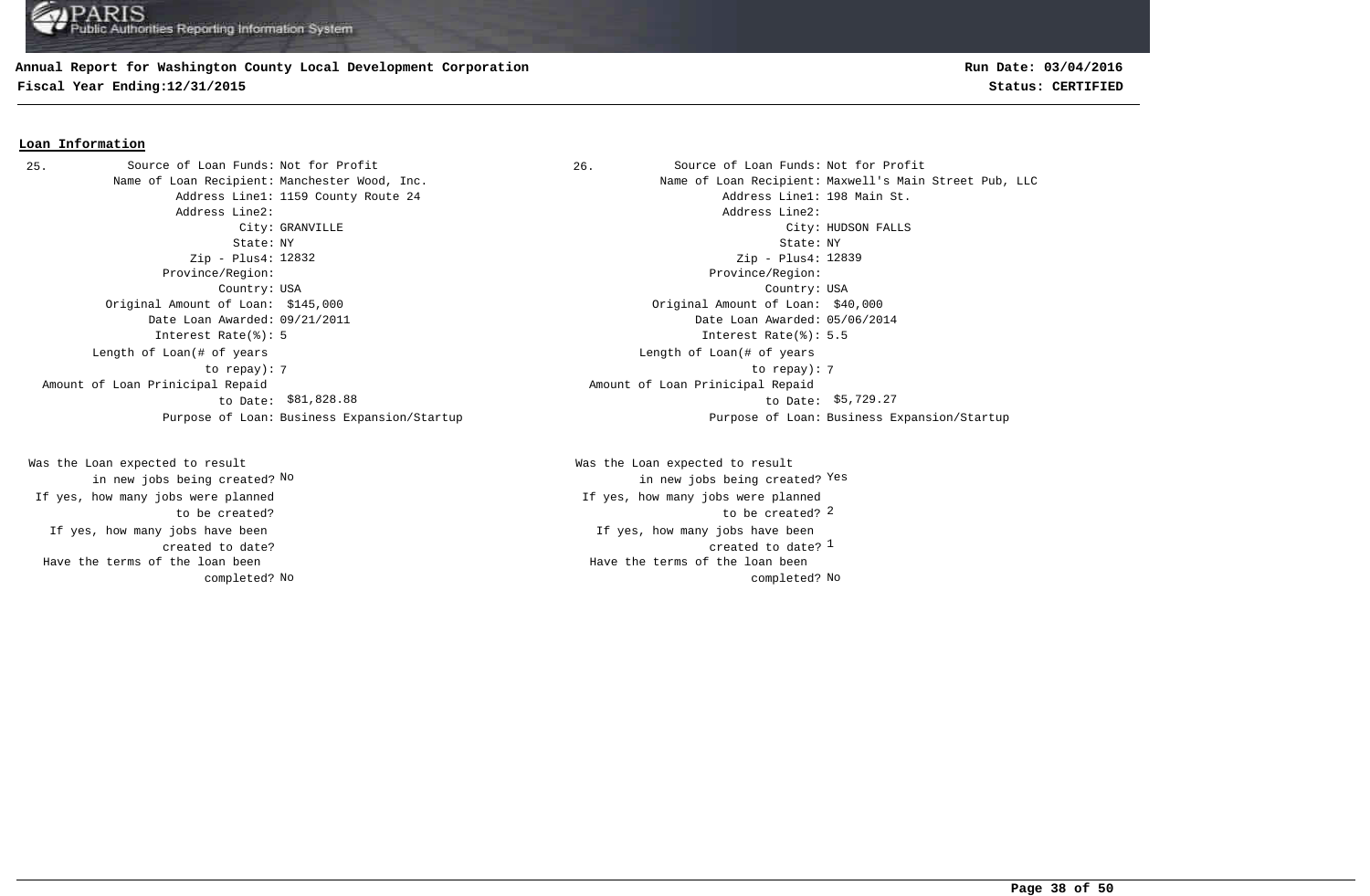### **Annual Report for Washington County Local Development Corporation**

**Fiscal Year Ending:12/31/2015 Status: CERTIFIED**

**Loan Information**

# **Run Date: 03/04/2016**

#### 28. Source of Loan Funds: Not for Profit Name of Loan Recipient: North-East Machine, Inc. Name of Loan Recipient: One Park Properties Address Line1: 4160 State Route 4 Address Line1: 100 Glen Street Address Line2: Address Line2: Suite 3A City: FORT ANN City: GLENS FALLS State: NY State: NY Zip - Plus4: 12827 Province/Region: Province/Region: Country: USA Country: USA 2 created to date? If yes, how many jobs have been If yes, how many jobs have been created to date? Original Amount of Loan: \$40,000 Original Amount of Loan: \$120,000 Date Loan Awarded: 11/27/2012 Date Loan Awarded: 04/08/2010 to be created? 2 Was the Loan expected to result in new jobs being created? Yes Was the Loan expected to result Yes the contract of the contract of the contract of the contract of the contract of  $\mathbb{N}^{\mathsf{O}}$ Zip - Plus4: 12801 Interest Rate(%): 5.5 Interest Rate(%): 5.5 If yes, how many jobs were planned If yes, how many jobs were planned to be created? 15 to repay): 1 Length of Loan(# of years to repay): Length of Loan(# of years \$5,775.14 \$120,000.00 to Date: Amount of Loan Prinicipal Repaid to Date: \$5,775.14 Amount of Loan Prinicipal Repaid Purpose of Loan: Commercial Property **Example 2** and the community of Loan: Purpose of Loan: Construction/Acquisition/Revitalization/I mprovement Purpose of Loan: Commercial Property Construction/Acquisition/Revitalization/I mprovement No completed? Yes a set of the completed? Yes Have the terms of the loan been completed? Have the terms of the loan been 27. Source of Loan Funds: Not for Profit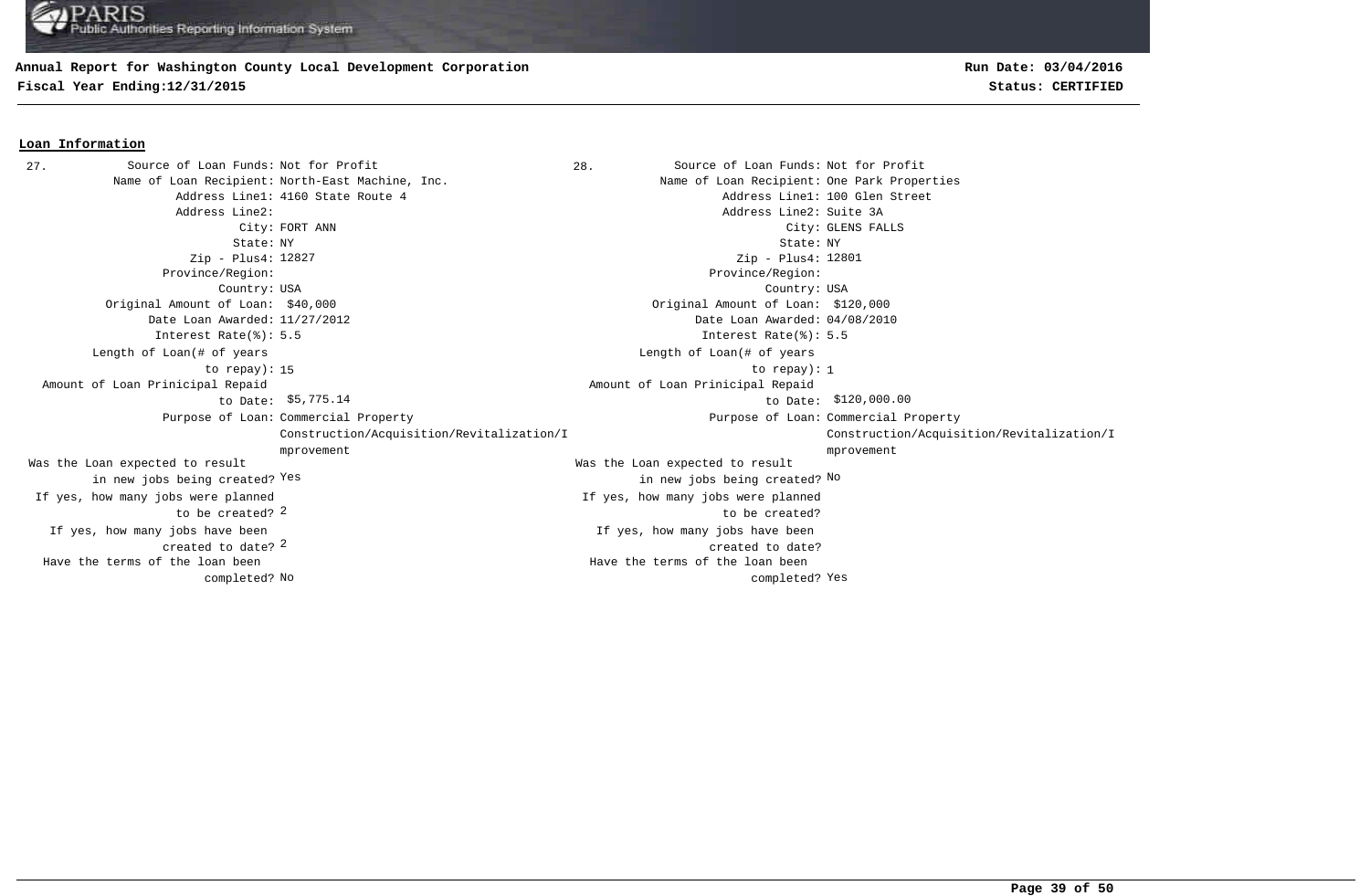# **Annual Report for Washington County Local Development Corporation**

**Fiscal Year Ending:12/31/2015 Status: CERTIFIED**

# **Run Date: 03/04/2016**

#### **Loan Information**

Address Line2: Address Line2: Zip - Plus4: 12828 Province/Region: Province/Region: Country: USA Country: USA Original Amount of Loan: \$150,000 Original Amount of Loan: \$390,000 Date Loan Awarded: 03/18/2013 Date Loan Awarded: 12/31/2006 Interest Rate(%): 6 Interest Rate(%): 5.19 Length of Loan(# of years to repay): Amount of Loan Prinicipal Repaid to Date: 29. Source of Loan Funds: Not for Profit

If yes, how many jobs have been created to date? Was the Loan expected to result in new jobs being created? No If yes, how many jobs were planned to be created? Have the terms of the loan been completed?

Source of Loan Funds: Not for Profit Source of Loan Funds: Not for Profit Name of Loan Recipient: Pallets, Inc. The Same of Loan Recipient: Praxis Powder Technology, Inc. Address Line1: 99 1/2 East Street Address Line1: 820 Quaker Road City: FORT EDWARD City: QUEENSBURY State: NY State: NY Zip - Plus4: 12804 The contract of the contract of the contract of the contract of the contract of the contract of the contract of the contract of the contract of the contract of the contract of the contract of the contract of the contract o Length of Loan(# of years \$46,424.02 to Date: \$196,718.29 Amount of Loan Prinicipal Repaid Purpose of Loan: Business Expansion/Startup Purpose of Loan: Business Expansion/Startup

> If yes, how many jobs have been created to date? Was the Loan expected to result in new jobs being created? No No If yes, how many jobs were planned to be created? No No completed? Have the terms of the loan been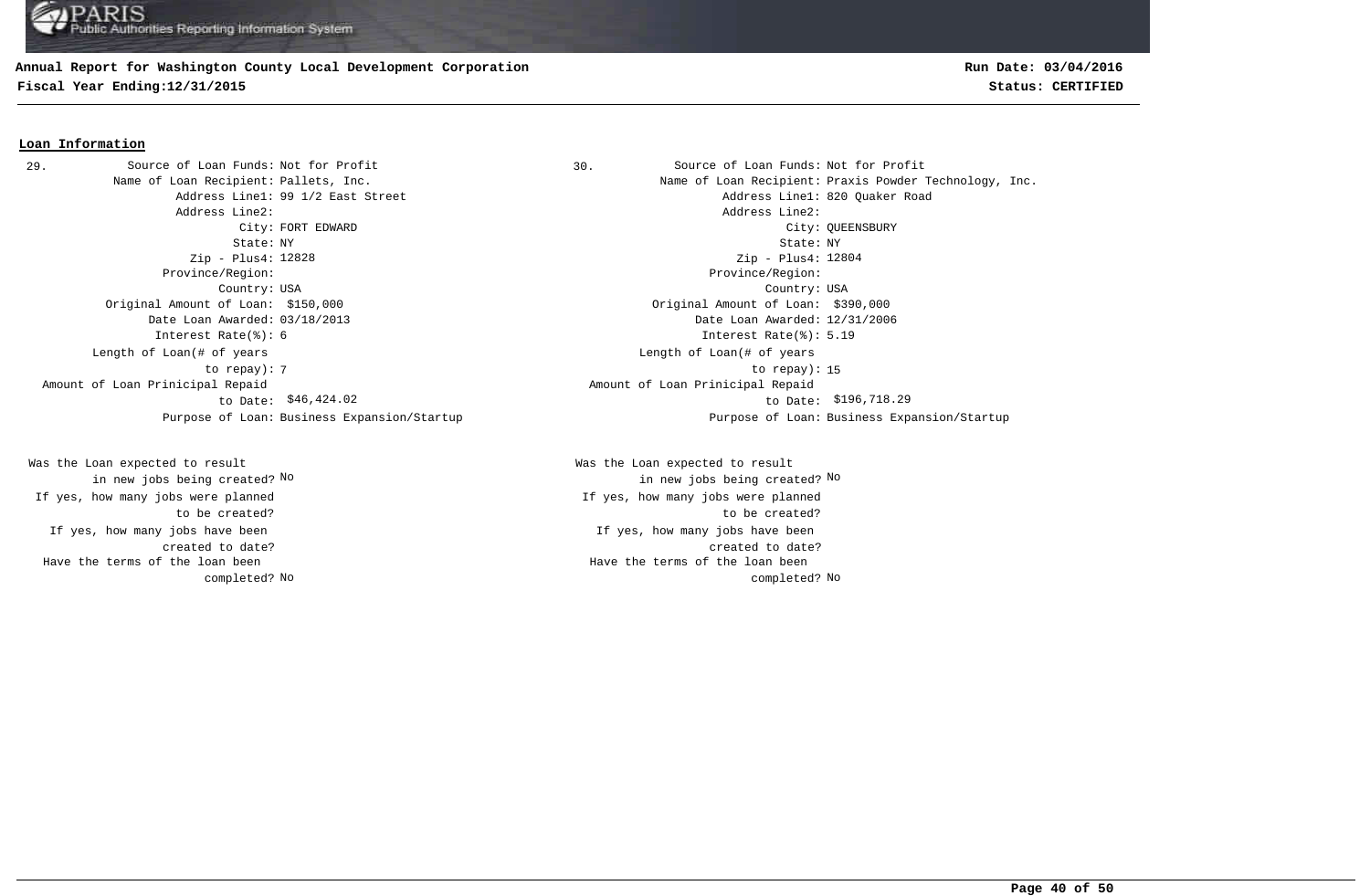## **Annual Report for Washington County Local Development Corporation**

**Fiscal Year Ending:12/31/2015 Status: CERTIFIED**

# **Run Date: 03/04/2016**

#### **Loan Information**

31. Source of Loan Funds: Not for Profit (32. Source of Loan Funds: Not for Profit Address Line2: Address Line2: Zip - Plus4: 12834 Province/Region: Province/Region: Original Amount of Loan: \$25,000 Original Amount of Loan: \$210,000 Date Loan Awarded: 08/19/2010 Date Loan Awarded: 11/03/2009 Interest Rate(%): 5.5 Interest Rate(%): 4 Length of Loan(# of years to repay): Amount of Loan Prinicipal Repaid to Date: \$22,853.12

If yes, how many jobs have been created to date? Was the Loan expected to result in new jobs being created? No If yes, how many jobs were planned to be created? Have the terms of the loan been completed?

Name of Loan Recipient: Puckers Gourmet Name of Loan Recipient: Queensbury 400 Properties, Inc. Address Line1: 39 Route 4 **Address Line1: 30 Casey Road** City: GREENWICH City: QUEENSBURY State: NY State: NY Country: USA Country: USA Zip - Plus4: 12804 5 to repay): 15 Length of Loan(# of years \$22,853.12 to Date: \$70,150.62 Amount of Loan Prinicipal Repaid Purpose of Loan: Business Expansion/Startup Purpose of Loan: Business Expansion/Startup

> If yes, how many jobs have been created to date? Was the Loan expected to result in new jobs being created? No No If yes, how many jobs were planned to be created? No No completed? Have the terms of the loan been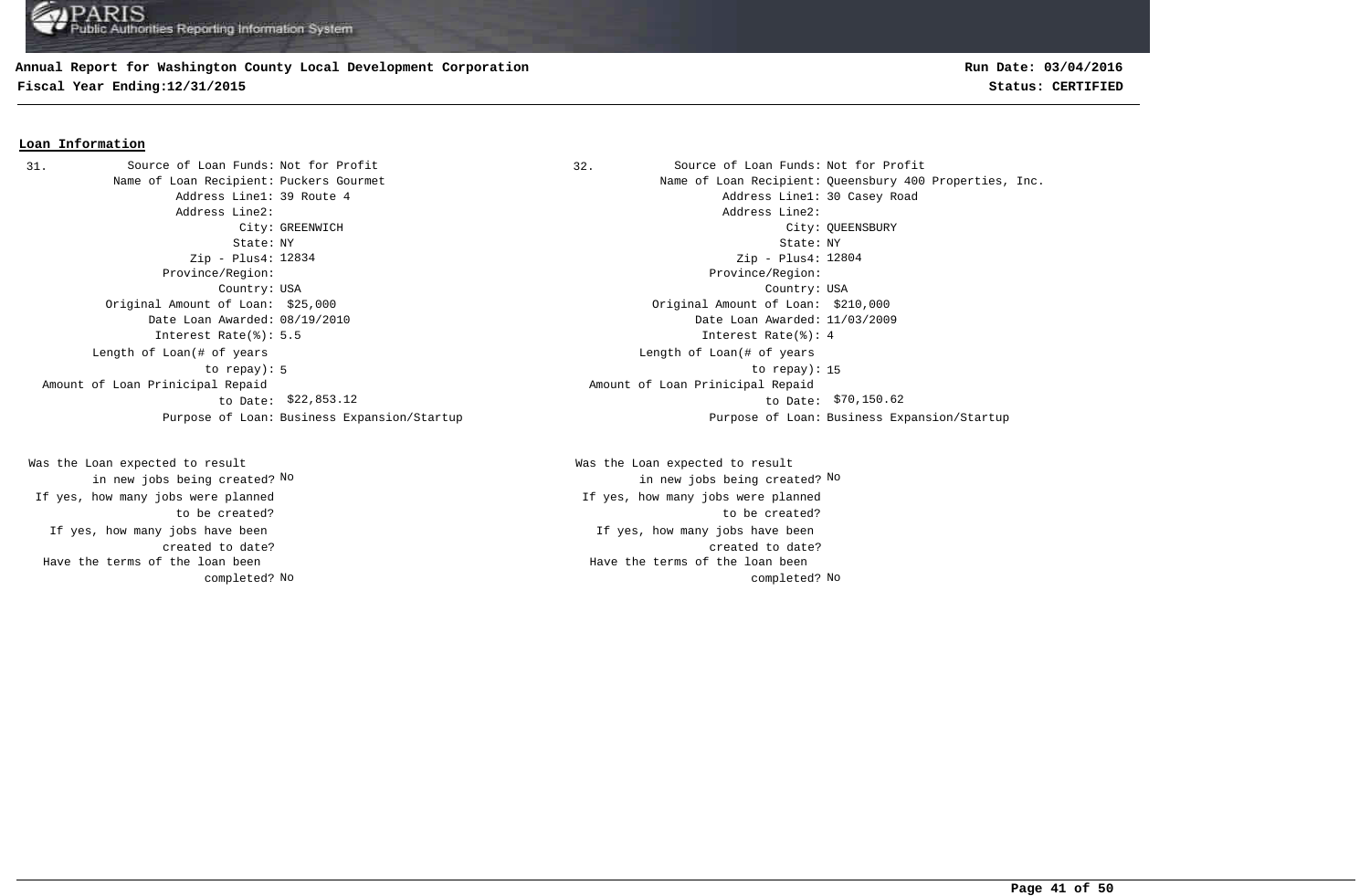#### **Annual Report for Washington County Local Development Corporation**

**Fiscal Year Ending:12/31/2015 Status: CERTIFIED**

# **Run Date: 03/04/2016**

#### **Loan Information**

Address Line2: Address Line2: State: NY State: NY Zip - Plus4: 12828 Province/Region: Province/Region: Country: USA Country: USA Original Amount of Loan: \$145,000 Original Amount of Loan: \$20,000 Date Loan Awarded: 08/04/2011 Date Loan Awarded: 09/10/2009 Interest Rate(%): 6 Interest Rate(%): 5 Length of Loan(# of years to repay): Amount of Loan Prinicipal Repaid to Date: \$34,896.10 33. Source of Loan Funds: Not for Profit

If yes, how many jobs have been created to date? Was the Loan expected to result in new jobs being created? No If yes, how many jobs were planned to be created? Have the terms of the loan been completed?

Source of Loan Funds: Not for Profit Source of Loan Funds: Not for Profit Name of Loan Recipient: Renaissance Grants and Planning LLC Name of Loan Recipient: Richard Van Lint dba Express Computer Rest Address Line1: 188 Broadway and the set of the control of the Address Line1: 10 LaCrosse St. City: FORT EDWARD City: HUDSON FALLS Zip - Plus4: 12839 10 to repay): 5 Length of Loan(# of years  $$34,896.10$  to Date:  $$20,000.00$  Amount of Loan Prinicipal Repaid Purpose of Loan: Business Expansion/Startup Purpose of Loan: Equipment and Fixed Asset Acquisition

> If yes, how many jobs have been created to date? Was the Loan expected to result in new jobs being created? No No If yes, how many jobs were planned to be created? No completed? Yes a set of the completed? Yes Have the terms of the loan been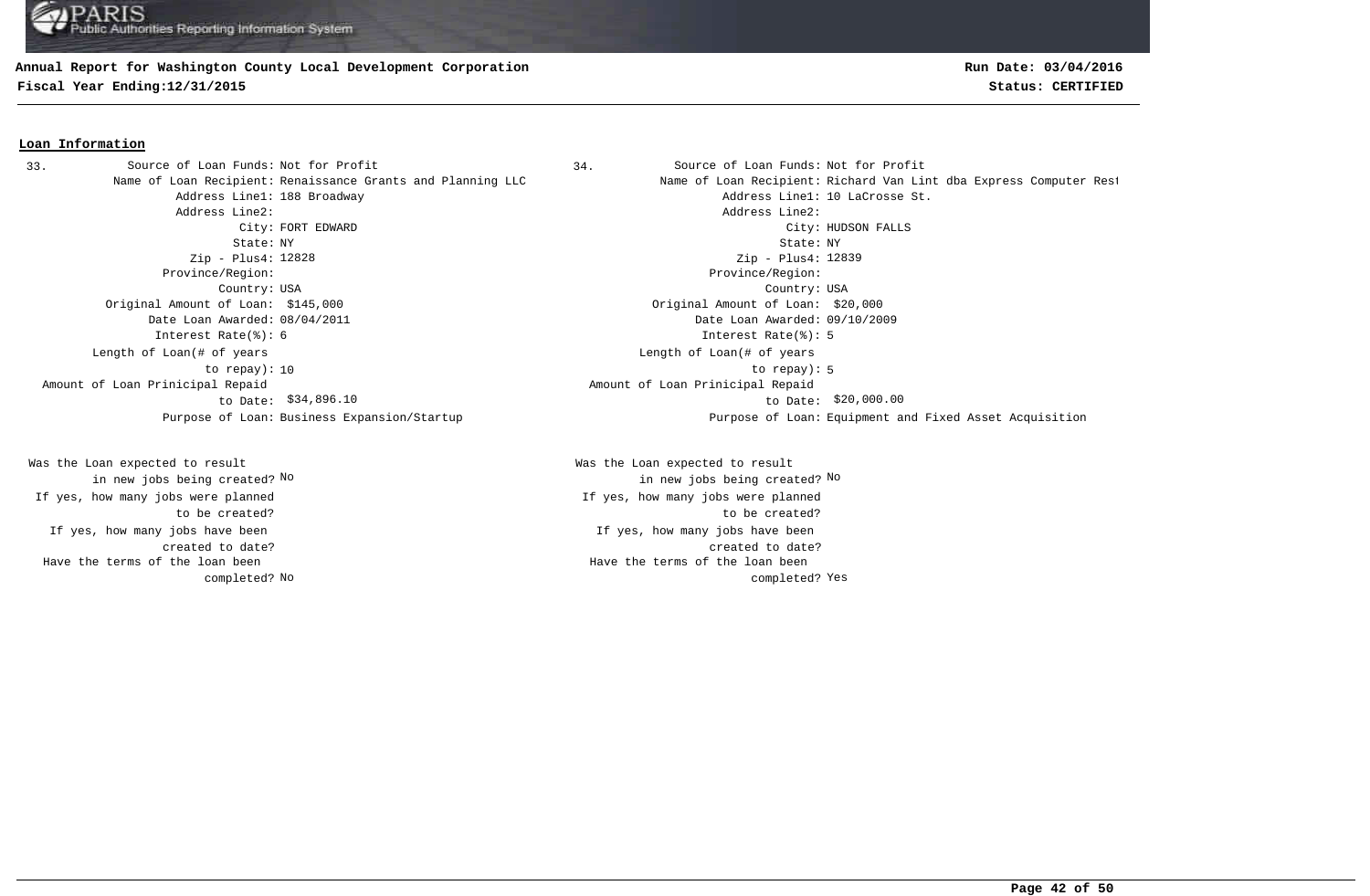### **Annual Report for Washington County Local Development Corporation**

**Fiscal Year Ending:12/31/2015 Status: CERTIFIED**

#### **Loan Information**

35. Source of Loan Funds: Not for Profit 1997 1898. Source of Loan Funds: Not for Profit Address Line2: Address Line2: Zip - Plus4: Zip - Plus4: Province/Region: Province/Region: Country: USA Country: USA Original Amount of Loan: \$50,000 Original Amount of Loan: \$12,950 Date Loan Awarded: 02/21/2014 Date Loan Awarded: 12/20/2013 Interest Rate(%): 5.5 Interest Rate(%): 6 Length of Loan(# of years to repay): Amount of Loan Prinicipal Repaid to Date: \$8,070.35

2 created to date? If yes, how many jobs have been to be created? 3 Was the Loan expected to result in new jobs being created? Yes If yes, how many jobs were planned Have the terms of the loan been completed?

Name of Loan Recipient: Roundhouse Bakery, LLC Name of Loan Recipient: Schoony Rental Properties LLC and Schoony' Address Line1: 494 Chestnut Hill Rd. Address Line1: 10254 State Route 22 City: CAMBRIDGE City: NORTH GRANVILLE State: NY State: NY Zip - Plus4: 12854 The state of the state of the state of the state of the state of the state of the state of the state of the state of the state of the state of the state of the state of the state of the state of the state of the state of t Length of Loan(# of years  $$8,070.35$  to Date:  $$12,950.00$  Amount of Loan Prinicipal Repaid Purpose of Loan: Business Expansion/Startup Purpose of Loan: Equipment and Fixed Asset Acquisition

> If yes, how many jobs have been created to date? Was the Loan expected to result Yes the contract of the contract of the contract of the contract of the contract of  $\mathbb{N}^{\mathsf{O}}$ If yes, how many jobs were planned to be created? No completed? Yes a set of the completed? Yes Have the terms of the loan been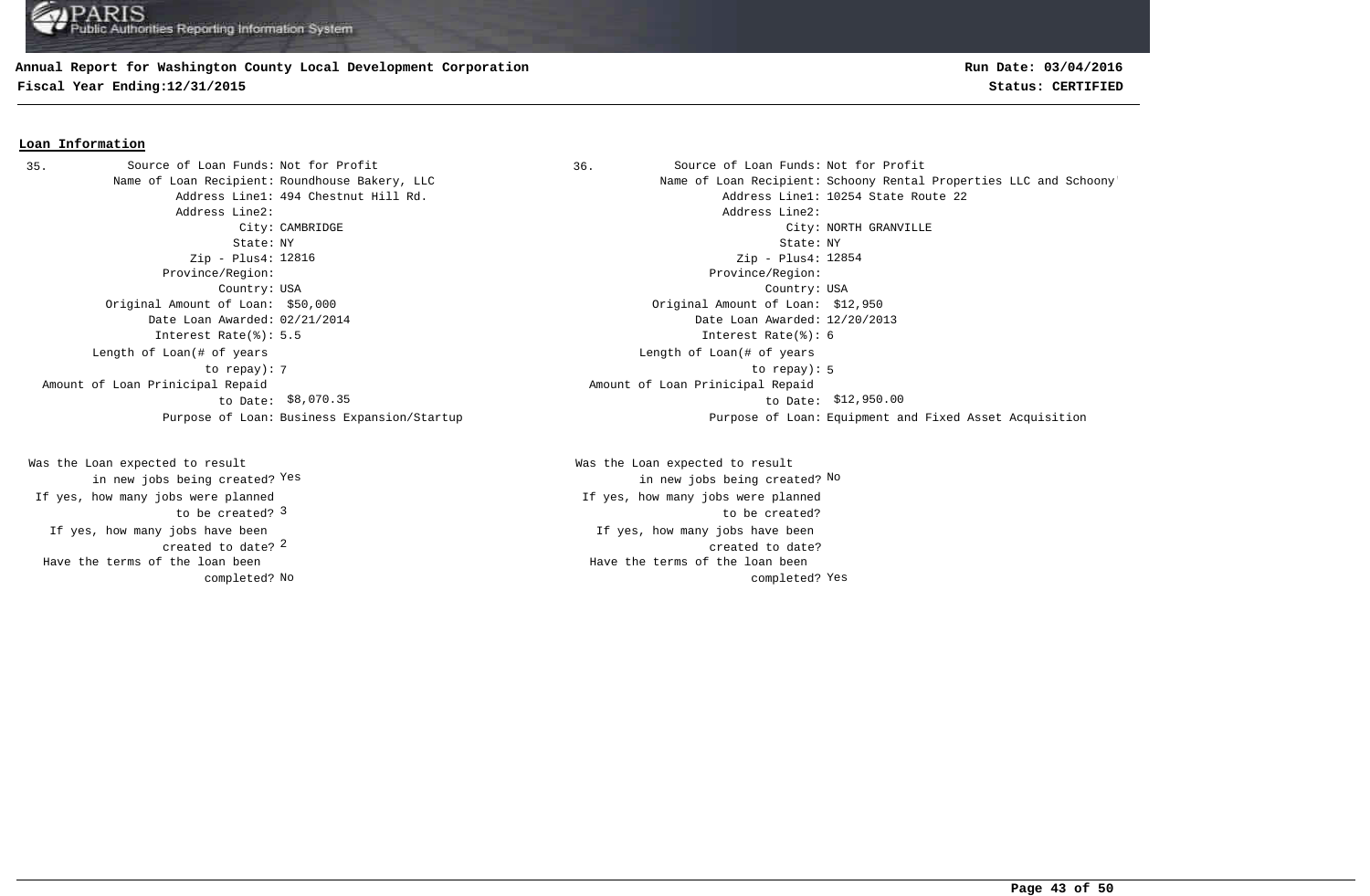#### **Annual Report for Washington County Local Development Corporation**

**Fiscal Year Ending:12/31/2015 Status: CERTIFIED**

#### **Loan Information**

Name of Loan Recipient: Schoony Rental Properties LLC and Schoonys Name of Loan Recipient: Schoony's County Market LLC Address Line1: 10254 State Route 22 and Address Line1: 10254 State Route 22 Address Line2: Address Line2: City: NORTH GRANVILLE City: NORTH GRANVILLE State: NY State: NY Zip - Plus4: Zip - Plus4: Province/Region: Province/Region: Country: USA Country: USA Original Amount of Loan: \$97,000 Original Amount of Loan: \$235,000 Date Loan Awarded: 06/21/2011 Date Loan Awarded: 09/16/2015 Was the Loan expected to result Was the Loan expected to result new jobs being created? <sup>Yes</sup> in new jobs being created? <sup>Yes</sup> Interest Rate(%): 6 Interest Rate(%): 6 7 7 to repay): Length of Loan(# of years to repay):  $$97,000.00$   $$0.00$  Amount of Loan Prinicipal Repaid to Date: \$97,000.00 Purpose of Loan: Equipment and Fixed Asset Acquisition Purpose of Loan: Commercial Property 37. Source of Loan Funds: Not for Profit

If yes, how many jobs have been created to date? in new jobs being created? No If yes, how many jobs were planned to be created? Yes and the completed? No completed? No Have the terms of the loan been completed?

**Run Date: 03/04/2016**

38. Source of Loan Funds: Not for Profit created to date? <sup>0</sup> If yes, how many jobs have been to be created? 1 Zip - Plus4: 12854 If yes, how many jobs were planned Length of Loan(# of years Amount of Loan Prinicipal Repaid Construction/Acquisition/Revitalization/I mprovement Have the terms of the loan been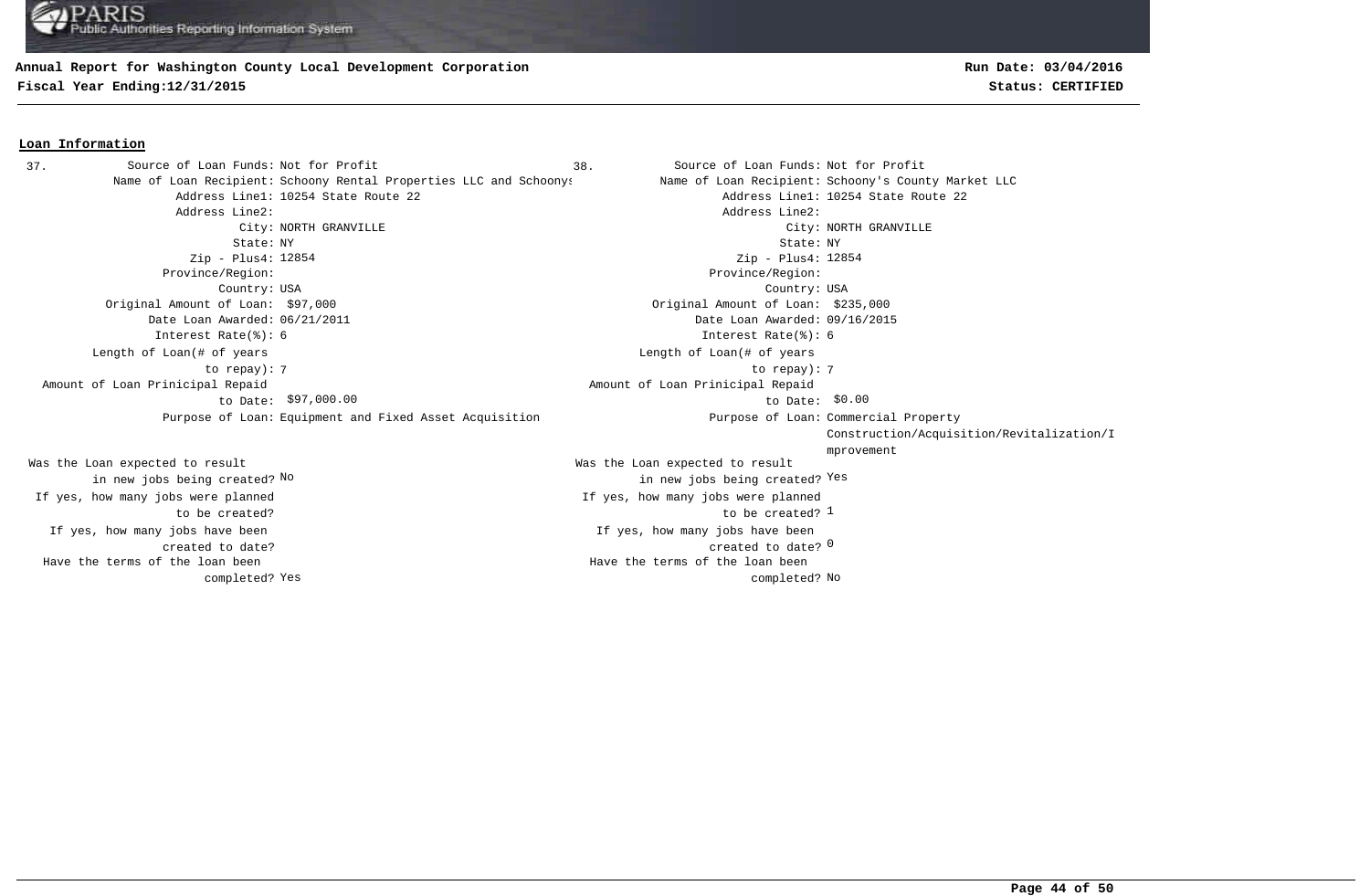#### **Annual Report for Washington County Local Development Corporation**

**Fiscal Year Ending:12/31/2015 Status: CERTIFIED**

#### **Loan Information**

Name of Loan Recipient: Scott A. Ray & Stacey A. Ray Name of Loan Recipient: Shed Stop, Inc. Address Line1: 114 Main St. Address Line1: 6854 State Route 4 Address Line2: Address Line2: City: WHITEHALL City: FORT ANN State: NY State: NY Zip - Plus4: 12887 Province/Region: Province/Region: Country: USA Country: USA Original Amount of Loan: \$19,539 Original Amount of Loan: \$75,000 Date Loan Awarded: 12/31/2009 Date Loan Awarded: 03/27/2014 Interest Rate(%): 4 Interest Rate(%): 5.5 7 7 to repay): Length of Loan(# of years to repay):  $$19,539.00$  to Date:  $$11,320.79$  Amount of Loan Prinicipal Repaid to Date: Purpose of Loan: Equipment and Fixed Asset Acquisition Purpose of Loan: Commercial Property 39. Source of Loan Funds: Not for Profit

If yes, how many jobs have been created to date? Was the Loan expected to result in new jobs being created? No If yes, how many jobs were planned to be created? Have the terms of the loan been completed?

40. Source of Loan Funds: Not for Profit created to date?  $^{\rm 1}$ If yes, how many jobs have been to be created? 2 Was the Loan expected to result new jobs being created? <sup>Yes</sup> in new jobs being created? <sup>Yes</sup> Zip - Plus4: 12827 If yes, how many jobs were planned Length of Loan(# of years Amount of Loan Prinicipal Repaid Construction/Acquisition/Revitalization/I mprovement Have the terms of the loan been

Yes and the completed? No completed? No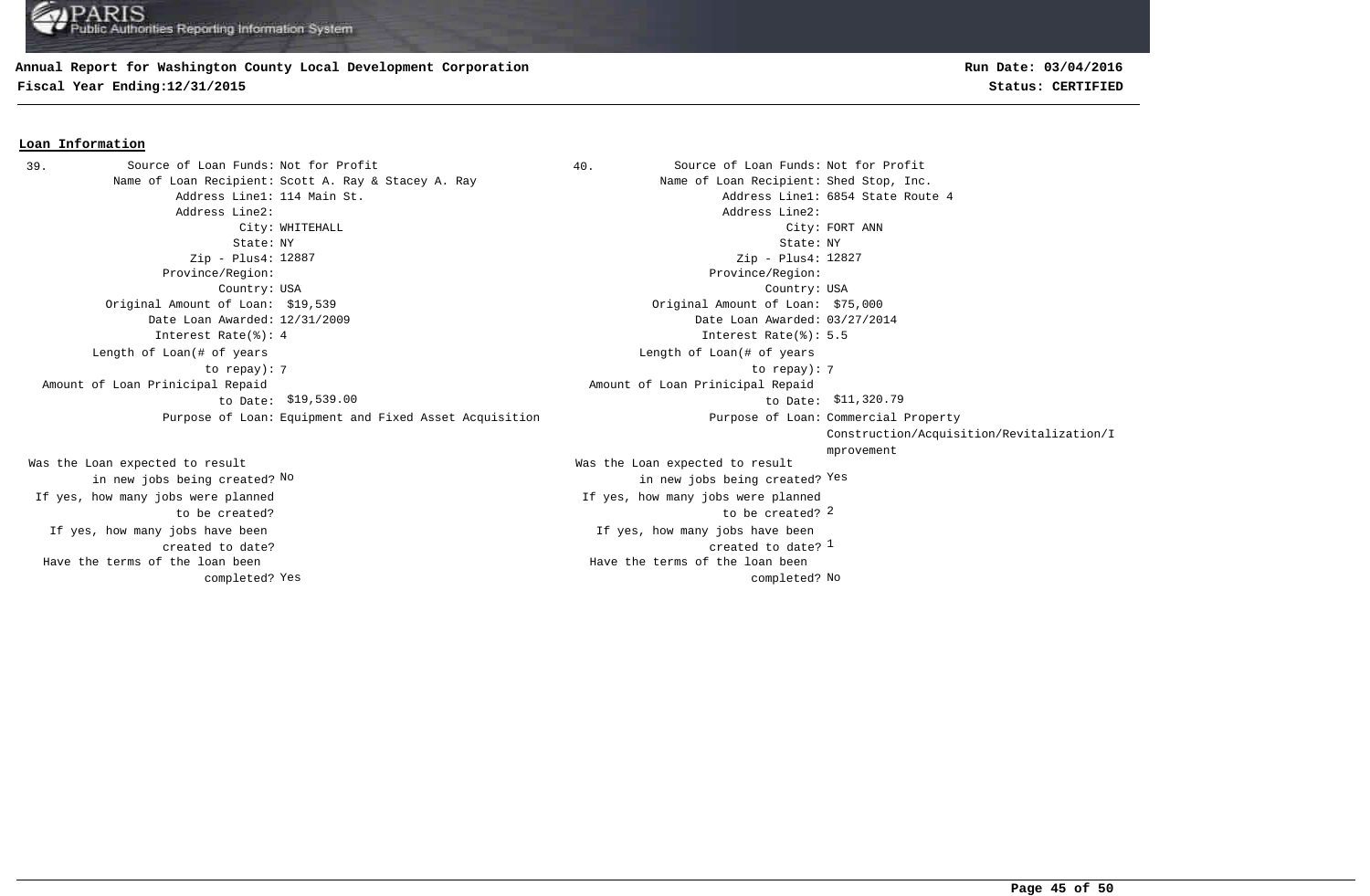### **Annual Report for Washington County Local Development Corporation**

**Fiscal Year Ending:12/31/2015 Status: CERTIFIED**

#### **Loan Information**

42. Source of Loan Funds: Not for Profit Name of Loan Recipient: Simply Grazin' NY LLC Name of Loan Recipient: Skene Valley Agency, Inc. Address Line1: 924 County Route 17 Address Line1: 76 County Route 18 Address Line2: Address Line2: City: FORT ANN City: WHITEHALL State: NY State: NY Zip - Plus4: 12827 Province/Region: Province/Region: Country: USA Country: USA created to date? <sup>0</sup> If yes, how many jobs have been If yes, how many jobs have been created to date? Original Amount of Loan: \$150,000 Original Amount of Loan: \$125,000 Date Loan Awarded: 12/03/2015 Date Loan Awarded: 10/05/2009 to be created? 5 Was the Loan expected to result in new jobs being created? Yes Was the Loan expected to result Yes the contract of the contract of the contract of the contract of the contract of  $\mathbb{N}^{\mathsf{O}}$ Zip - Plus4: 12887 Interest Rate(%): 6 Interest Rate(%): 5 If yes, how many jobs were planned If yes, how many jobs were planned to be created? 5 to repay): 15 Length of Loan(# of years to repay): Length of Loan(# of years  $$50,000.00$   $$41,712.42$  Amount of Loan Prinicipal Repaid to Date: \$50,000.00 Amount of Loan Prinicipal Repaid Purpose of Loan: Commercial Property **Example 2** and the community of Loan: Purpose of Loan: Construction/Acquisition/Revitalization/I mprovement Purpose of Loan: Commercial Property Construction/Acquisition/Revitalization/I mprovement No No completed? Have the terms of the loan been completed? Have the terms of the loan been 41. Source of Loan Funds: Not for Profit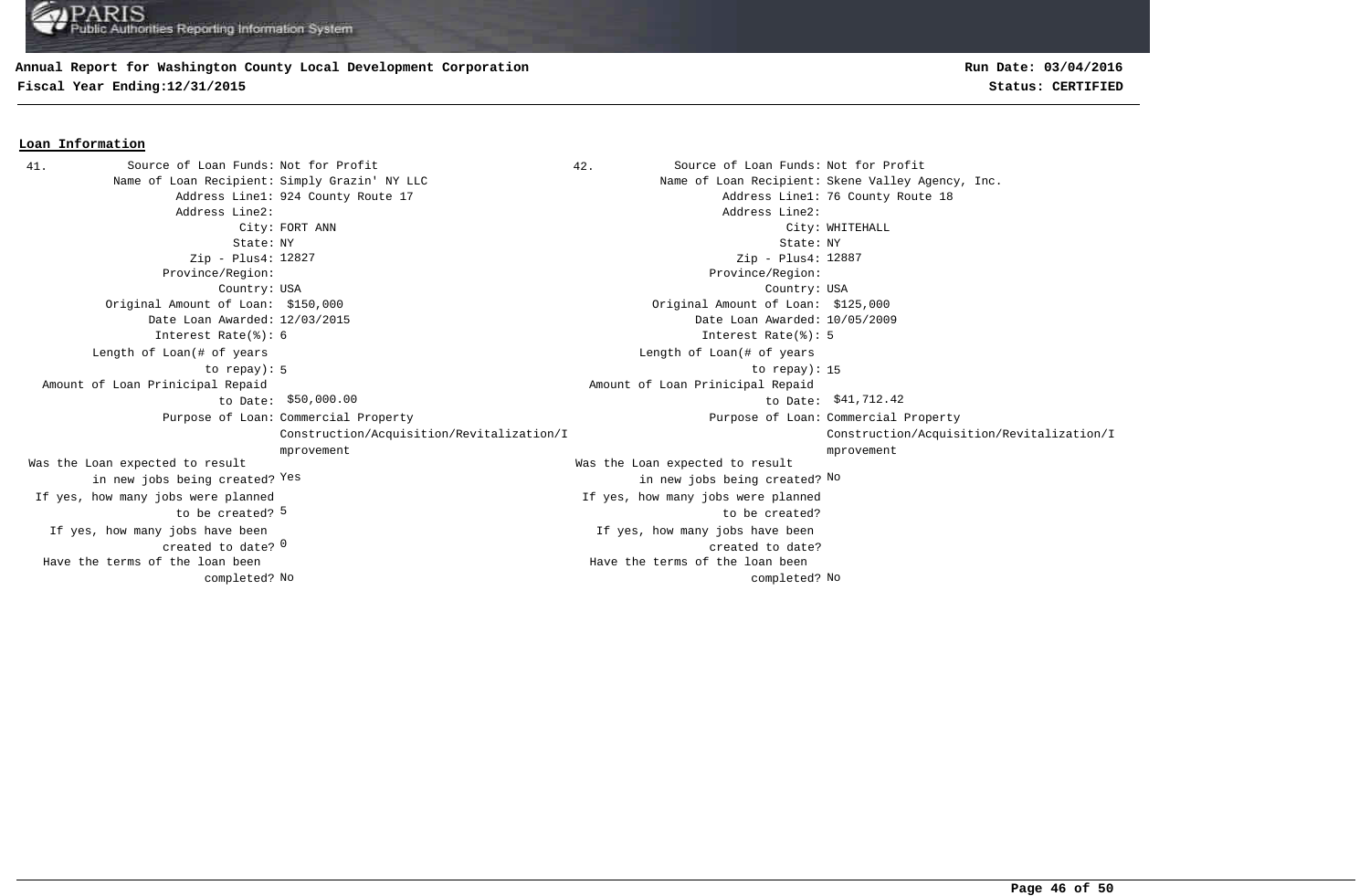## **Annual Report for Washington County Local Development Corporation**

**Fiscal Year Ending:12/31/2015 Status: CERTIFIED**

# **Run Date: 03/04/2016**

#### **Loan Information**

Address Line2: Address Line2: State: NY State: NY Zip - Plus4: 12827 Province/Region: Province/Region: Country: USA Country: USA Original Amount of Loan: \$60,000 Original Amount of Loan: \$45,000 Date Loan Awarded: 08/24/2009 Date Loan Awarded: 07/26/2007 Interest Rate(%): 4 Interest Rate(%): 5.19 Length of Loan(# of years to repay): Amount of Loan Prinicipal Repaid to Date: \$49,647.64 Purpose of Loan: Business Expansion/Startup 43. Source of Loan Funds: Not for Profit

If yes, how many jobs have been created to date? Was the Loan expected to result in new jobs being created? No If yes, how many jobs were planned to be created? Have the terms of the loan been completed?

44. Source of Loan Funds: Not for Profit Name of Loan Recipient: South Hartford Equipment Co., Inc. Name of Loan Recipient: Thomas Bushey dba ProTube Extrusion Address Line1: 117 North Rd. Address Line1: 98 Green Barn Road City: FORT ANN City: HUDSON FALLS If yes, how many jobs have been created to date? Was the Loan expected to result in new jobs being created? No No Zip - Plus4: 12839 If yes, how many jobs were planned to be created? The contract of the contract of the contract of the contract of the contract of the contract of the contract of the contract of the contract of the contract of the contract of the contract of the contract of the contract o Length of Loan(# of years \$49,647.64 \$38,521.87 to Date: Amount of Loan Prinicipal Repaid Purpose of Loan: Commercial Property Construction/Acquisition/Revitalization/I mprovement No No completed? Have the terms of the loan been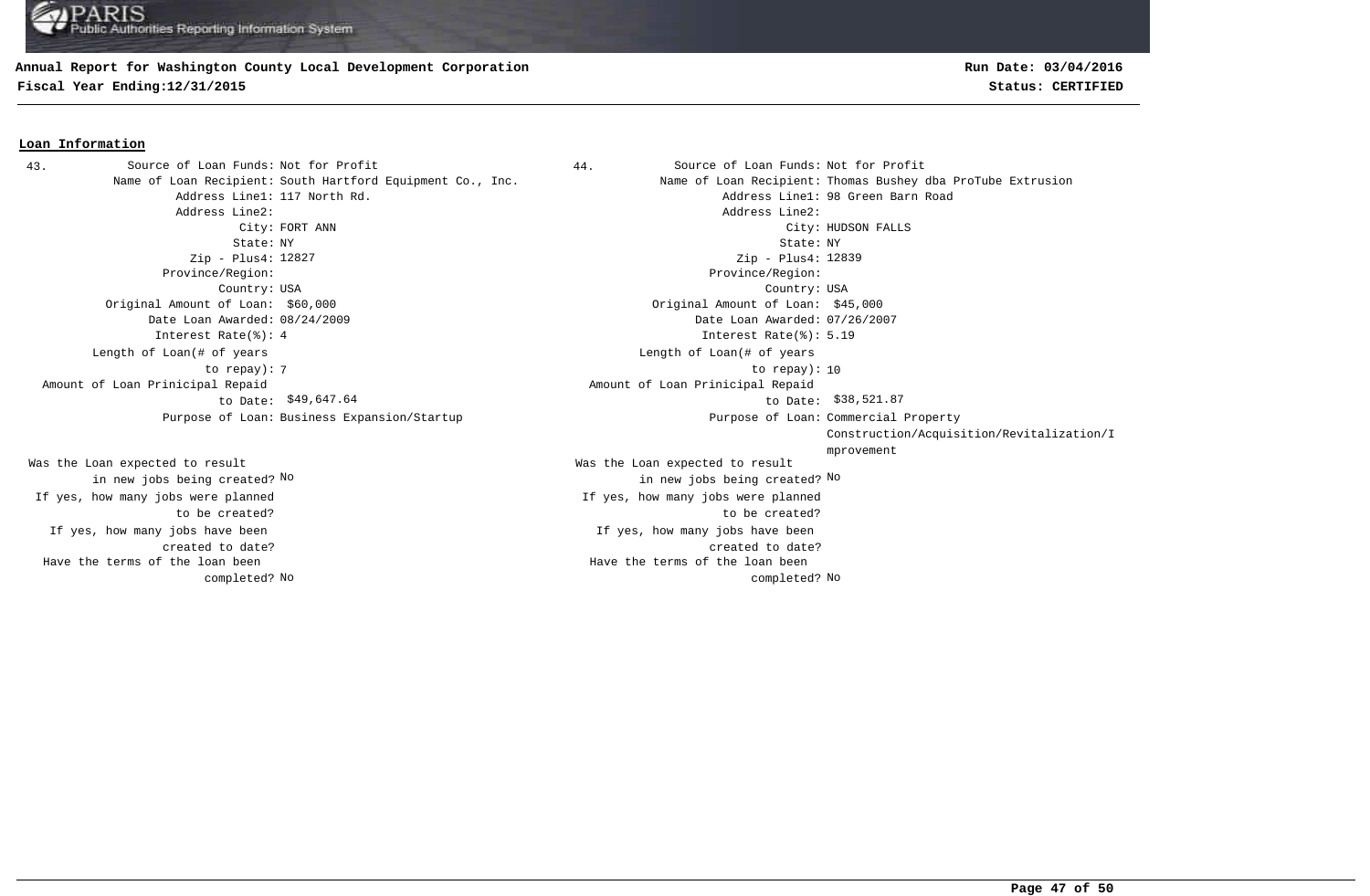## **Annual Report for Washington County Local Development Corporation**

**Fiscal Year Ending:12/31/2015 Status: CERTIFIED**

**Run Date: 03/04/2016**

#### **Loan Information**

Source of Loan Funds: Not for Profit Name of Loan Recipient: Woodward Equipment Company, LLC Address Line1: 1461 Baldwin Corners Rd. Address Line2: City: FORT ANN State: NY Zip - Plus4: 12827 Province/Region: Country: USA Original Amount of Loan: \$45,000 Date Loan Awarded: 07/03/2014 Interest Rate(%): 5 to repay): 10 Length of Loan(# of years \$7,786.75 to Date: Amount of Loan Prinicipal Repaid Purpose of Loan: Business Expansion/Startup 45.

created to date?  $^{\rm 1}$ If yes, how many jobs have been to be created? <sup>1</sup> Was the Loan expected to result in new jobs being created? Yes If yes, how many jobs were planned completed? No Have the terms of the loan been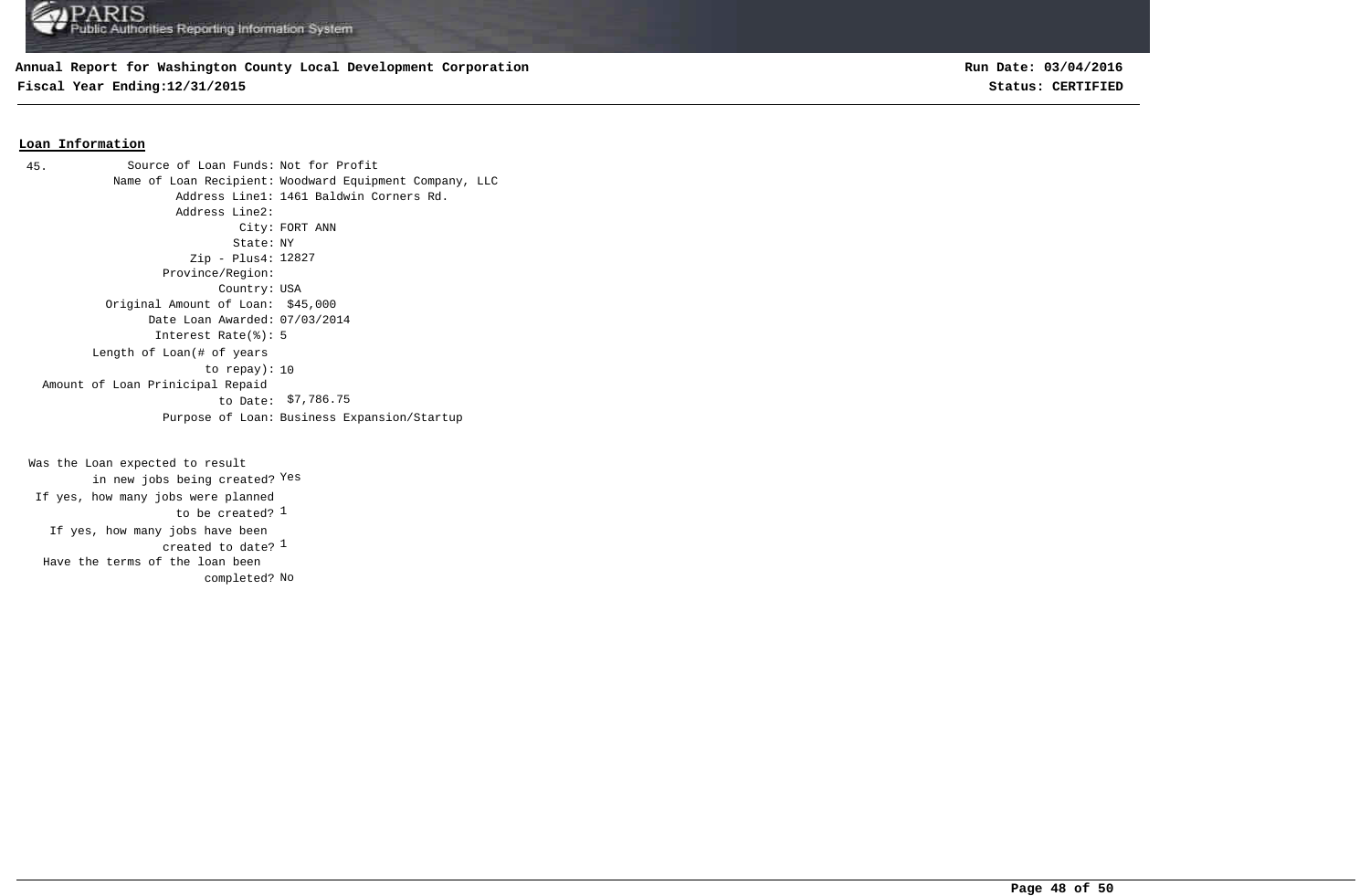

**Fiscal Year Ending:12/31/2015 Status: CERTIFIED**

**Run Date: 03/04/2016**

**Bond Information**

**This Authority has indicated that it did not have any outstanding bonds during the reporting period.**